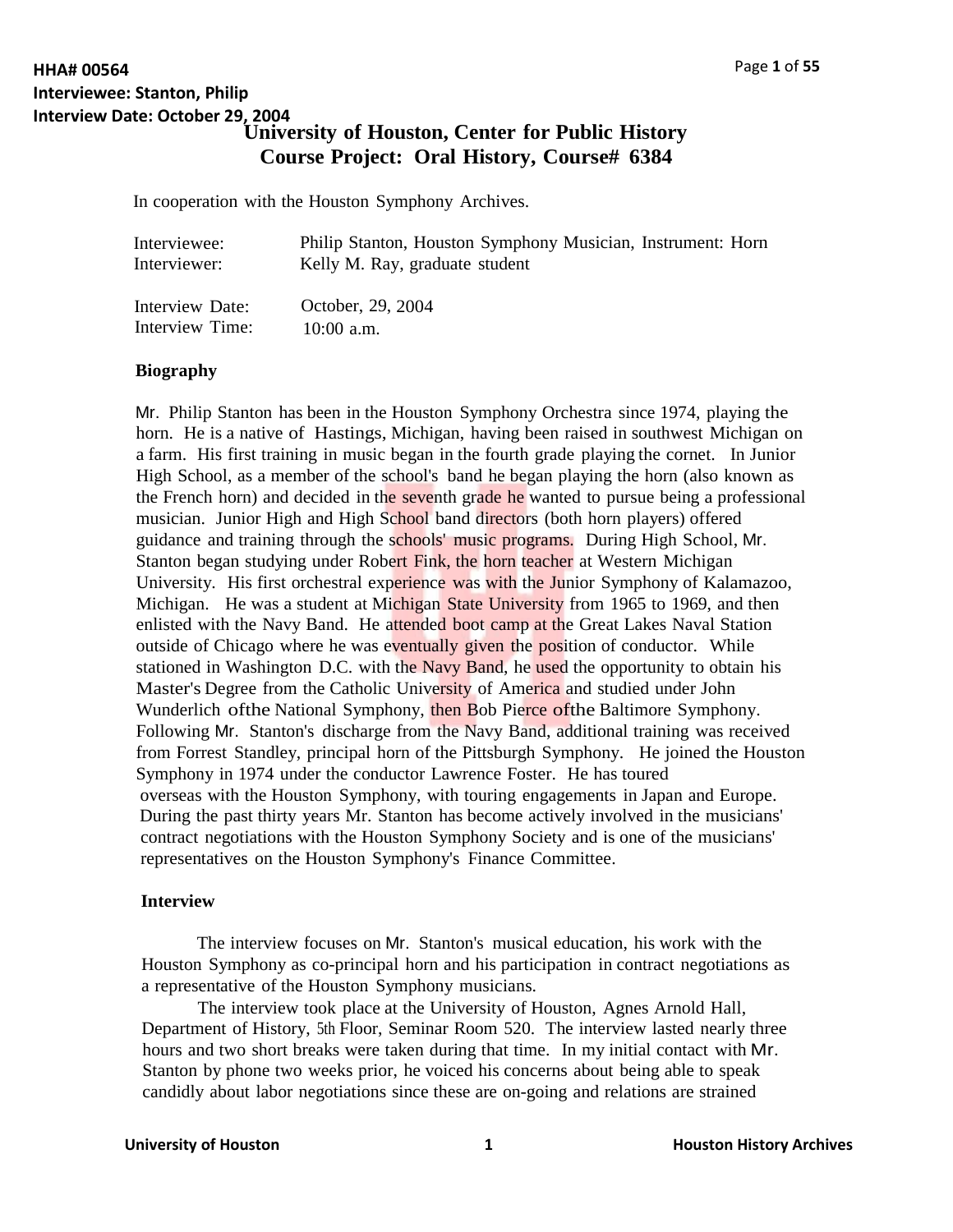between the musicians and the Houston Symphony Society, especially since the musicians strike of fifteen months ago. Mr. Stanton was told by the interviewer that he could refuse to answer any question(s) or request portions of the tapes and transcripts to be removed if the comments were of a sensitive nature. This was reiterated before the interview taping began.

Mr. Stanton was very articulate and detailed in his responses, providing vivid accounts of his background and experiences with the Houston Symphony. For the majority of the interview his sense of recall was excellent, with only a handful of memory lapses as to dates, places, and names. Although he cautioned the interviewer that he might not be able to discuss sensitive topics in relation to labor negotiations, Mr. Stanton did not appear to be withholding information and did not request any of the interview content to be removed or restricted.

Mr. Stanton was a very willing and cooperative participant in the oral history project on the Houston Symphony, expressing his willingness for follow-up interview(s).

### **TECHNICAL NOTE:**

During the transcribing of the three interview tapes, it was discovered that two technical problems occurred, therefore, comprising the quality of portions of the audio-tapes. The new Sony Desktop Cassette-recorder (Model TCM-929) used in recording the interview created some squeaking from the recorder's cassette player heads, and the room in which the interview took place had a noticeable rumbling noise from the heating and air conditioning system. The audio-tapes and transcription were reviewed three times on three separate machines, the final machine, a Sony CFD-510 CD Radio Cassette-recorder, providing the best clarity.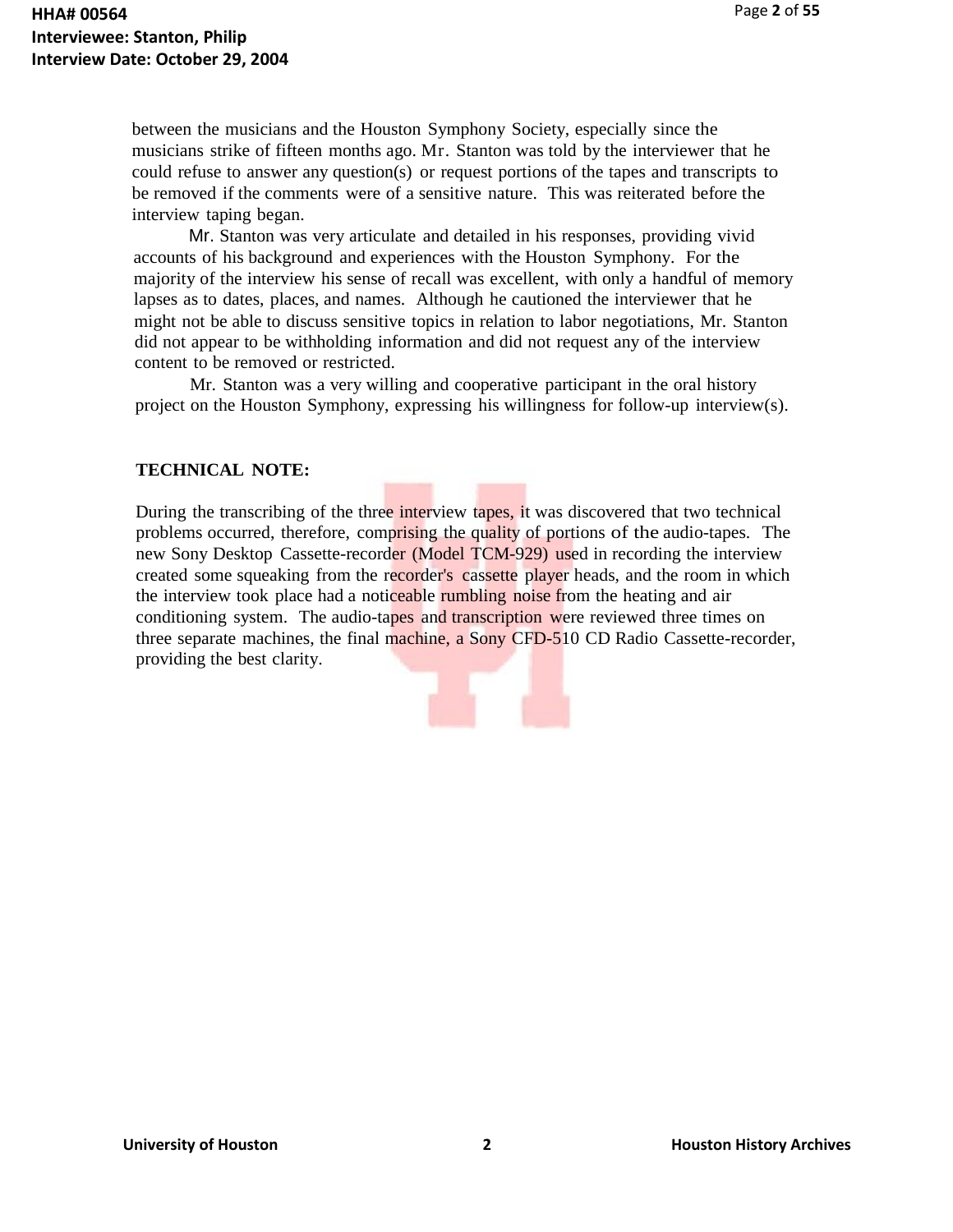Houston Symphony Orchestra Oral History Project Center for Public History, University of Houston Interviewee: Philip Stanton

# **SUBJECT INDEX**

Auditions, 12, 20, 21 Competing for Houston Symphony position, 14-17 First audition, 12, 13 Baltimore Symphony, 10 Bernstein, Leonard, 20, 25 Boot Camp, 7 - 11 Campbell, Doug, 3 Catholic University of America, 10 Carnegie Hall, 30 Comissiona, Sergiu, 28 - 30, 49 DeMain, John, 25 Diversity In Houston Symphony Orchestra, 21, 22 Other Orchestras, 22 Dorati, Antal, 10, 43 Education- Musical training, 1 - 3, 5, 8, 10 - 12 Eschenbach, Christoph, 25, 28 - 30, 33, 35, 43, 46 - 48 Family life, **1,** 3, 4 Fiedler, Arthur, 17, 38 Fink, Robert, 3 Fogel, Henry, 40, 42, 49 Foster, Lawrence, 18, 26, 27, 28, 30, 48 Gibson, Alexander, 26 Graf, Hans, 48 Great Lakes Naval Station, 7 Gockley, David, 37 Hirsch, Albert, 35 Hogg, Ima, 35, 38 Houston Ballet, 38 Houston Grand Opera, 23, 25, 26, 37 Houston Symphony Society Board of Trustees, 28, 35, 37, 39, 40-42, 45, 49 Houston Symphony Management, 32, 34, 38 - 42, 45 Houston Symphony Finances, 33 - 35, 39, 43, 45 - 49 Houston, city of, support of the Symphony, 47, 48 Junior Symphony of Kalamazoo, 3 LeGrange, Ulyesse, 50 Leppard, Raymond, 27 Labor Agreements, 23, 24, 37, 44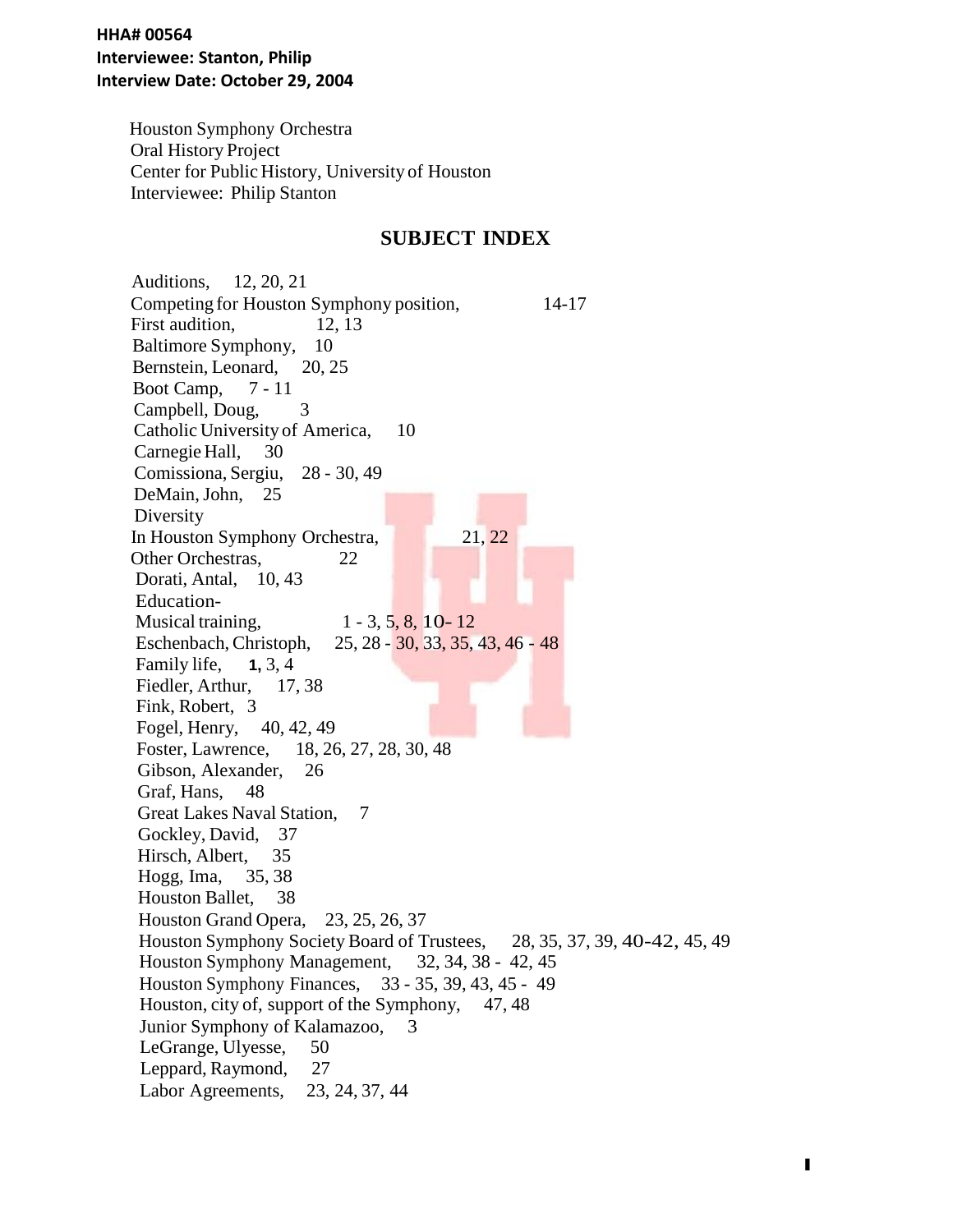Labor Disputes - Lock-outs, 27, 37, 44 Negotiations, 34 - 46, 48, 49 Strike, 43 - 45, 47 Margolis, Rodney, 50 Marzio, Peter, 38, 47 Michigan Hastings -birthplace, 1 Michigan State University, 3, 5, 9, 15 Military Bands, 6, 7 Musicians in other careers, 14, 27 National Symphony, 10 Navy Band, 7, 8 Navy Band,<br>Orchestras – Berlin, 22 Boston, 12, 48 Buffalo, 13 Chicago-see Henry Fogel Denver, 13 Kansas City, 13 New York, 20, 43 New York State, 13 Philadelphia, 12 *Quiet Place, A,* 25 Pacific Music Festival-see Tours Overseas *Peter Grimes,* 26 Pension Plan, 51 Pierce, Bob, 10 Politics - Within the Orchestra, 18, 19, 20 Pops Concert Series, 23, 46 Previn, Andre, 25 Salaries, 13, 14, 38, 49 Sapp, Walter, 50 Services -see Work Schedule Standley, Forrest, 11 Stauffer, Donald, 11 Stevensen, Ben, 47 Stude, Mike, 47 Technology - use in concerts, 46 Toeplitz, Giedeon, 38 *Trouble in Tahiti,* 25 Tours Overseas Europe, 31,32,39,49 Japan, 30, 31, 37 Singapore, 30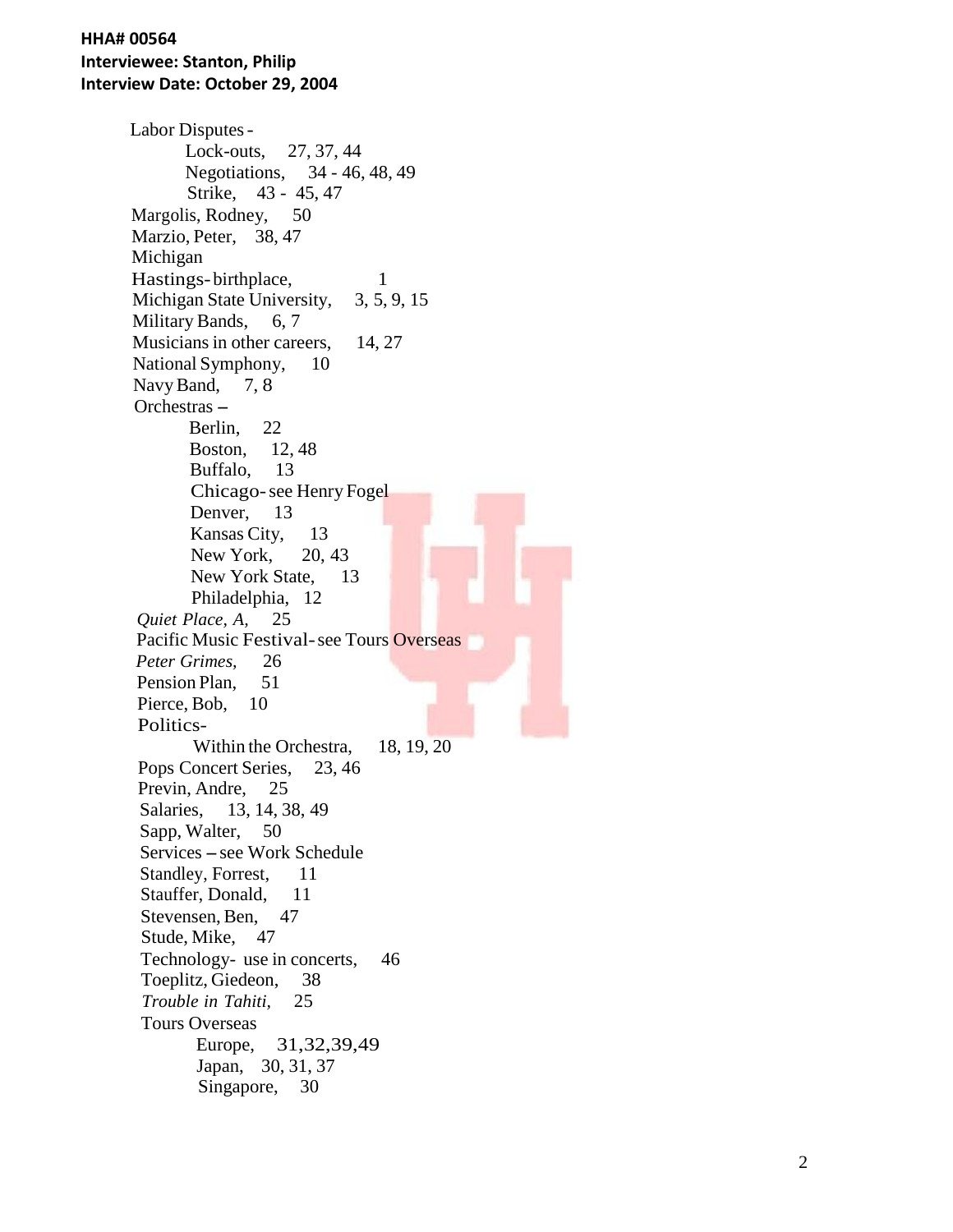> Vietnam War, 6, 9, 13, 15<br>Wax, David, 35, 50 Wax, David, Western Michigan University, 2 Work Schedule, 22, 23, 24 Wulfe, Ed, 47,49<br>Wunderlich, John, 10 Wunderlich, John, Zimmerman, Albert, 49

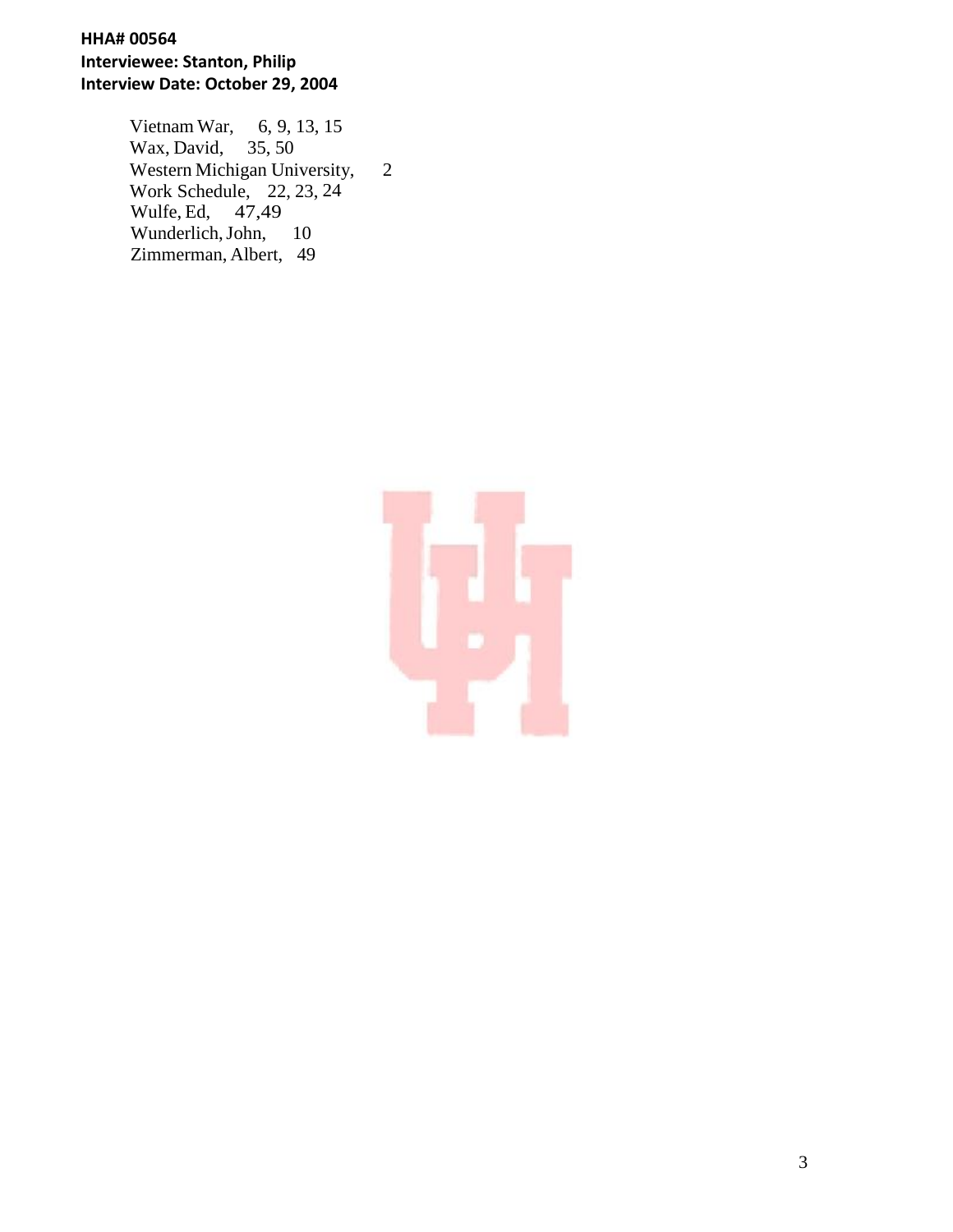**TAPE 1,** SIDE A

- KR: What is your full legal name?
- PS: Philip John Stanton.
- KR: When were you born?
- PS: January, 1947.
- KR: Where were you born?
- PS: Hastings, Michigan.
- KR: Tell me about your immediate family and what it was like growing up in your family.
- PS: Well, it's been a diversified family. My parents divorced when I was quite young when I was six. Up until that time I grew up on the more or less mythical family farm in Michigan. In the long run, I was adopted by my step-father who still has a farm in Michigan. He's nine-one now but he's still pretty much on the farm. Through high school, though we moved around a lot in southwestern Michigan for a good bit of that time. My mother now lives in Tennessee, my father still lives in Michigan.
- KR: I was wondering about that connection to Michigan since I saw that you had spent some time there.
- PS: Most of my family is still there. I have one brother and he's still there.
- KR: Is he older or younger than you?
- PS: He's a little younger than I am.
- KR: What's the age difference?
- PS: Just a year and a half
- KR: So you are close in age. Thinking about that early time period in your life, did you have influences in your life that introduced you to music fairly early? How did you get interested in music?
- PS: First exposure really to anything, and the only exposure really initially after...I guess I really don't know what the first exposure was. It was something that by the time I got in school in the fourth grade, it was something to do and I wanted to play an instrument. For two or three years after that that was about all it was. We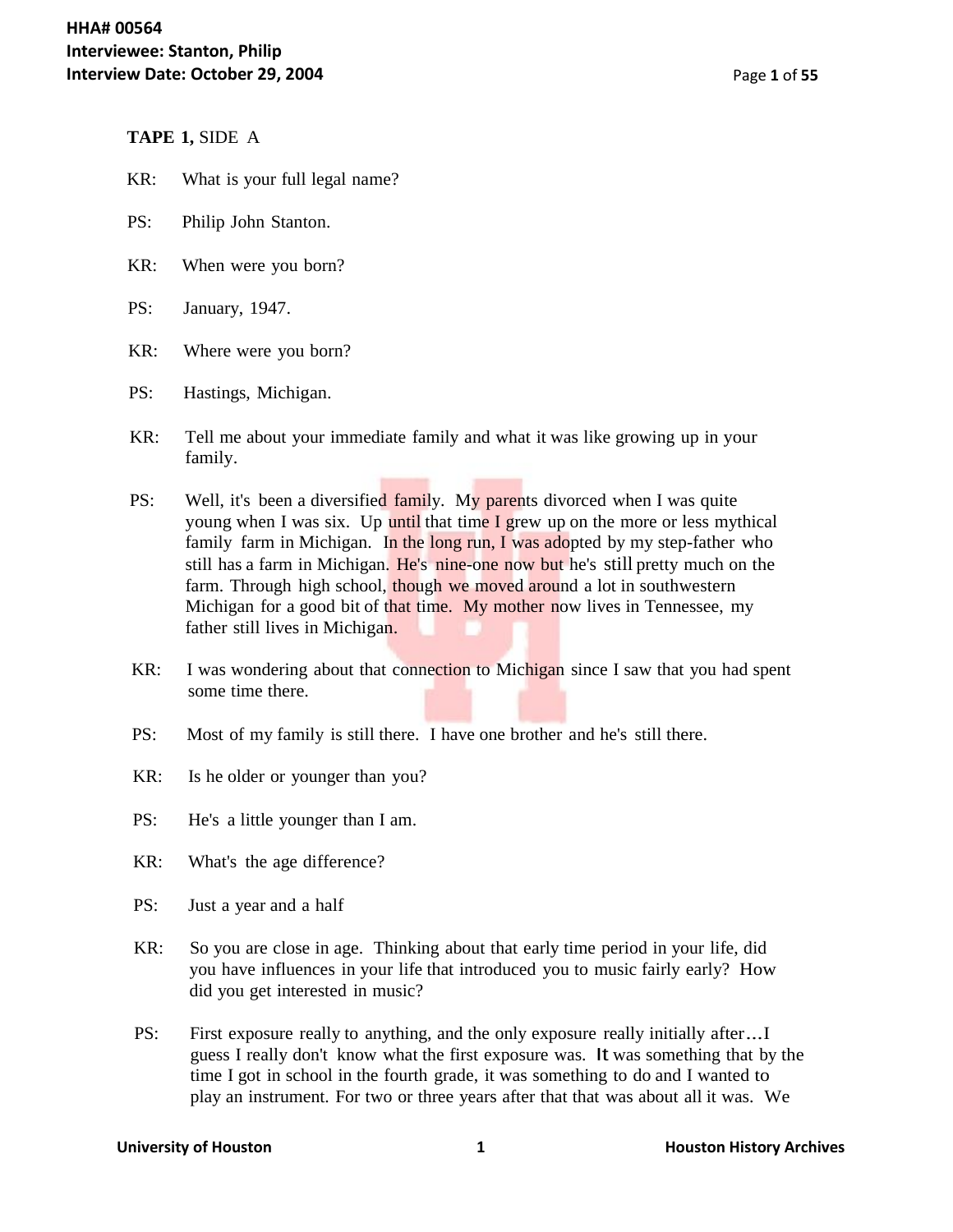started to play instruments in the fourth grade, I think. The teachers always had to find something for me to do anyway. One of the easiest things was to ship me out, I think, for instrumental classes.[laughs] I started playing the cornet in the fourth grade and then by the time I got into the seventh grade I knew I wanted to play. It became a goal and I certainly began to listen to a lot of orchestral music. Mostly at that time on the radio.

- KR: Did you only play the cornet or horn instruments, or did you switch instruments?
- PS: In the area of the country I was in, most people started out on an instrument to learn to read music first. I think they still do that in a lot of schools. We used a little plastic recorder kind of instrument. Then after one half year on that then got to play on a basic instrument either a woodwind or brass instrument. I picked the trumpet which at that time turned out to be a cornet and played that for, I guess, a year and a half Then I changed schools in that time and in the new school they needed French horn players so I said I'll try that. So that was kind of the end of the experiment so I stayed with just a horn after that.
- KR: So you stayed with the French horn.
- PS: From that point on.
- KR: What grade was that?
- PS: That would be sometime during the sixth grade. Specifically in the seventh grade that I decided that's what I wanted to do, one of the things I decided I wanted, to play professionally.
- KR: Were you in an organized band?
- PS: Yeah, that's all we had, the band. We didn't have any orchestra programs at that time.
- KR: Who were some of your teachers?
- PS: The first Band Director I had that was interested in the horn; actually was a horn major in college himself At that time, he played in the Grand Rapids Symphony. He's the one that encouraged me to switch to the horn. I only worked with him for one year because, of course, then we moved again and I went to a different school where again the band director was a horn player. As a young kid, I had lots of problems that had to be fixed in playing so he wanted me to begin to study privately. But I didn't study with either of the band directors privately. I only stayed in that band for one year, that director taught me some on his own. I moved schools again, and I did stay in all four years of high school in one school and pretty much as soon as I got into high school I started going over and studying with the horn teacher at Western Michigan University on the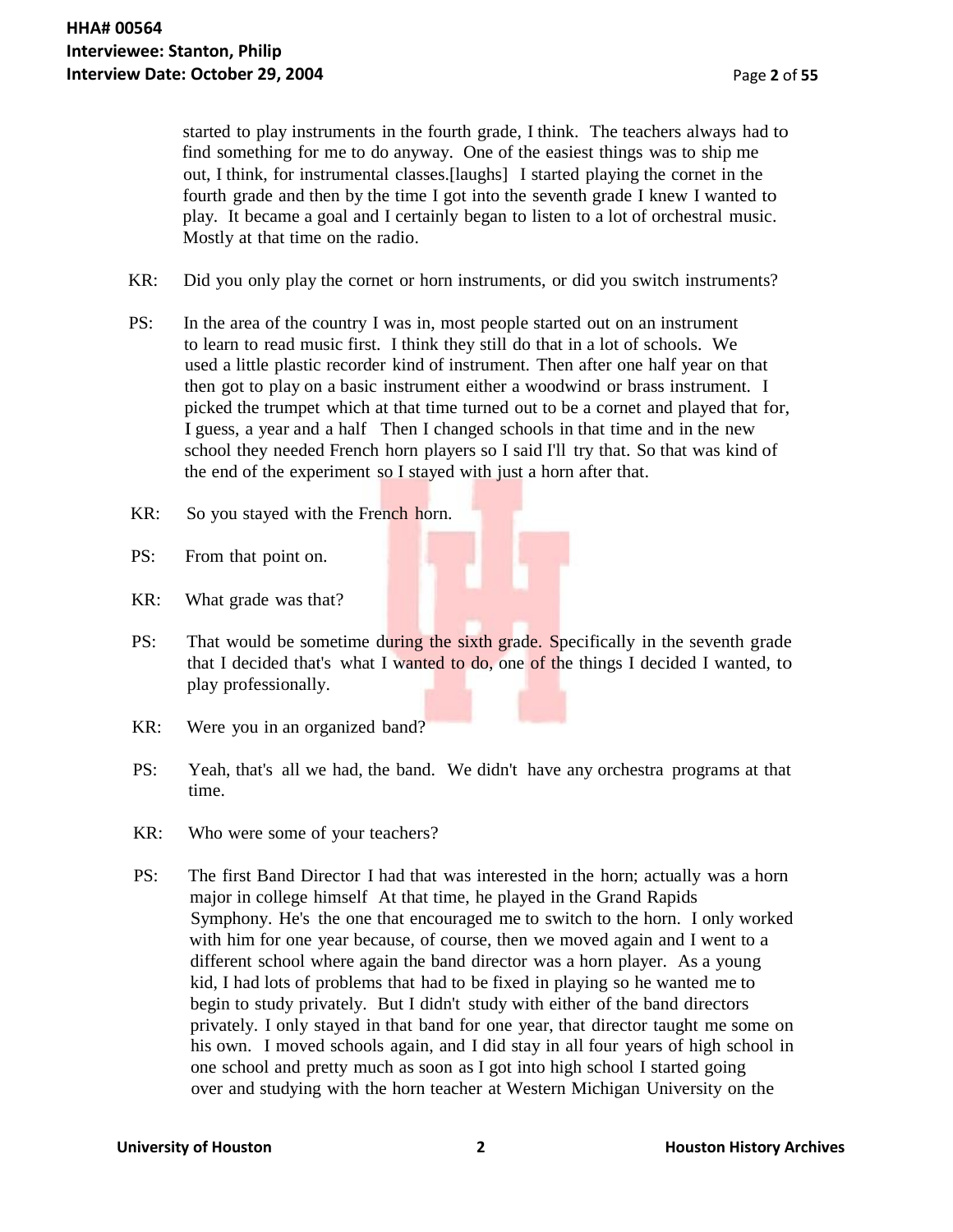weekends. He was working on a doctorate at the time at Indiana and had a teaching assistantship at Western Michigan University.

- KR: Who was that teacher?
- PS: His name was Robert Fink. The [inaudible] of all things, he ended up being the head of the music department at the University of Colorado in Boulder. And he had been as a high school student, an undergraduate student, he had been studying with the hom professor at Michigan State, Doug Campbell. I studied with Mr. Fink, probably most of the time I was in high school. Also when I was in Kalamazoo for the lessons which, of course, is where Western Michigan, I played in the Junior Symphony there: so that was my first orchestra, the Junior Symphony of Kalamazoo.
- KR: That must have been exciting.
- PS: It certainly was at the time for somebody living on the farm.
- KR: How did your family react to that?
- PS: Actually the family was pretty supportive, although there was nobody involved with music directly in the family. On my step-dad's side of the family there was no musical background. Not much on my natural father's side of the family. But my mother's family, nobody was ever trained but they did have a couple of good singers in the family. And so, unusual for a farm situation, my family at the time was very supportive of, at least, letting me do what I wanted to do and so they would shlep me over there to the rehearsals every Saturday for my lessons.
- KR: How long were your lessons?
- PS: Usually an hour.
- KR: That's neat they were nurturing you along.
- PS: I'm not so sure it was so much nurturing along, it just was not objecting and going along with it. They certainly from the beginning went along with it and did what ever they could that was required financially, which at that time wasn't all that much. They weren't pushing it at all for that or unhappy ifl had other interests at this time.
- KR: They were letting you try it because it was something fun.
- PS: Well, I don't mean to say they were not supportive but they weren't... often in musical families when somebody is supportive it kind of meansthat I'm really hoping they go into this and they kind of pushy into this and it gets a little bit under ...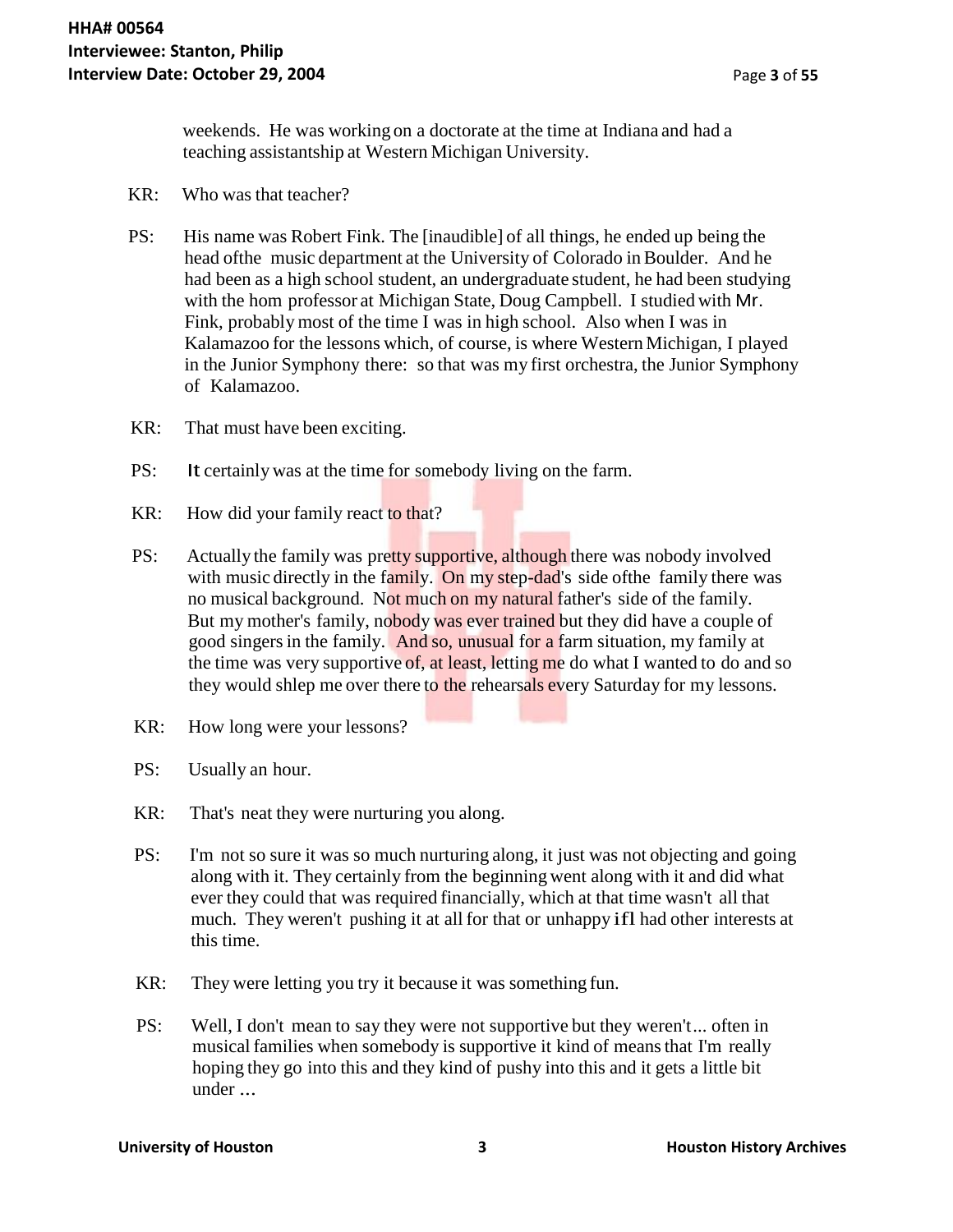- KR: Almost like a stage parent?
- PS: Yes, a stage parent thing, like the stage parent with the beauty pageants for the kids and they go overboard.
- KR: That's wonderful that they were....
- PS: Sure, they were very helpful.
- KR: Did they even imagine that this could potentially tum into a profession for you?
- PS: No.
- KR: They didn't think about that?
- PS: No, they really don't understand it now.
- KR: Really. I guess it's outside of their experience.
- PS: It was very outside their living experience they would have been exposed to.
- KR: They weren't too disappointed that you decided to leave the farm?
- PS: The original farm, my natural father, of course we left when the marriage broke up. My step-dad's farm I continued to work in the summers as much as possible until I got in college and then I worked other places in the summer. I did what I could on the farm. I don't know that we ever talked about it.
- KR: So they weren't concerned about losing your labor?
- PS: No, because by that time the role of family farm thing had declined enough so that you really had to go to a day job in addition, so actually both of my parents had day jobs.
- KR: What did they do?
- PS: My mother worked in a small mutual insurance company in Hastings eventually ended up retiring as the vice president there. My father was a district representative for a farm equipment manufacturer. Mostly equipment that was in place, not tractors and mobile things particularly, pieces of equipment that were erected in place, silo unloaders, milking parlors, and so that left him a little bit flexible schedule so he could work the farm in the hours that he wasn't on the road working on the company's business.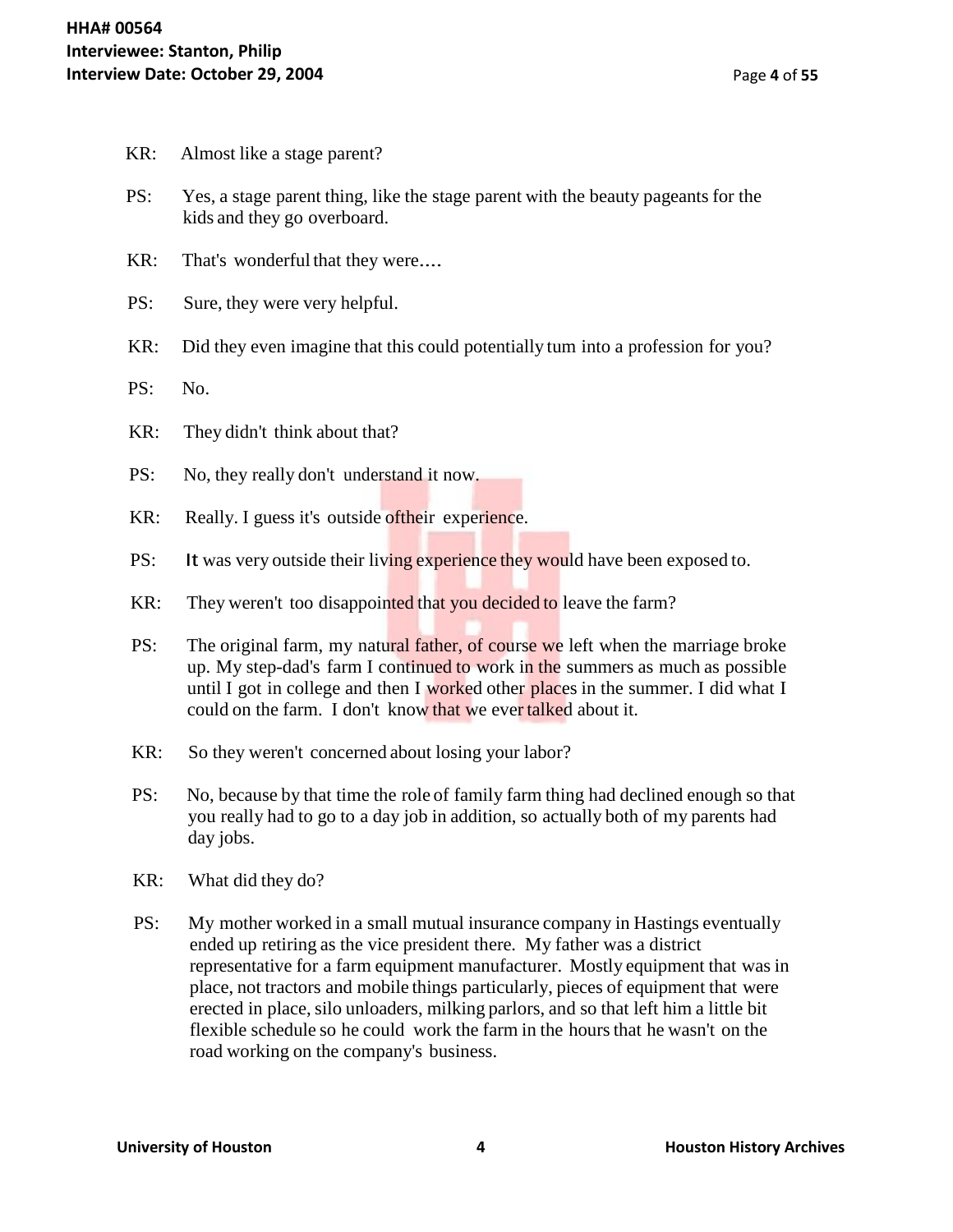- KR: Tell me about your educational experience in college, who you worked with, like Mr. Campbell.
- PS: I really only applied one place. I went to Michigan State University and studied in the music department there.
- KR: What year did you start?
- PS: I started there in the fall in 1965. Immediately was in the music program and as many schools go, you had everybody more or less started out in music education program and then it was only on the approval of the faculty that you could switch in the applied program because an applied music degree basically is a useless degree. It doesn't qualify you for any job. All it does is allow you to do is to go on to graduate school.
- KR: Was there an auditioning process?
- PS: It depended upon the school how that was handled. At Michigan State at the time after... I believe my situation came up... I had the first education course I had to take was one that was done in a seminar rather than in a large group. It was all made up of people that were in State's (Michigan State University) honors college. It was supposed to be a little bit more of thought-provoking than the regular basic introduction to education course it was and after starting that course it was pretty obvious that this wasn't going anywhere. [laughs] So I went back to the music department and said, "I need to change my major" and it came down to a series of interviews and discussions with applied faculty members at that particular time. Based then on what their judgment was of what my potential was then it up to them whether I could change my major. So they did. I took one education course and that was the end of that.
- KR: So they actually saw that you could make it as a professional musician?
- PS: Well, they gave me the standard warning, "you're not going to get a job with an applied degree, you've got to be able to play." But if you really want to do that, you have the material, we'll let you be in that major knowing, you'll have reasonable competence when you get out, so you didn't reflect badly on the school. If you got a job or not was your problem. [laughs]
- KR: How did you feel about these warnings? That's kind of daunting.
- PS: No, you don't think about that at all. You know there's always the farm. No, at that point, I didn't worry about it at all. The way a kid thinks, "O.k., ifl have to go to graduate school, then I'll just go to graduate school. Then I'll just teach at a University and then I don't have to do those education courses for that. [laughs]
- KR: You mentioned starting school in '65, this is during Vietnam, too.

### **University of Houston 1988 5 Houston History Archives**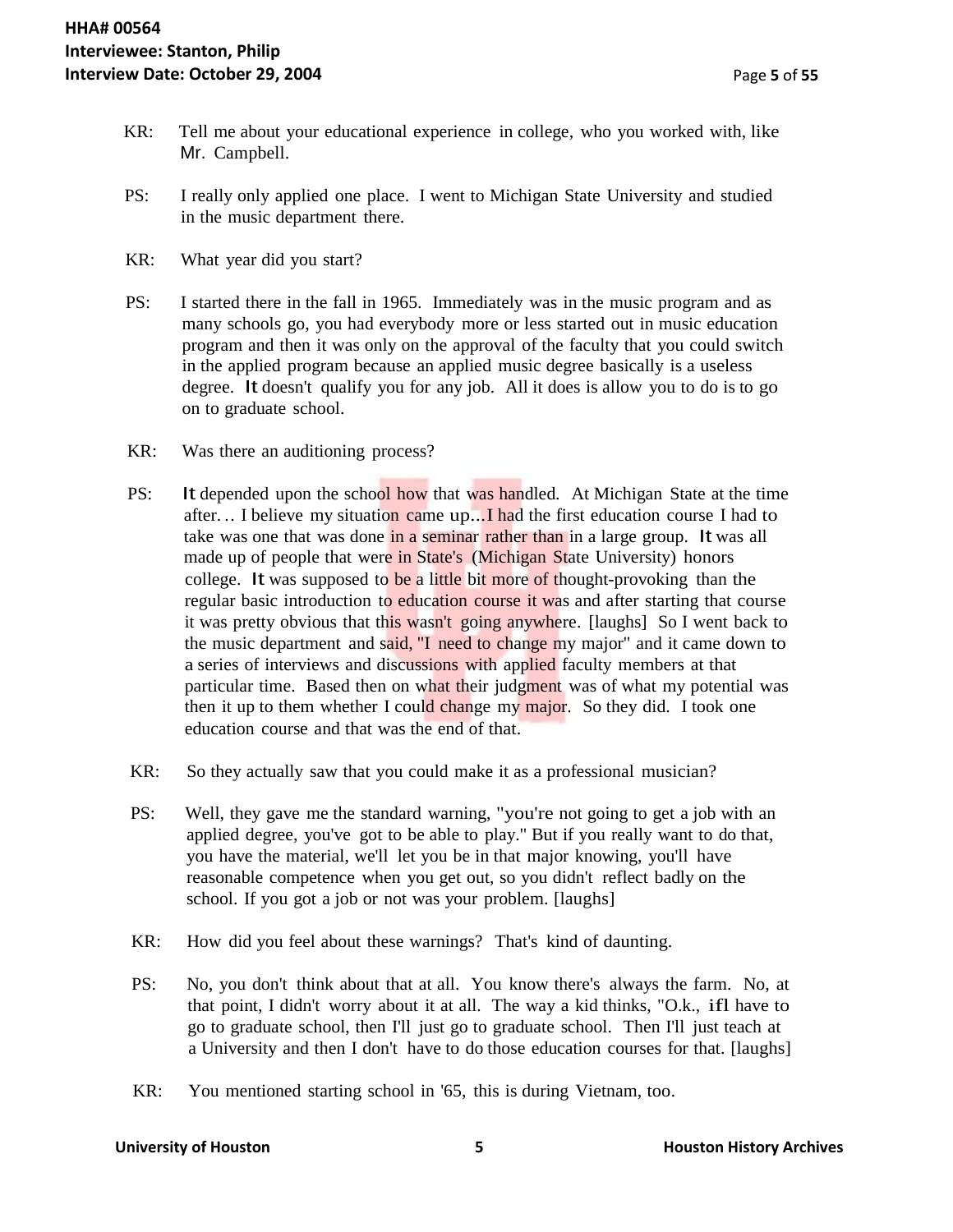- PS: Yep.
- KR: Did the war and the draft affect you in any way?
- PS: Well, I had to have a student deferment, of course, we still had the draft. I had a student deferment as an undergraduate and I graduated in 1969 and that year was the last year of the draft and it was a lottery system that year.
- KR: What was your number?
- PS: I wasin the middle of the pack, someplace about 180s. I forget exactly where it was.
- KR: Pretty good odds.
- PS: The odds were...they were getting real close to it each year but they may have been up to the I70s, I don't know. Things were still ramped up pretty far at that point, so you either take your chance of not being called and not being drafted if you wanted to keep on playing, or you go ahead and enlist. At that time, the military service bands were fixed duty positions. Basically to get into one of those you called them up and tried to see if they had any openings, first of all, then whether you could come play for them. It's quite a different procedure than what they use now which is much more like getting a job in an orchestra, they'll advertise in the union's magazine to let everybody know there's a job available and you can send a resume in and go play for them and they pick and choose out of all the people they hear. Pretty much done on an individual basis at the time I did it. I called the Army Band, the Navy Band, the Army Field Band. I didn't call the Marine Band.
- KR: Why didn't you call the Marine Band?
- PS: The Marine Band, actually, even then I knew wasn't really part of the service. It actually isn't part of the Marines. It's responsible directly to the President, which is why it's called the President's Own. On the surface it looks really good because there's not boot camp then, but you're not actually in the service so you don't have to go through boot camp.
- KR: You just wear the nice uniforms?
- PS: Well, you wear hot uniforms. And the Marine Band, basically anybody in the Marine Band, the whole...at least the first year or two, for most are them the first four yearsthere, they all think it is boot camp. The Marines are very difficult on the first timers, so it had a bad reputation at the time; as far as the way people were treated. I didn't know too much about the other bands but I knew people in them. I was able to audition for the Air Force, the Navy, the (Army) Field Band,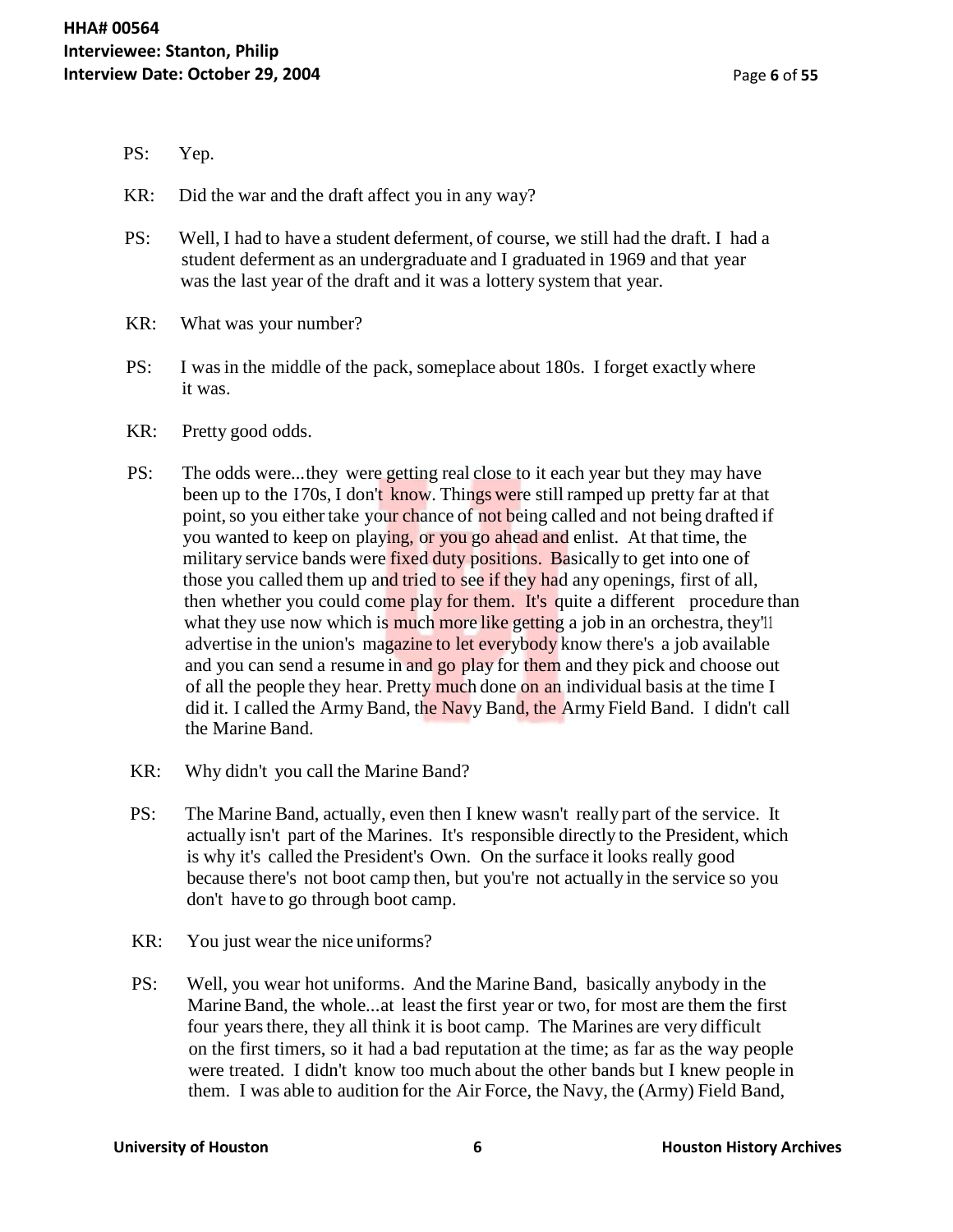and the Army Band. Got my first plane flight and I flew to Washington for the auditions. I played for the Army Band, I played for the Navy Band, those invited *ml:come* join their bands, basically to enlist in their bands so I talked with the people I knew in each band. The fellow I knew in the Army Band, he must have been having a rough week. He didn't have anything good to say about the Army Band. This was the Army Band that is in the National Cemetery (Fort Myer).

- KR: Right there in D.C.
- PS: That's one of the Army Bands I would audition for because they're the only ones that have permanent billets.
- KR: You didn't want to travel?
- PS: No, I didn't want to be reassigned. In those particular jobs they tended to be career jobs, so if you got in those bands you were pretty much assured that unless you requested a transfer you would never be transferred any place else. And you wouldn't have any other responsibilities actually, your responsibilities solely was to the band. That was the job. The fellow I knew in the Navy Band, he was having a great time, so he was really enjoying life there. So I thought, "Well, maybe things would be better with the Navy Band which was actually a better band."
- KR: Quality-wise?
- PS: Quality-wise. So I agreed to enlist in the Navy Band. So by the end of July 1969 I had to enlist, so I did and went to boot camp at Great Lakes Naval Station outside of Chicago.
- KR: How was boot camp?
- PS: It was a great time of year to go (Fall). I think it was about fifteen weeks. At the beginning of it wasn't much fun. Right away I was pulled out of the regular grouping of people to go into a special part that had to do with the Band at the boot camp. Also the drum and bugle corps people...not drum and bugle corps but the rifle corps...the basic marching corps...
- KR: The guys that do the fancy moves with the rifles?
- PS: I don't even think about them so I even forget about what they call them. But yes, the precision marching squads. As soon as they saw that I had a good ear in music they actually pulled me further out, I ended up being the conductor of the boot camp band.
- KR: That must have been exciting for you.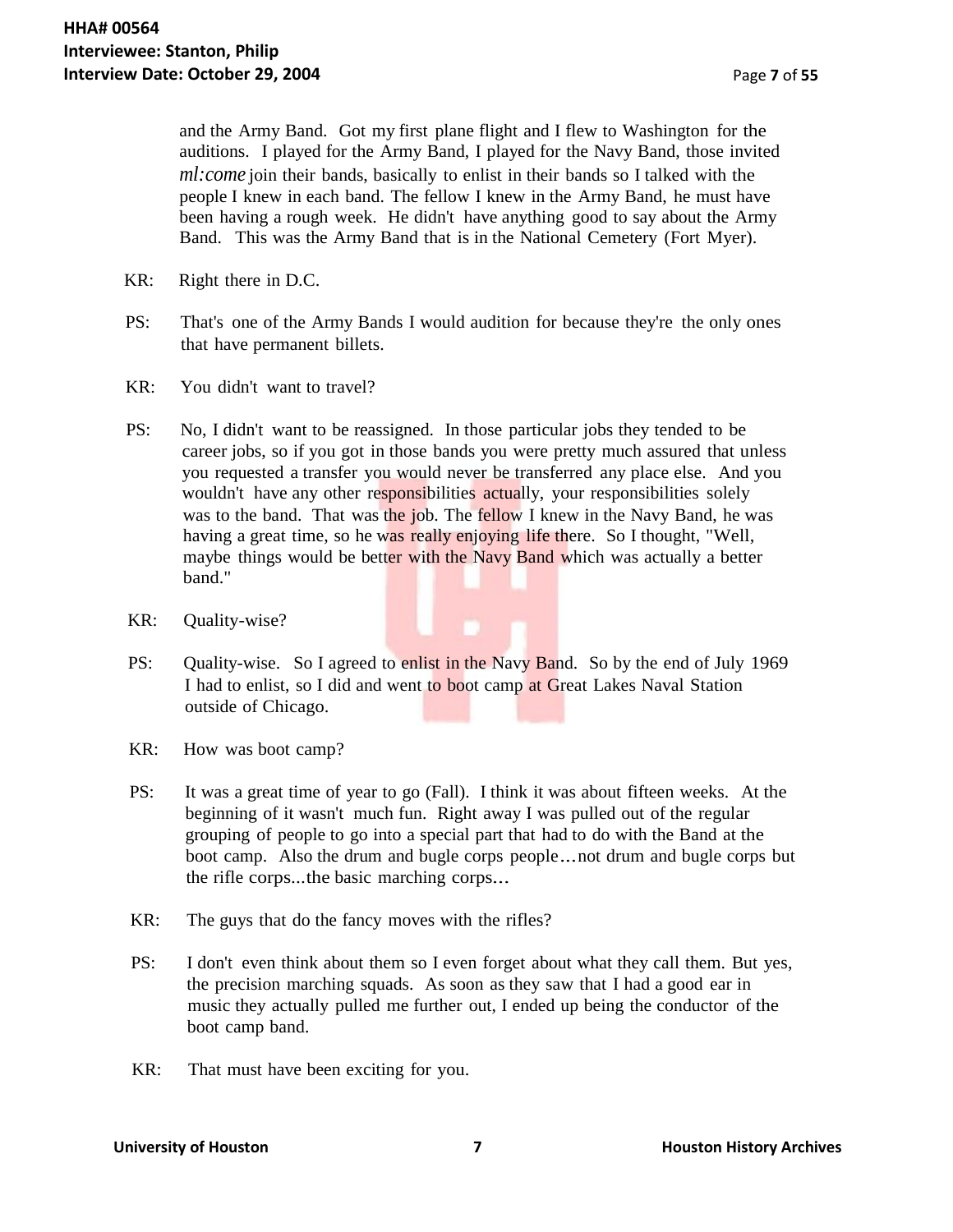- PS: Well, nothing about boot camp is exciting. [laughs]
- KR: Being a conductor, had you ever done it before?
- PS: Oh, yeah. I had done some course work in college and done quite a bit of conducting while I was in Michigan. So it ended up having its advantages because it basically meant that even in boot camp, then, I got out everything that wasn't absolutely required minimally for military training. It also meant that I had to get up, everybody got up at, it seems like we got up at 3:40 in the morning, and then everybody would police the barracks and have the bunks made up and all of that and went to breakfast about four o'clock.
- KR: Why so early?
- PS: You don't ask the military questions, you know. Then most of the people had to go off for pretty strenuous physicalstuff and I had go over and actually audition new recruits to be in the band at five in the morning. Some days there would be new recruits coming in every day. Some days there would be one person, some days it would be seven or eight. It was my job to audition them and decide whether they were going to play in the band or not.
- KR: How large was the band?
- PS: I would guess that any more, it's purely a guess, that it would be on the order of 70 pieces.
- KR: Is it a fixed number?
- PS: Not really. It would expand a little bit. I think the band would have seventy pieces or so, most of the time, seventy-five maybe.
- KR: That's a good size band.
- PS: It would have to be big enough to march. It would be a marching band because its primary function was to supposed to lead with reviews for graduations. It didn't do any concert music. It was strictly a marching band.
- KR: So it was just for that ceremony.
- PS: Primarily for those ceremonies and then occasionally you'd have some other ceremony that they wanted to use a big band for, they'd haul everybody out there for and it would allow me some time after the auditions. I would have quite a good break so while everybody else was sleep deprived I was actually able to catch a little bit of a nap usually before I had to go back to boot camp.
- KR: Was this mid-morning?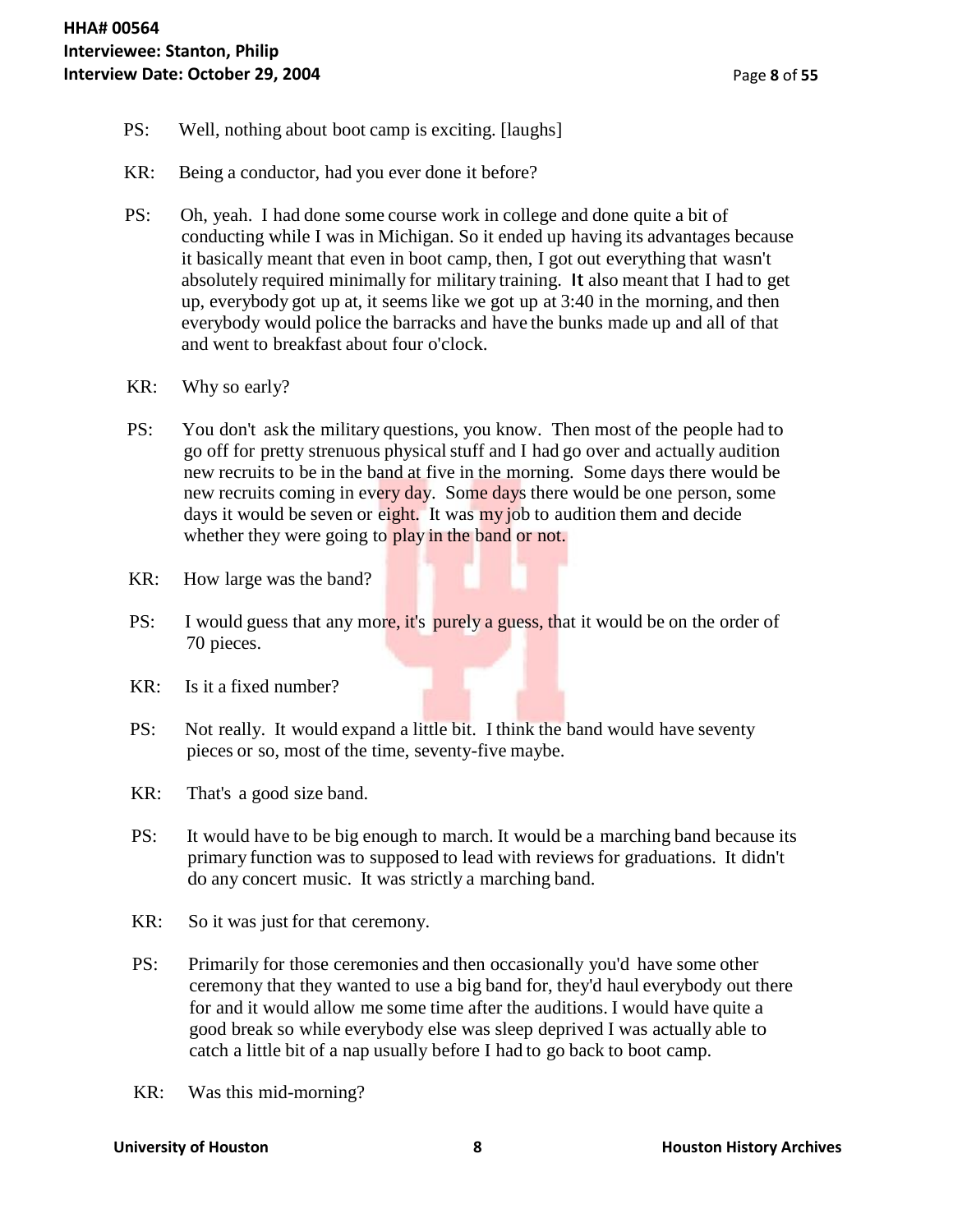- PS: No, if there were only two or three people auditioning at five o'clock then by fivethirty or quarter to six then I didn't have anything until seven-thirty after that so you had little things like that, plus I had an office.
- KR: An office?
- PS: Well, it belonged to the N.C.O. that was supposed to be there but he just chucked everything off onto me while I was there so he wasn't around. Then we would have a lot of rehearsals, during the day there would be a couple of hour and a half rehearsals. Generally the one in the morning would be to play the music of the marches to make sure everybody knew what they had to do and then afternoon was entirely a marching rehearsal. Sometimes playing and often not because you always had new people who had to learn how to march in a military situation, which is quite different than high school marching. It's a different kind of step, somewhat slower, but it had to be a little more precise than if you just brought all these people loosely together and started to march. So the best thing about boot camp was that it was a great way to lose weight.
- KR: You were physically fit.
- PS: Very much so. Even with running around and trying to keep the marching together. It would give me much exercise.
- KR: It sounds like you survived boot camp.
- PS: I survived boot camp and actually with marching band being in the fall it was actually a good time to go because, I think, I went into Chicago for parades, the fall parades and the neighborhoods all around Chicago. I probably got off the base and into Chicago a dozen times or so during boot camp. It was often, all through then, that they pretty much give us leaves, which is pretty unusual for us in boot camp, because one of the things they're trying to do, of course, is wean people that have never been away from home so usually there's almost no outside contact allowed during whole of boot camp. At least at that time there wasn't.
- KR: It sounds like you took a very good path.
- PS: Well, if you had to do it, it certainly wasn't a bad way to do it.
- KR: How long were you involved in the Navy Band?
- PS: In all of the services, the enlistment was for four years, except for the Army which at the time was three years, and I think that probably still holds true. I ended up spending the full four years in the Navy Band. Ifl had taken the Army Band job I would have been out in two years, because they had an early out program that happened to hit the folks that enlisted when I did. The Navy didn't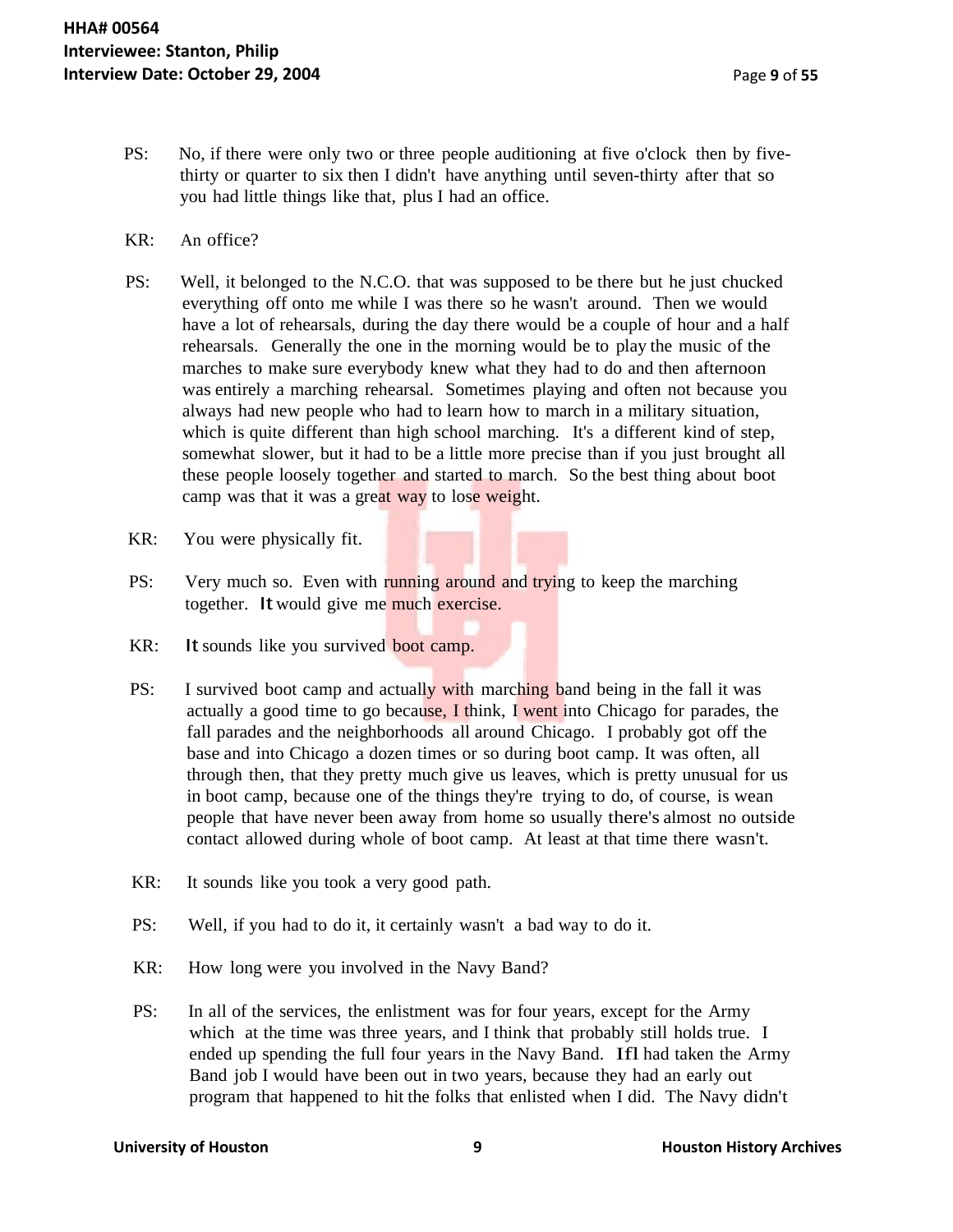have that at that particular time, so I spent four years there. I left the Navy Band in 1973.

- KR: After that?
- PS: I didn't have a job yet, so I went back to Michigan State. When I was in the Navy Band, I got a master's degree at the Catholic University of America in Washington. At that time I studied for a while with the first hom of the National Symphony.
- KR: What was that experience like?
- PS: It was kind of mediocre. The player, his name was John Wunderlich, he was relatively young. He was about forty. His house, which was about halfway to Baltimore off the Baltimore-Washington Parkway, which wasn't any problem, that wasn't the problem at all. But he was raising a family so there were two or three kids around in the house, quite young, running around all of the time. The main problem though was that when I started studying with him was the first year that Antal Dorati began to conduct the National Symphony and he was trying to bring the orchestra up to a much higher level than it had been playing at the time which wasn't as good as the Baltimore Symphony. Dorati had just come from the Minneapolis Symphony which is now the Minnesota Orchestra and while he was there, the first hom in that orchestra had a lot of trouble. Just playing problems, he was getting older so some problems were showing up and Dorati was increasingly bringing pressure on him and eventually he had a heart attack and died on the job, basically. And so this hom player, John Wunderlich, was very superstitious, and he also knew that his playing was a little bit different than what Dorati wanted stylistically, and was somewhat insecure. He was really worried that Dorati was going to give him a heart attack. That he was going to be the next hom player that Dorati got to, and so he worried about his job.
- KR: Under a lot of stress.
- PS: Under a good deal of stress and so the lessons weren't particularly productive and I didn't study with him then a very long time, probably less than a year. Because the University didn't have any applied faculty, we studied with anybody that we wanted to as long as they approved so I changed teachers and began studying with Bob Pierce, who was the principal of the Baltimore Symphony. And that was a further drive all the way into Baltimore, but it was much more successful for the time I was working on the master's degree. After I finished the master's degree then I quit studying for awhile and I played for another year in the Navy Band pretty much without studying. Then with one year to go I decided if I wanted to try to get out and play professionally- which after three years in the Navy Band I was not at all sure I wanted to do anymore - I decided I needed to kind of put my playing back in order because in a military band you did some unusual things, playing-wise, things that were not likely to get me a job. Habits, stylistic things,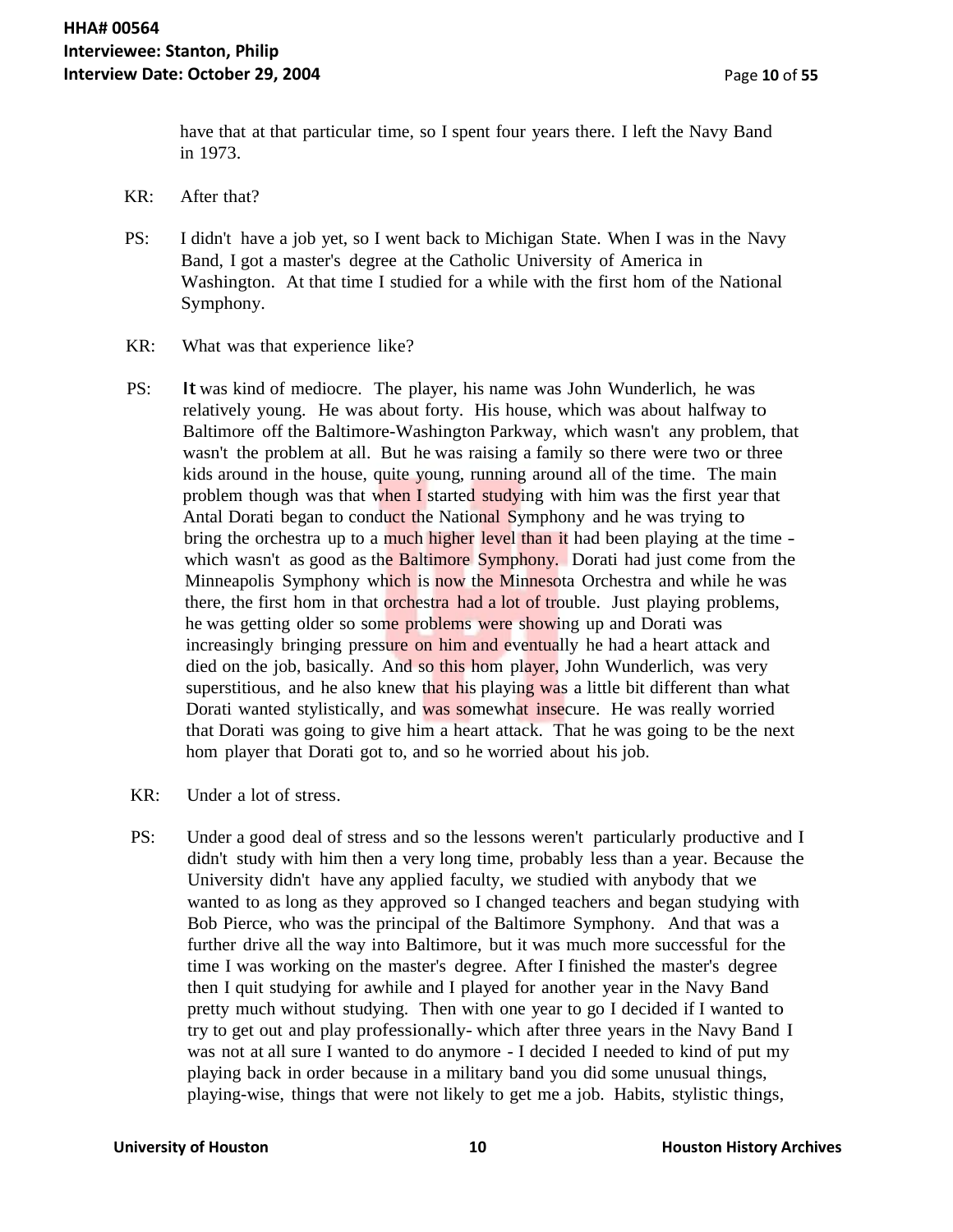and technical things, things you began to do out of frustration in your playing. With the military situation all of us that were in the band because we wanted to keep on playing during our service time rather than having to go into the infantry, we were pretty much a bunch of malcontents there. We had a commanding officer who was pretty easy-going, playing-wise, that we could get away with that he wouldn't catch.

- KR: Who was your C.O.?
- PS: His name was Donald Stauffer. He was a tuba player originally and a quite good one. And a very nice man. He was great for somebody's grandfather, but not really a military officer, and not really a particularly qualified conductor. He had a project he was talked into. A recording of supposedly sixty LPs of previously unrecorded military marches. Most of them were Axis marches, they were Italian and German. The way we would played things in the Navy Band we would come in on Monday morning and we would play the pieces, whether they were these marches or anything else. We would play the ones we would record that week and they would take an initial taping of it. Then we'd spend the whole of the rest of the week rehearsing it, trying to make it sound like the tape had on Monday, then on Friday we would record it. So between Monday and Friday we'd always figured out someway to do something inappropriate into the break strain of these marches. We would either end up with *Anchors Aweigh* in it. Or more often than not we worked in the theme song for the Mickey Mouse Club.
- KR: So you were playing games!
- PS: We would play it rather prominently and they caught on. Never.
- KR: It sounds like you were very entertained.
- PS: We found ways. [laughs]

# **TAPE 1,** SIDE **B**

- PS: I then studied with Forrest Standleywho had been the principal horn of the Pittsburgh Symphony and, of course, taught there at Carnegie. It was just Carnegie Tech. then, but Carnegie Mellon now. He really was a very methodical teacher. Very dogmatic about what he did, but what I was going to him for, that is exactly what I needed. I needed to know the orchestra audition literature better.
- KR: What kind of pieces were you practicing?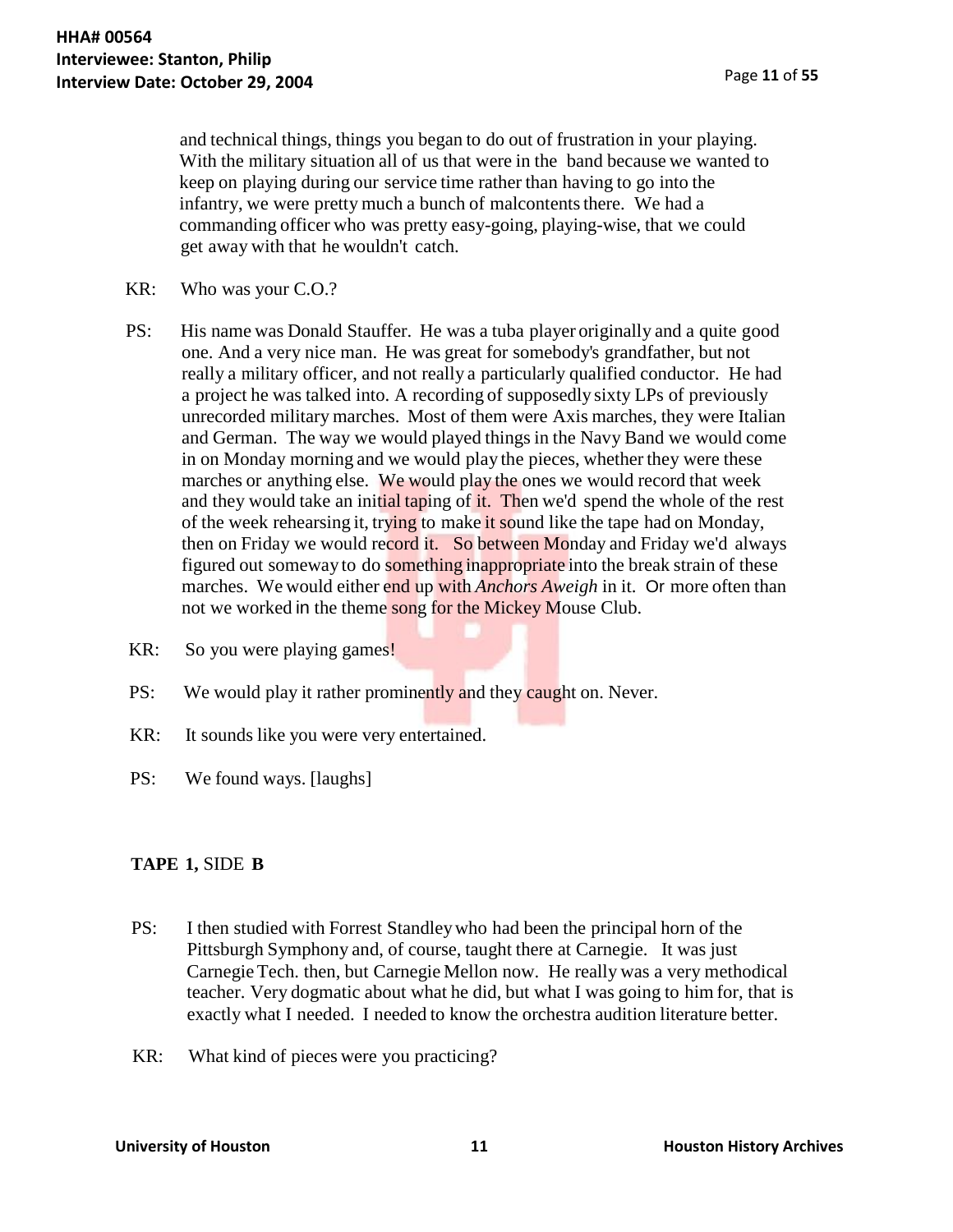- PS: With him, we did some work that was, what I would call, rudimentary in a way, in the sense of that drummers have to practice their rudiments.
- KR: You have to go back to the basics?
- PS: It was just filling some holes, technically, that had been left in my prior training. But primarily the work was to really to begin to know all of the solos in the standard hom literature and even that literature which hadn't quite become standard yet. If you go out to play an audition you've got to play better than anyone else and very often it would get down to a situation where somebody who maybe was very familiar with a piece that nobody else knew that would have enough of an edge since they knew that piece and could play it better that to give them the job. So you had to cover a lot ofliterature. And yet be really solid on all of the standard literature. In an audition, to get a job basically a group people are invited to play, and one at a time you go in to play for a committee, you've got usually, not always...
- KR: I heard it was behind a screen.
- PS: That's since I auditioned.
- KR: Really.
- PS: You would go out and see your committee at the time, the people that were listening to you. In fact have some interplay back and forth but usually you'd have a list of excerpts, pieces that they would be drawing solos from. Sometimes not, that was much more common then. Nowadays I don't think you run into that at all. Sometimes it would say, 'play a solo from the standard repertoire.' And that's all you'd get.
- KR: So they wouldn't tell you specific pieces?
- PS: No. Usually the bigger the orchestra was, the smaller the list and then the more minor the orchestra was the more they had to show how much they knew so they had this really long, long list. You'd get to an audition, and at that time the usual practice was to have between thirty and forty people show up for an audition that had been invited. That would be same whether it was for a regional orchestra or what's now called a tier one orchestra, like Philadelphia or Boston. The repertoire ended up being the same, pretty much. Each time you went, you hoped to learn enough to move up the ladder on these things and hopefully get a job. I had taken a few job auditions before I left the Navy Band. The very first one was in Baltimore and it was a great learning experience.
- KR: How did it go, your first audition?
- PS: It didn't go well.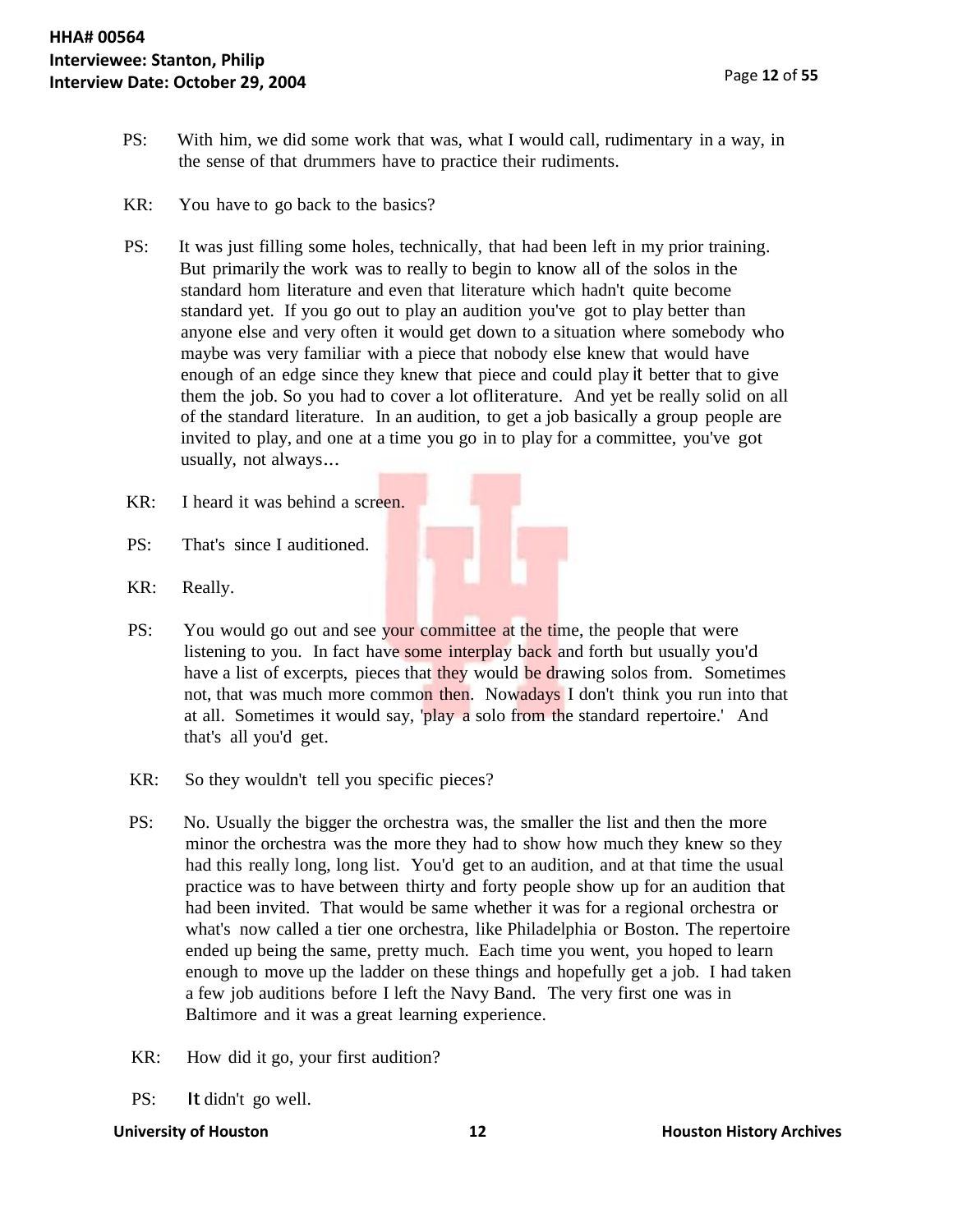- KR: What happened?
- PS: There's so many things there that you're kind of overcome by all of the outside influences and you're trying to learn things. I didn't think particularly that I played badly. I just didn't know enough of the things they were specifically looking for. The first round where everybody plays is usually an elimination, one of those where you have a reasonable chance of being able to play the parts and so I didn't make it through that first round on that. It may be based on technical things, it may based simply on you don't have the kind of sound that they use in that section.
- KR: Did they ever give you feedback?
- PS: They do nowadays. They didn't then particularly.
- KR: So you had no way of knowing how to improve for the next time you go audition.
- PS: If you have any... you couldn't learn as much as if you had feedback but you certainly learned a lot. What I would do was I stay around then and listen to those folks that made the next round, see how they played, and they were asked to do something differently, or eliminated, see ifl could figure out why either thing had happened.
- KR: Could you figure out why you were eliminated?
- PS: This audition happened when I was still studying with the first horn of Baltimore so I could get feedback from him, so That helped. I happened to know a couple of the other players in that section. One of them eventually became a man that built a couple of horns for me, went into business making instruments. Actually, he's still doing it. I got a lot of help on that one. There were lots of jobs available because most of the jobs didn't pay a living wage other than the great top orchestras. I guess, the top orchestras there's not too much difference. There were twelve or fifteen orchestras that you could make a living from. The rest of them, if you tried to make a living from it, you either gave up after a while, or get a second job. A lot of those orchestras are in places like Buffalo, New York (State), Milwaukee at the time, Denver, Kansas City. Since they didn't pay enough of a wage to keep people there, there was a lot of turnover especially. I think, with the situation with the war in Vietnam, too, there had been a lot ofturnover of young players in the secondary orchestras that had to go into the service and we may have just been coming at the end of a cycle where there were a lot of people retiring too because at that time there were over a period of three years it must have been maybe thirty openings. I think now that you'd probably wouldn't have more than a dozen in that period of time, in a normal period, especially when those orchestras could pay any kind of a living wage.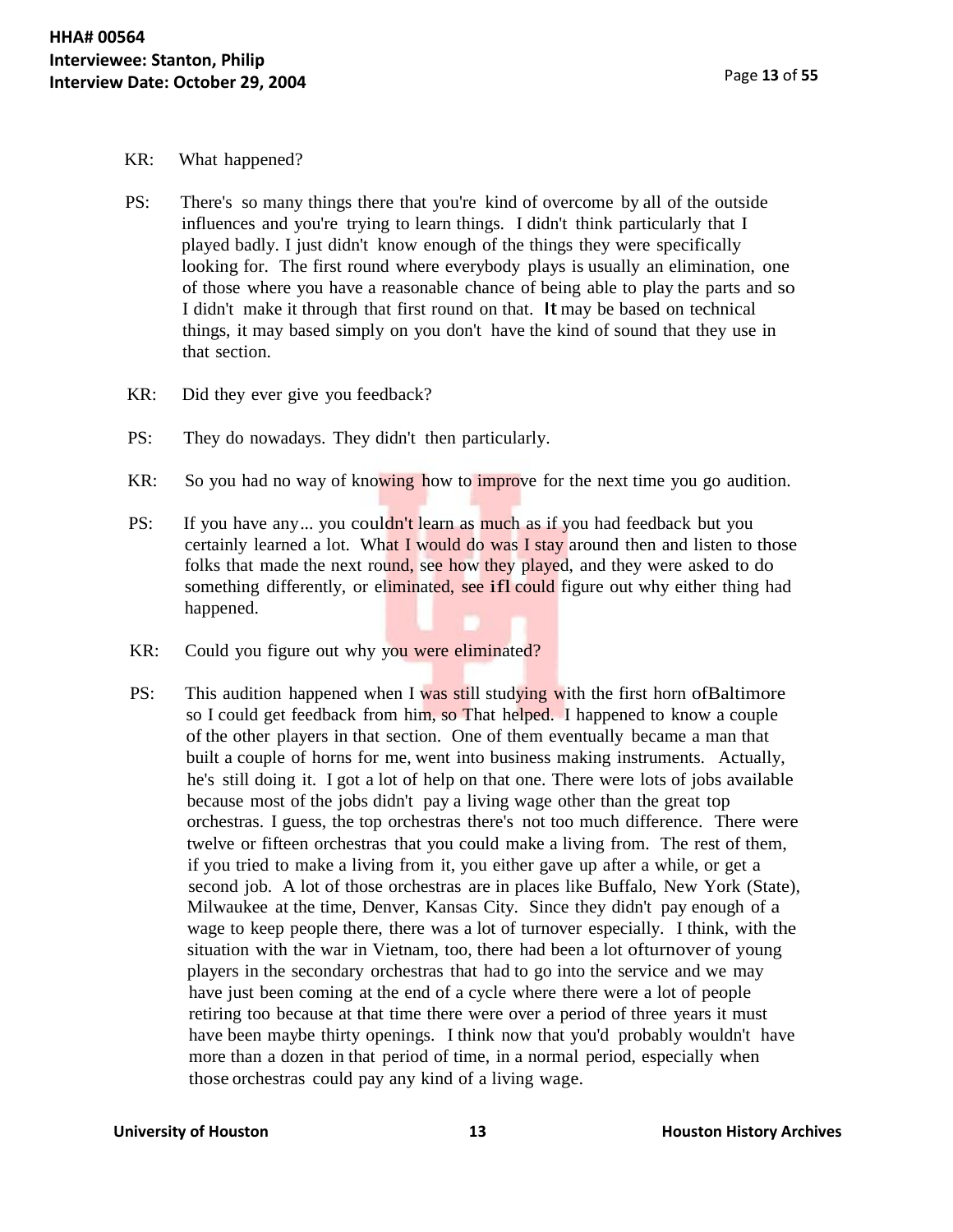- KR: For a tier one orchestra paying a living wage, what is the salary range?
- PS: When I ended up down here in 1974, I believe the weekly base salary was \$265 a week. There was not as much disparity then between this orchestra and the top orchestras by any means as there is now. They were all pretty much close together. None of the orchestras paid the kind of wage that playersin Boston and Chicago are getting now and there wasn't anything like that. It was not a profession for making a lot of money.
- KR: For musicians playing in orchestras that were not paid a living wage, what were they offered in wages?
- PS: They would have a season and while you were playing you would be paid enough so you could get by. The biggest problem was that the season might be 25 weeks or 30 weeks or 35, so the rest of the time you either went on unemployment or most likely you went out and found another job. Maybe it's a little out of order for this orchestra, but this orchestra went to a 52-week season in Houston in 1972, I believe. When I first came here, I knew a lot of playersthat had been in the orchestra since it had had maybe a 25 or 30-week season. Several of them, I'm thinking of the second flute player, he worked for a number of years on the sales floor at Foleys in the off-season. Then he finally started his own business as a woodwind, primarily flute, repairman. He got good enough at it, so that he had a fine long term business doing that. He continued that even after the orchestra went full-time. But most people would find some other kind of job. They had to during the off-season. All along, even now, a lot of people in the Houston Symphony Orchestra teach in addition to their regular jobs. I'm on the faculty here at U ofH as an affiliate artist. There's probably a dozen of us that are teaching at the schoof music. Rice University especially since they have the Shepherd Schoo tas several people still there who play in the Symphony that teach there on an adjunct basis.
- KR: Maybe they have private students as well?
- PS: Many of those people who don't teach in an organized place like the Universities will teach privately. A lot of people out there have given that up. It's just not fun. And now we don't need that quite so much. I think there's less private teaching going on now by Houston Symphony players outside of the Universities than there had been earlier.
- KR: Tell me about how you came to be with the Houston Symphony.
- PS: They advertised an opening. All orchestra musicians are part of the American Federation of Musicians, which has a monthly publication that lists all of the job availabilities as they come up. The orchestras send in their vacancies and have an ad ask if anybody is interested to send a resume. At that time it was less organized and less consistent than it is now. The way things usually worked was

**University of Houston 14 14 Houston History Archives**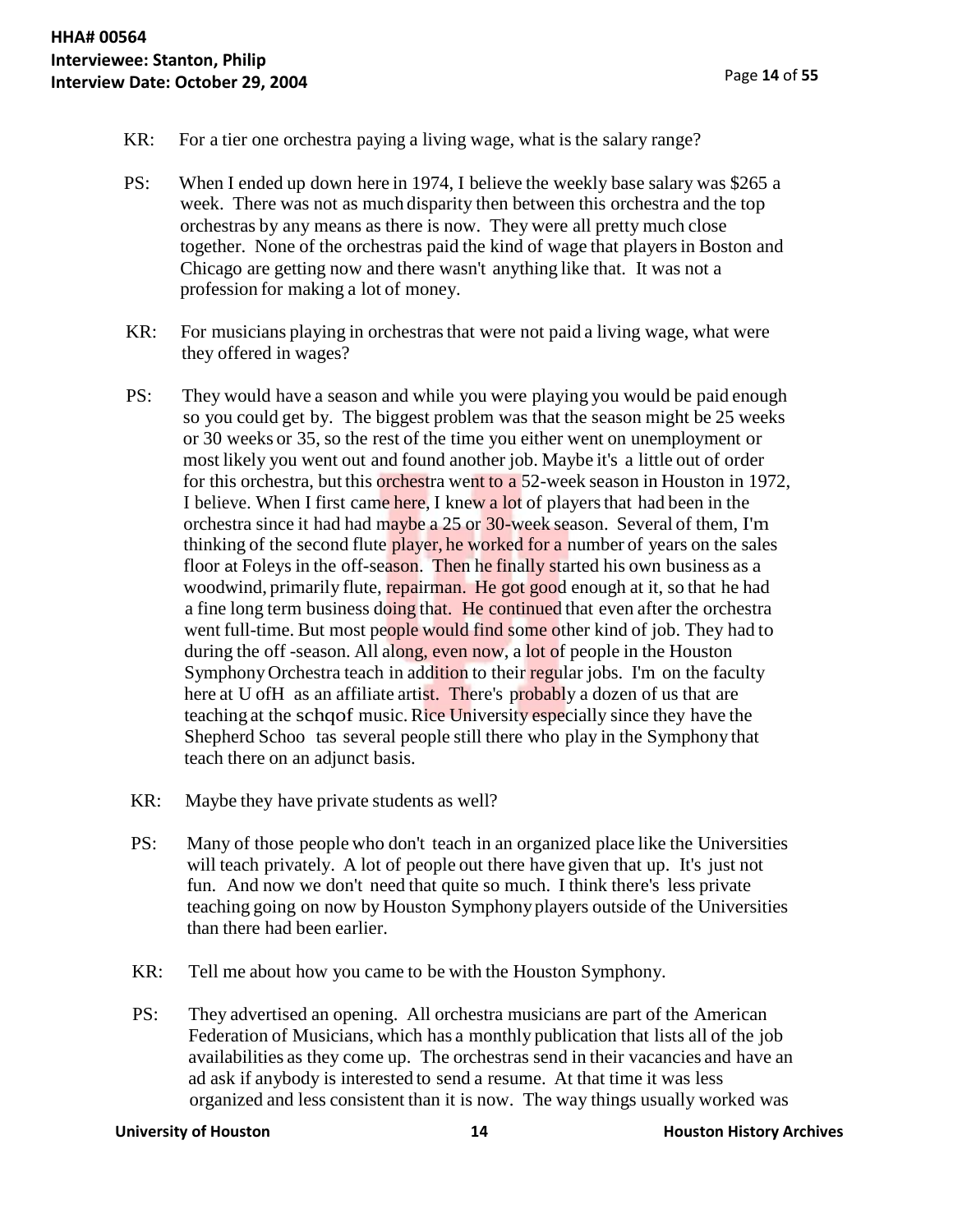that you would send a resume, coming right out of a university or being at a University, you would just hope to got invited because obviously if you were there you didn't have a lot of experience. And every orchestra only wants to hire somebody who has experience. It's good for their egos for one thing. As I began to get some auditions under my belt, I taken a few before I went back to Michigan State after I got out of the Navy. I continued to take auditions there. I was consistently getting into the final round so even though I didn't have the experience the fact that I was able to get in the final rounds in Pittsburgh, in Detroit and Baltimore again, pretty much every place I went that in itself was enough to get me invited to the auditions. They had an opening here. The opening was for co-principal hom. It was a new position for them actually.

- KR: Why did they create that position?
- PS: Two reasons -one was that they had been carrying five horns here. The assistant was very weak. The other was they had a hom player that was in the section, and because of the war, had to go into the service. He ended up in an Air Force Band over in San Antonio and did stay there the whole time. But he came back and said, «Ok, I'm ready to go back to work." Of course, while he was gone his job had been filled and the person who got it was this assistant player, he didn't have anything in his contract if the other guy comes back you'd lose your job. At that point he was tenured. So the situation was they wanted to fire the assistant and he filed a suit with the Symphony saying, "You're only firing me because your other player is coming back." So they decided to carry six horns, and they would carry two principals. And, of course the assistant and the second, third and fourth. That was just beginning to be a practice in the biggest orchestras at that time. Most orchestras were still using five horns.
- KR: It sounds like a compromise.
- PS: This was part of what they were going to do when they advertised the position. They went ahead and advertised the position. I don't know the timing of this, I don't know when the fellow they were trying to fire filed his suit. It may have been after the position was advertised or not. Then they decided to go ahead with the audition, we'll carry six horns in the section. And, we're still going to fire you because we're going to hire somebody else and we're going to change the position title to a co-principal and then the fellow that came back and would assume his position as assistant. They held a round of auditions. We all got here at nine o'clock in the morning. As I recollect, there were close to thirty of us at this audition.
- KR: What year was this?
- PS: Boy, this could have been at the end of'73 but it was probably at the very beginning of 1974. I don't remember the exact timing of that one. I don't remember that at all. We had the audition. We got here at nine in the morning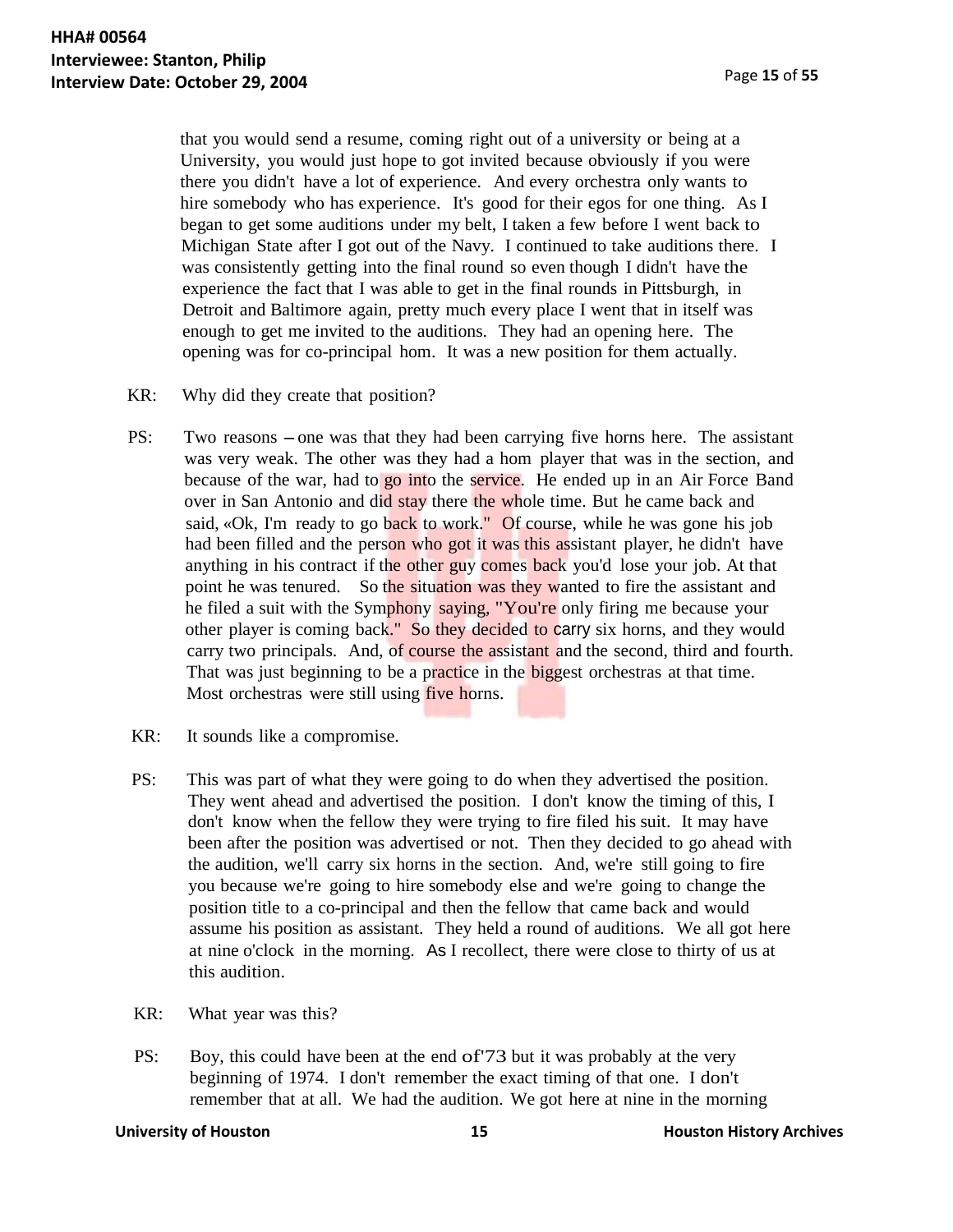then drew straws, basically, to see what time we were going to play, but everybody at that time got here at the same time of the day. Then we sat around until our time to play.

- KR: How much time do you get for an audition?
- PS: Depends. If you go in there and play badly enough right away it'll be a very short time, the better you play the more they're going to hear. If it's reasonably competent they'll hear their total list, that usually is a bit of a solo and maybe five excerpts, four to seven excerpts they want to hear. They're trying to cover all of the bases, to give them an idea about your overall playing.
- KR: Would you be in there for about a half an hour?
- PS: No, no, more likely fifteen minutes, sometimes twenty but not much more than that. Not on the first round. Many folks didn't go more than ten or twelve minutes on the first round. So I don't think I played until three or three-thirty for them in the afternoon for the first time. After a group of people have played they'll usually come out and say thank you all for coming, we'd like numbers so and so, or at that time it was just by name, so there was no attempt to hiding who you were, to stay and the rest of you are excused. So I don't know what time, sometime after I played that group finished that they came out and asked me to stay. Probably because they still weren't done with the preliminary things, I had to come back after supper; so I had supper and came back and didn't actually finish that preliminary round until almost ten o'clock that night. I was still hanging around and then the committee, I guess, talked for about a half an hour and then came back out and said they were too tired to make a decision that night so they were going to...I think I skipped something...I think we started the final round around nine o'clock. I guess that's about right, we started about nine o'clock. Then when we got done about ten-thirty, they talked a long time. They came back and were too tired to make a decision. So they didn't make any decisions that night. So we just all left. Sometime later then they asked one player to come back as a finalist.
- KR: How much later was this?
- PS: Probably two or three weeks, and he played with the orchestra for a week. They kept the one that was closest because they had to pay for his expenses on that particular trip from Dallas to come down. He wasn't successful in the week he played. They still didn't decide to hire any ofus. They had another private audition, invited some folks to come in. I think they did that twice and they ended up, out of those two more or less private auditions they may have had only four or five or six people out of each. They ended up adding only one other person they were interested in. They weren't too interested in him because of the brightness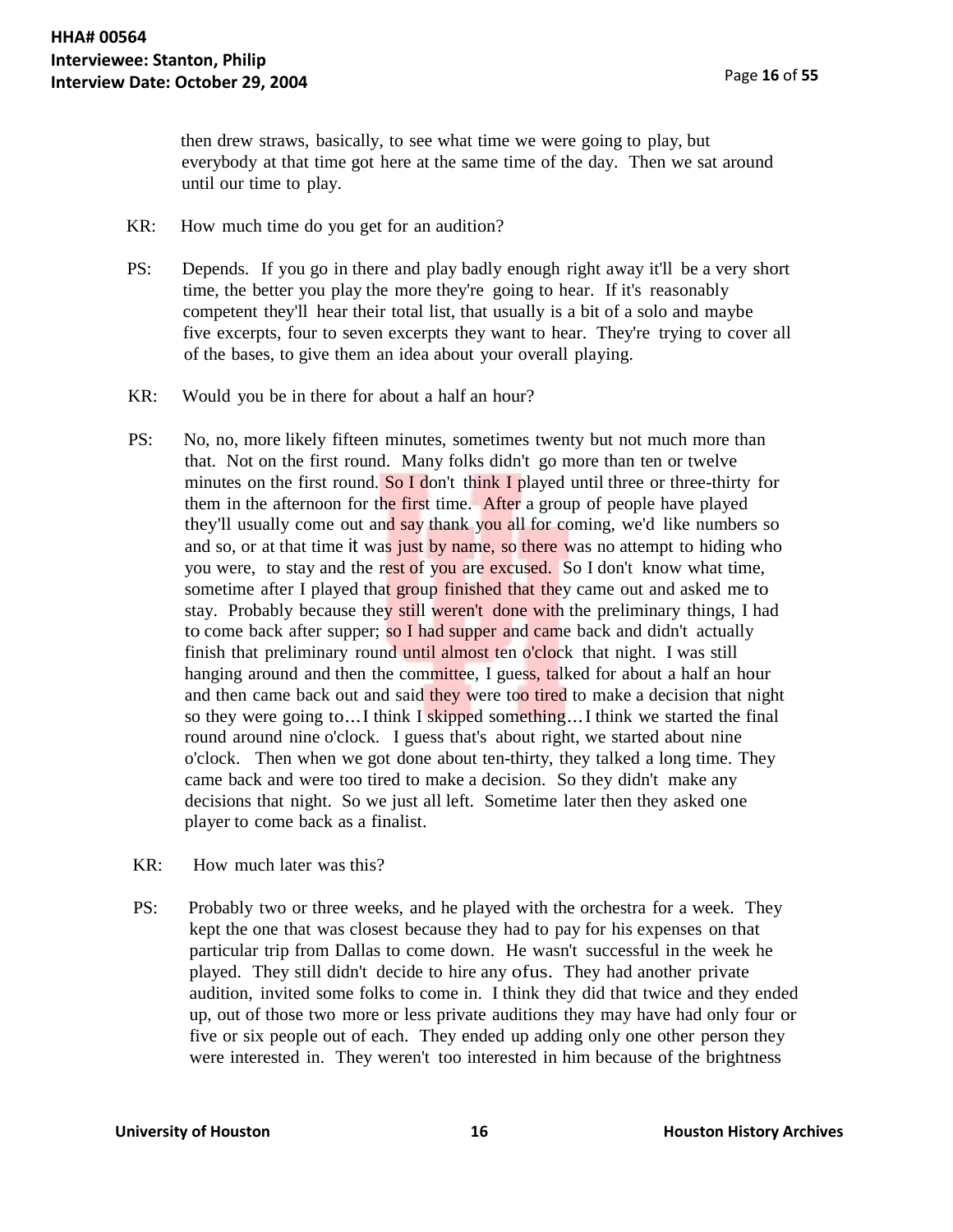of his sound<sup>1</sup> at the time, and so I was invited to come back down and play again. And a lot had transpired, so things were moving fairly along and I guess the original audition must have been in the fall of'73 because I remember being invited to come down around March of'74. Initially the date they had picked I couldn't come because I was committed to play on a recital in Lansing. So then we rescheduled the date, they decided to have two of us there. The one fellow they liked the most from their private auditions, and we played an audition basically against each other. And the first round was about forty-five minutes for each one of the us and they still didn't make up their minds, so we went back and played a second round, and there was disagreement between the conductor and the committee.

- KR: Could you tell who they were starting to favor at that point?
- PS: No, no. I listened to the other player after my first round because I thought that's all we were going to play but usually if they were going to play again I wouldn't listen, but I did in this case and I played better than he did in the first round. There wasn't any question. He probably played better than I did in the second round because I hadn't expected to go back. I didn't, I pretty much shot the wad on the first time. I was pretty tired. I think he was too, though, so I don't know for sure what happened. But anyway there was no indication...it was at that point then that they really didn't have a job to offer until this lawsuit was settled. They said that the conductor wanted to hire the other player and so the vote was split. If he wasn't available then he would be happy to hire me. So the decision was that they other player would be offered the job when it became available. If he was no longer available then I would be offered the position. Then we didn't hear anything until October, something like that. I knew then that they had called the other player, they had offered the position to the other player, and actually the same week he had been offered another job as first hom of the Berlin Radio Orchestra. I think he thought that in the long run that would look good on his resume and would be an adventure. He had been playing with the Detroit Symphony and resigned there. He was the assistant hom and when the principal left, and he played principal for a summer then he didn't end up getting the principal job there so he left and played actually in a rock band in Detroit. So he thought he would take the Berlin job and I was invited to come down here. I heard from the personnel manager that the conductor didn't really want me here so that was unusual at the time.
- KR: How did you feel about that?
- PS: Well, I was dumb. I wanted ajob.[laughs] So I came down here in December of 1974 and started working for the orchestra. Actually the first concert I played

<sup>1</sup> Brightness of sound means a horn sounding more trumpet-like. The Houston Symphony horn section at the time had a darker and fuller sound than the other player's sound.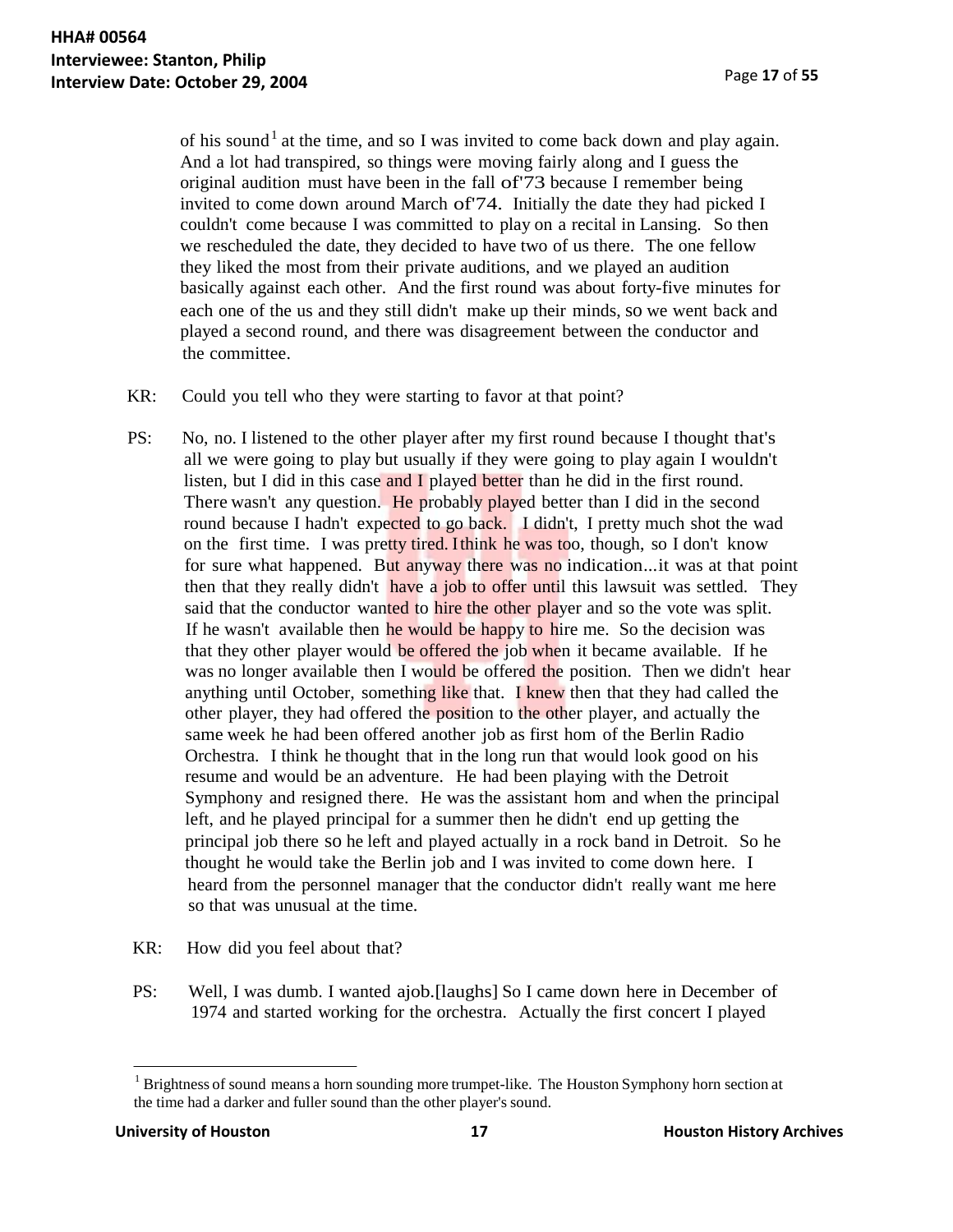was the New Year's Eve concert when Arthur Fiedler was conducting. That was his last concert that he did here.

- KR: How exciting.
- PS: I thought so at the time. So that's how I got here. It was not uncommon for auditions to be that convoluted and go on and go on, especially in this orchestra. There was a history of not making decisions at the auditions.
- KR: So were you anticipating that?
- PS: No, I didn't know about it beforehand. Texas was, and still is, a very foreign part of the country. Musically, especially at that time, anything other than east coast, west coast or Chicago was considered to be really provincial. Even though Houston had had major conductors here, and had made some major recordings before this, this is certainly considered to be way out there.
- KR: That first conductor you worked under, wasn't that Lawrence Foster?
- PS: Foster was the conductor when I was hired here.
- KR: Obviously he didn't want you originally.
- PS: With him- I never did really build a relationship with him until after he left. I played co-principal here for three years, without tenure each year, because he didn't want to grant tenure on that. It was probably my own inexperience in playing. It was a learning curve there. But most ofthe time I spent most of the time trying to get through by an attitude where no matter what he did I wasn't going to let him break me. Foster is a very good musician. It's all intellectual music. He's not emotionally involved, I don't think, with the music very much. He's not a good conductor for wind players because he's never played one and his conducting does not prepare you to play. Most conductors know how important breathing is and how they affect that in the way they initially start things. Foster has never really quite gotten that since he only played the piano. He never had to play an instrument where he had to breathe at the same time. A good musician, certainly was a wonderful accompanist, wonderfully able to react to whatever situation arose, which was really great for opera conducting. Because if a singer got off or there was some coordination problem between the orchestra and the stage he was always able to bring it back into place with a minimal ofloss of anything. And he was very good with contemporary things. The other reason he wanted to go with the other co-principal I was told that they were trying to put pressure on the principal they had in order to encourage him to leave as well. Being green and not political at all I wasn't the person for that. Perhaps the other player, who did ended up eventually coming to the orchestra, would have been better than that. The fact that he had more experience and might have been able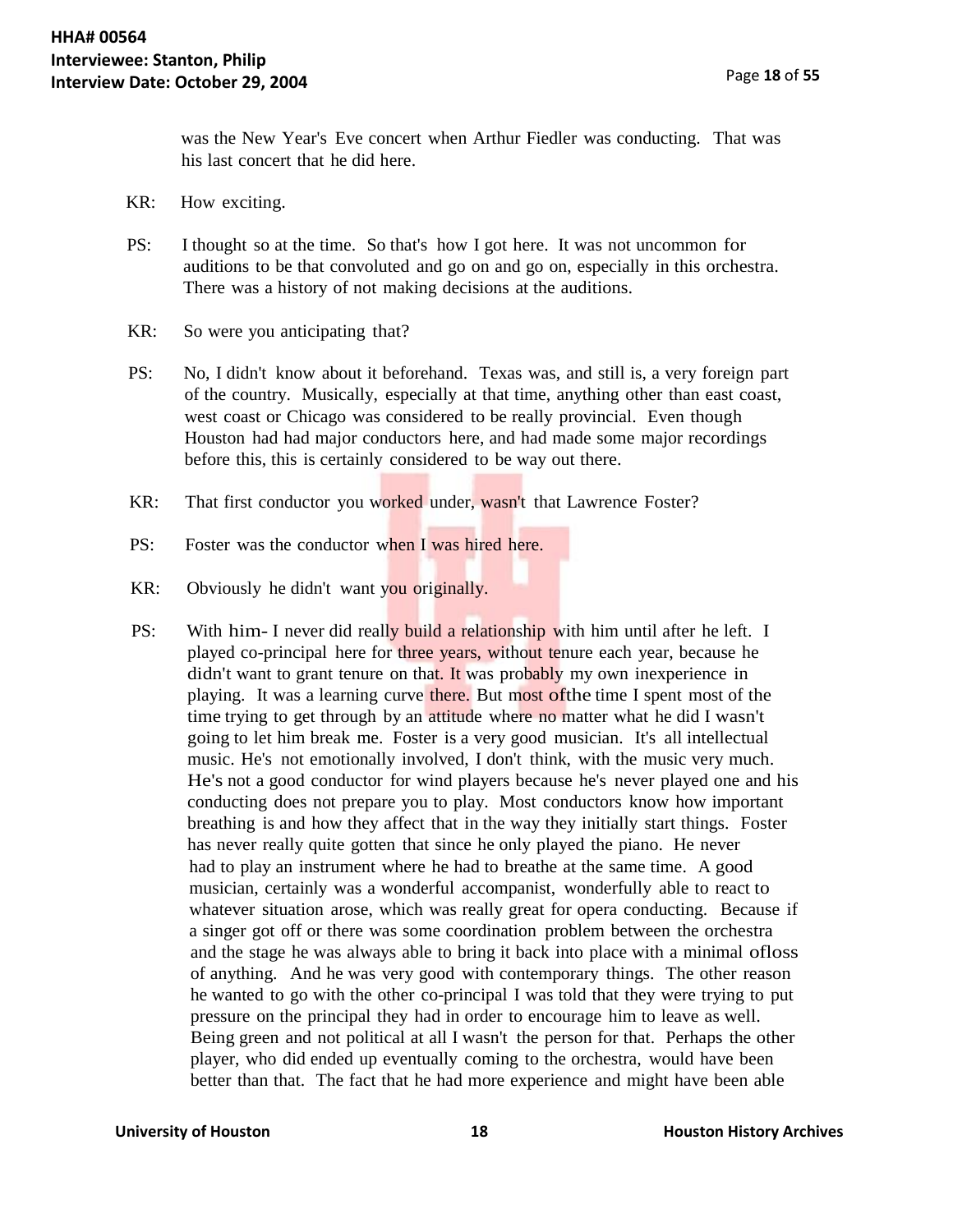to apply the pressure a little better to try to get the current principal of that time to step down.

- KR: So there's politics.
- PS: Oh, yes, there's always politics.
- KR: You've been telling me about the politics within your section. Is that between sections as well, the dynamics within the players of different sections?
- PS: There's always a dynamic of the personalities playing in the orchestra. It would be more involved with all of the wind players, the horns would be more with the brass players and the woodwind players, more than they would be with the string players. Because you have to play much closer with them. Most of the time we'd go one to a part and most of the time it's going to be with another wind player you have to really coordinate things and have things work well. That was the management's idea to have dissension in the ranks. For the most part the sections, you're hopeful that you have a section that doesn't have that. (Reference to earlier comment about the management trying to force the other principal out of the orchestra.)
- KR: You hope there's harmony, musically and personality-wise.
- PS: Sometimes there is, but very often not.
- KR: Is it because there's also that edge of competitiveness?
- PS: That's a good bit of it. Sure. Sometimes you just have personalities that don't work together.
- KR: You just have to live with the personality, as long as you're playing well during a performance, that's important.
- PS: Yes, sure.
- KR: Well, if there's strife in the background, well, you just have to deal with it.
- PS: There have been periods where there have been. But not nearly as bad in sections perhaps here as in, I know, in other orchestras. New York when Bernstein was there, pretty much, I guess, until relatively recently was the orchestra that most of the people didn't like anybody else in the orchestra.
- KR: Really? That's amazing! Is that the culture of the orchestra?
- PS: It seems to be.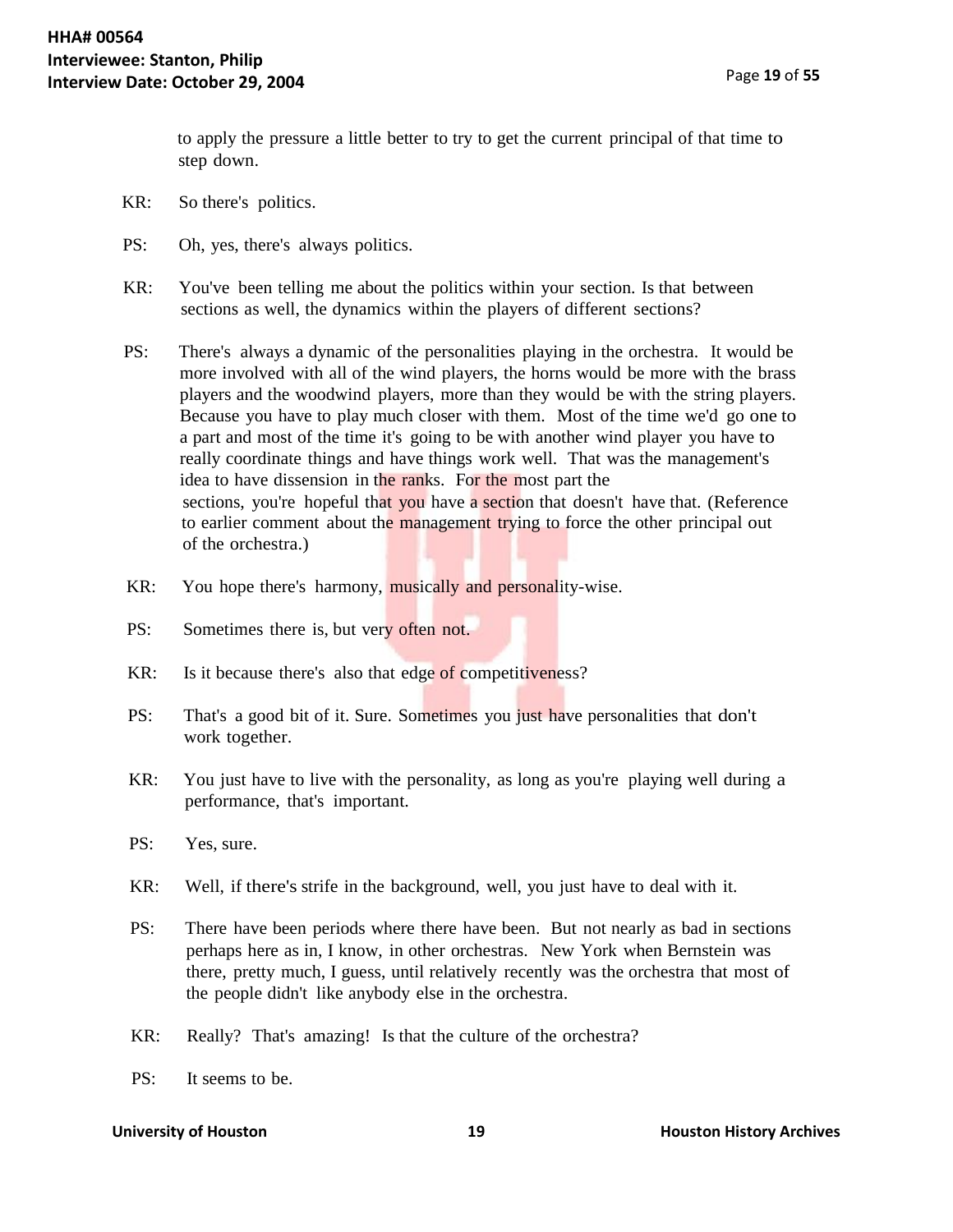- KR: Was it because of Bernstein?
- PS: No, maybe it's just how they had to live in Manhattan a lot of the years. I don't know. I have no idea why that is.
- KR: Maybe it's a culture thing in New York.
- PS: Could be. Even though people would get along on the surface just like every play else, underlying there's a few of the people that you feel good about and people you don't feel good about and there's always the political movers and then there are other people who don't want to have anything to do with politics.
- KR: So this isthe not the type of situation where you'll be chummy and get together on social occasions?
- PS: That's what you hope for and on occasion that happens. There have been period here when we were actually very close in the section. Then there were periods the section when all of it wasn't involved in the other sections. One of the reasons actually in the past that orchestras didn't use screens, was because they wanted to find people who were compatible. The idea of using screens initially about because San Francisco had hired a timpanist who was black and who apparently didn't play well enough that the player was denied tenure. Universities went through a lot. I know in the '70s and '80s, too, where somebody failed and they were a minority they were going to sue you because they feel they failed because they were a minority instead of on the basis of their own actions. The attitude was prevalent that there was a potential problem there. Orchestras were trying, with screens, to minimize the hiring liabilities. The musicians were trying to minimize politically motivated hires. Over the last forty years you've gone from a time whett.Would get in by invitation to play for the conductor and were able to get jobs on that basis. Pretty much the way I auditioned for the service bands. I was invited to play. Nobody else played at an audition then. They had an opening, I played well enough that they wanted me and I was offered the position. That was kind of the way it was in orchestras, too. But as you had more and more protectionsin tenure and more and more organization in the labor contracts people wanted it on both sides. First the Society side, or the management side didn't want to have liability if they hired the wrong person.

And on the players side they wanted to make sure it was really was based on the way people played rather than any extraneous factors. Now people go so far as they remind women to not wear shoes with heels because they can hear the difference between a man and a woman walking on the floor otherwise. You try and really have no influence from anything except from the way the person plays. Often right into the very final round.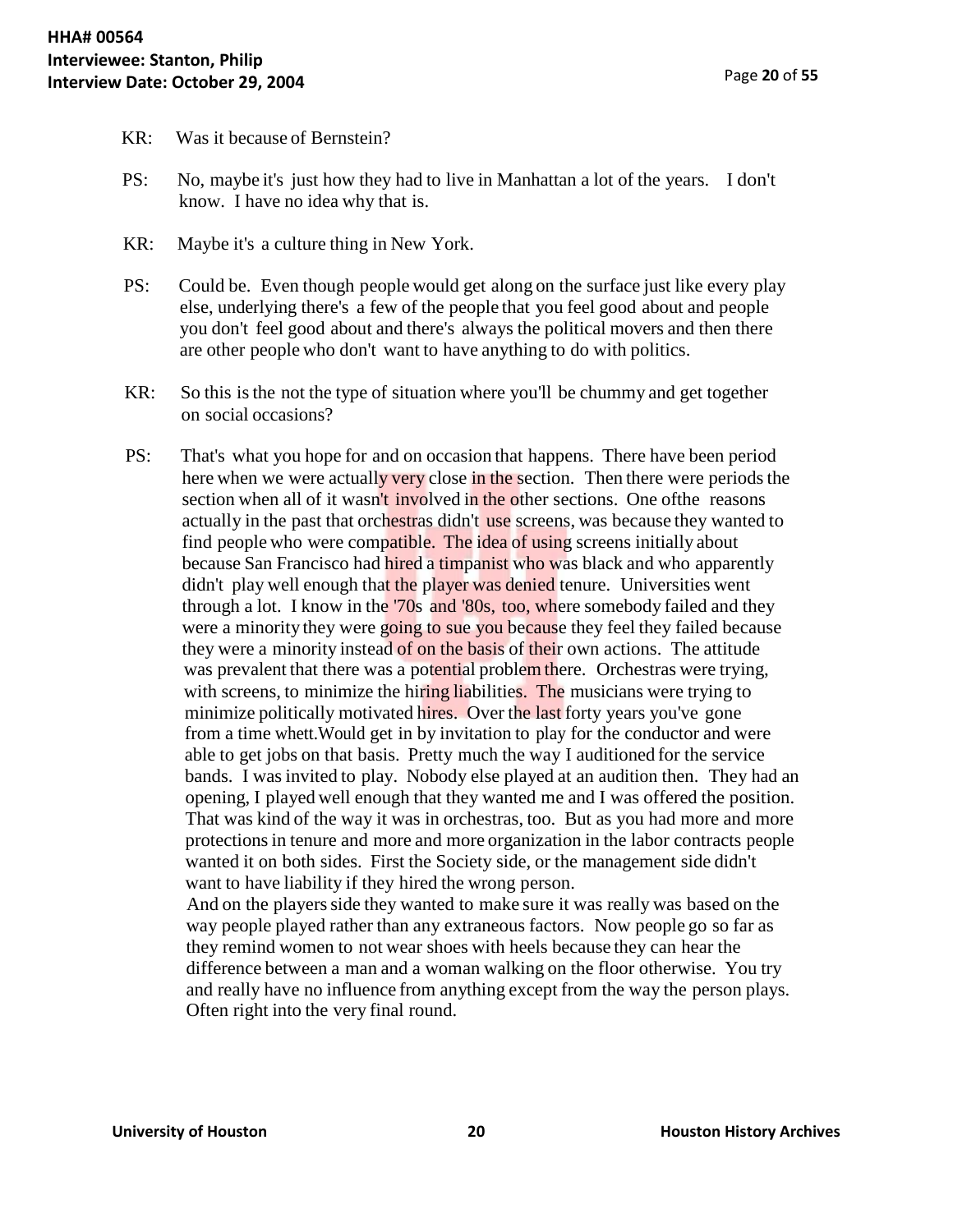### **TAPE** 2, SIDE A

### KR: Are they better?

- PS: In many respects, but the one area where they might not be better is in having you keep a section, keep people in there that you know work well with a section. Some players develop a reputation where you know it would work well or wouldn't work well in a section. With it all being done behind screens there's less chance that your biases are going to be able to be exercised there, because it depends solely on the playing. Even though people think that they can really tell players apart but you still, even though you may think you know who the person is, if they play well, you can't be sure, you're going to vote to move them on to the next round.
- KR: I would assume that any individual musician, some will have an exceptional day and some will be slightly off, maybe they were sick.
- PS: Oh, yes, very much so. So before the screens, then you were also able to judge a player's performance that day with what you knew of their experience and the information that was on the resume, whereas now the resume is maybe a ticket to be invited, but that's all it gets you. It's totally based on the playing.
- KR: When was that transition to using screens?
- PS: Houston wasn't in the forefront ofusing screens. We weren't certainly in the forefront of it.
- KR: Was that in the later 1970s or early 1980s?
- PS: I really don't think that we started using screens widely until the maybe the mid'80s.
- KR: Really?
- PS: Oh, yeah, maybe later than that. Even then it would have been only for the first round. It's not been maybe ten years, maybe...that we've used screens for pretty much all of the rounds.
- KR: Using that technique, to eliminate biases as much as possible, how diverse is the orchestra?
- PS: This orchestra has comparatively more women in it than most. It's, I think, pretty evenly divided actually.
- KR: How about ethnically?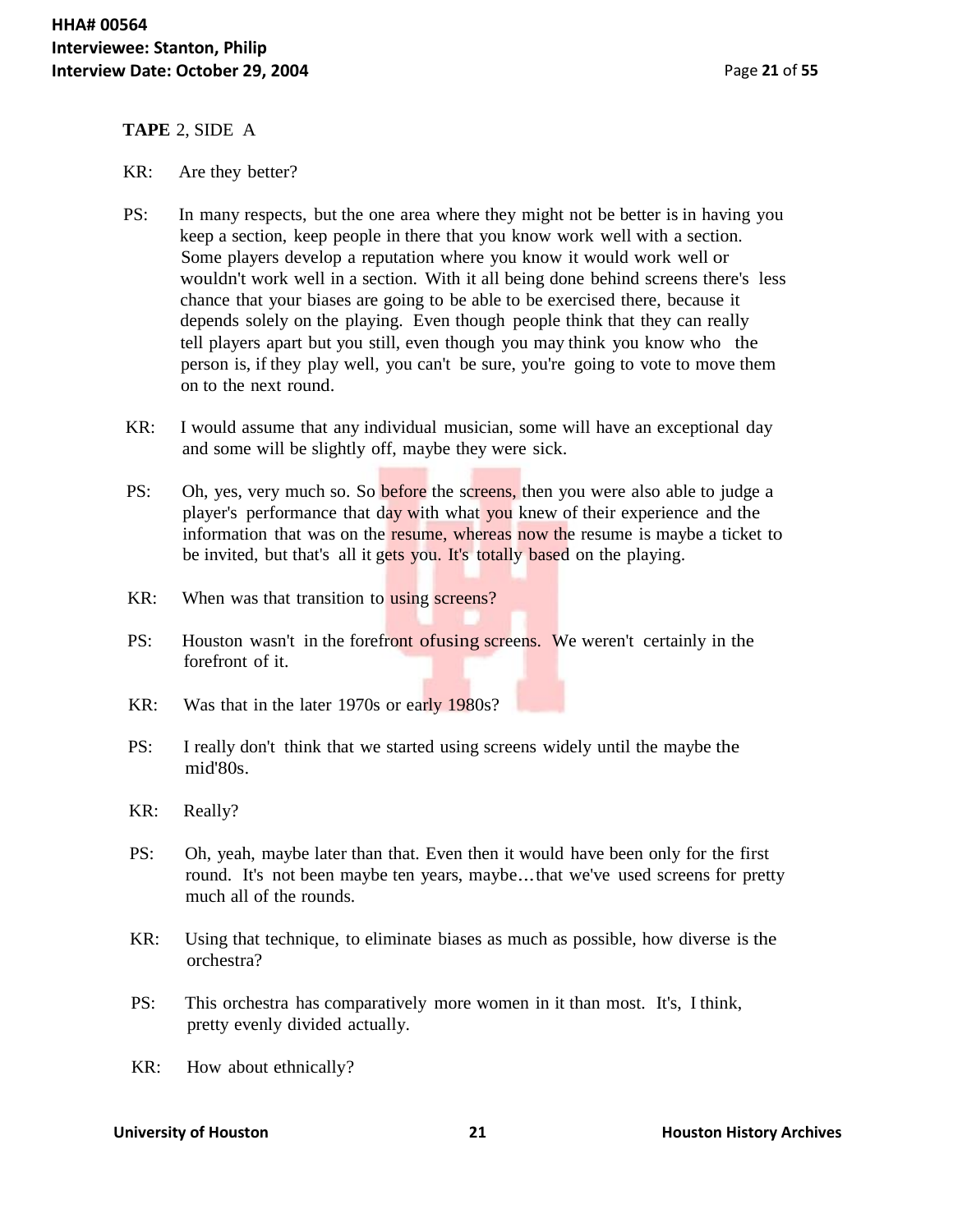- PS: I think in this orchestra we have fewer Europeans than we used to have. Of course, when I came in there were people that had come over from Italy, and France and Germany that were still playing in the orchestra, that had come over during the time of the Second World War. Now our foreign players for the most part are from the East. A large number of Oriental players, brought about a little bit by the number of Oriental players were perhaps enrolled here in schools early on. Some of them in Texas, being a right-to-work state, we auditioned some people who weren't actually members of the union at the time and weren't actually able to get green cards until they had won an audition someplace. I had heard there was some of that but I don't know of that at all. We have a good number of Oriental, Asian people here. But as far as it increasing the number of black players that are getting in the orchestras nationwide, I don't think it's made much of any difference than what would have happened otherwise. I guess right now we have one person, and that person would have gotten the job with the screen or without it. I don't think there is actually the discrimination on race there. The difficulty in particular for blacks, Hispanics, is the background, the training, or the lack thereof Most of them didn't have the opportunity or the training, nor did they have the early background that let them develop their ear enough so they could accept that early training. One of the reasons I think there are so many Asians now is that their ears are very, very good, and apparently their language depends on pitch and inflection as well as syllables and actual syntax. So they develop young the ability to make very fine distinctions of pitch, which really helps them in music then. It seems that there's a very much higher percentage of them that have what people consider perfect pitch than most of us. I really think that a lot of it is developed. And, I think that, probably generally, that there are out in the general orchestra population those who grew up in musical families, that they were hearing music, especially played live, would tend to be people who had better pitch memory than those of us who didn't have that opportunity until later on. There are some studies about it and I haven't read any of the details yet but they seem to indicate that kind of a trend.
- KR: I just assumed it was one of those character traits that you're born with, you either have it or you don't.
- PS: It certainly can be developed. Now some people claim to have perfect pitch that's just at 440 vibrations per second and anything other than that is painful for them, which is kind of too bad because the tuning pitch over the centuries has changed a lot. In fact even now it's not really standardized. By that I mean a hundred years ago A was 435 vibrations per second. Four-forty is being supplanted now as orchestras try to have more and more brilliant sound with a tuning pitch that's higher than 440. We use 442 in the Houston Symphony and quite often play above that. Berlin is up around 445. I don't know anyplace that plays below 440. So rm not convinced that absolute perfect pitch, whether there is a specific sound that it has to be that note it is accurate for anybody. You hear people talk about, 'I know exactly where that is and if it's anything other than that it hurts my ears.'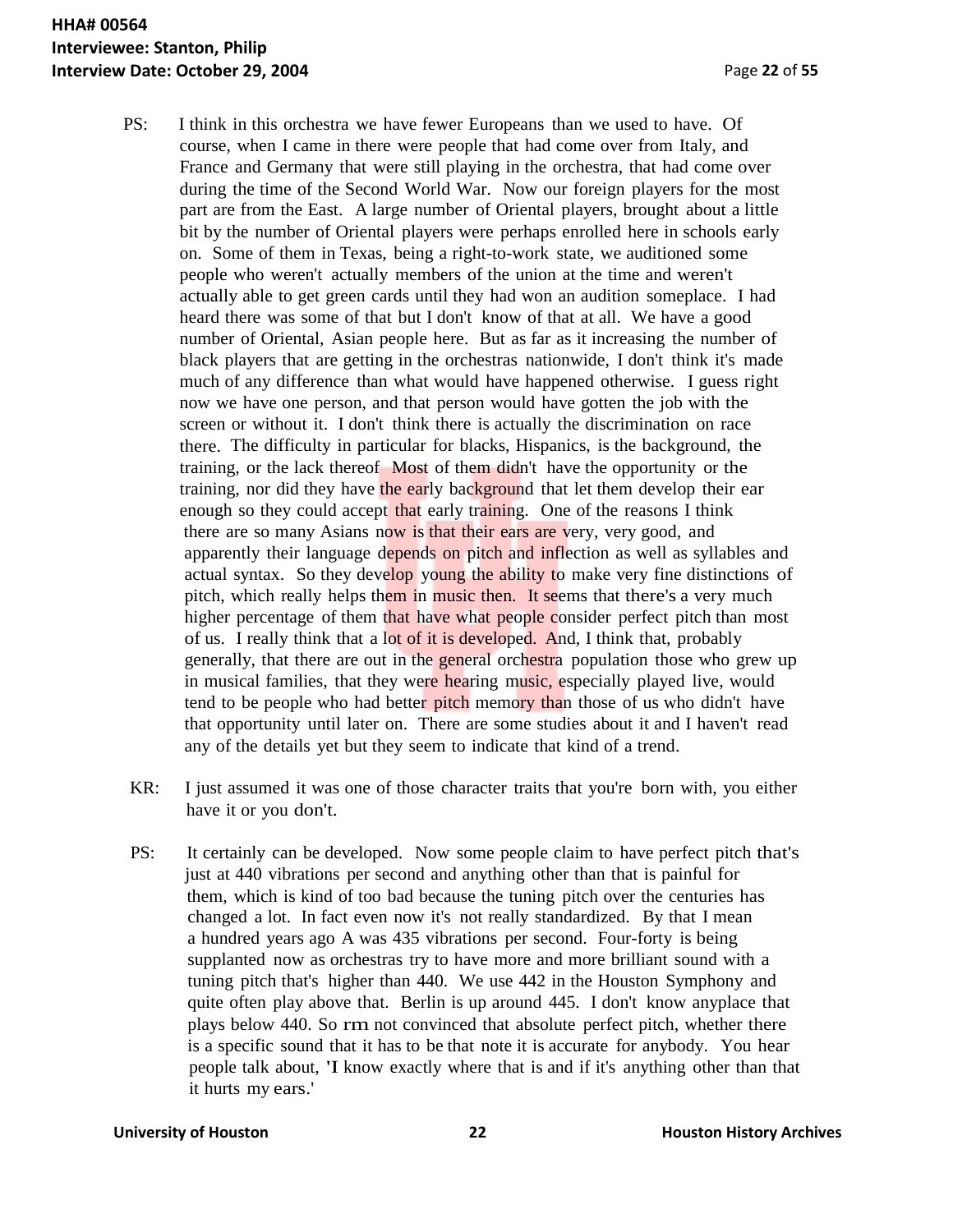- KR: I also wanted you talk about a typical week as a musician and your teaching at the University. Give me a sense of what your work week is like.
- PS: The Symphony is entitled to an average of eight services a weeks from the musicians. Services are usually 2 *Y2* hours, two of them in one day, the second one a little shorter, unless it's a concert. There are a certain number of weeks that we're supposed to have a fixed day off. In this case a certain number of weeks we have to have Tuesdays off per year. In the summers we're supposed to be off on Sundays. Other than that the schedule can be set so it's very variable from one week to the next, and often is. Certainly, for everybody I think concerned that the more regular the schedule is the easier it is to make sure that everything is going to be in its place and works right. So I think there's an attempt on both sides to try to always have the work week be fairly consistent. But if it doesn't work that way, especially it's less that way than it used to be. We used to have weeks that had subscription concerts on them, or Pops concerts on them for the week's work. Then we had situations where we'd go in and play for the Opera<sup>2</sup> and when you were playing for the Opera it was a different schedule from the Symphony but the Symphony schedule was fairly consistent and the Opera schedule was at least somewhat consistent, but it was different from the Symphony schedule. We don't play for the Opera any more and trying to find work to fill in for the weeks we used to play for the Opera, the new work often doesn't fit into the regular Symphony week. The typical week would be... it would really start on a Wednesday or Thursday for a work week. If it were a subscription concert week we would normally have perhaps one rehearsal on Wednesday, but more often have two rehearsals on Thursday, two rehearsals on Friday, a rehearsal Saturday morning and then a concert Saturday evening, a concert Sunday afternoon, a concert Monday night. Then if nothing else was in the way, we would have our Tuesday, a free day off, and then we are supposed to have one other day off a week and that floats around a lot. Often that might be Wednesday but not often enough so that you can count on it at all. If we're doing Pops concerts for the week, we'd usually only have about one or two rehearsals for a Pops Concert series and usually in weeks like that there would be student concerts, maybe more student concerts in there would be. Now a subscription week with four rehearsals, if you had five rehearsals, that we used to have more than we do now, five rehearsals and three concerts would take care of the week. But most often now we'll have just four rehearsals and three concerts so there's another service in there for some other kind of performance. Occasionally it might be a run-out of what we're doing for the week. This week, although it's Pops, works kind ofthat way. We're doing, concerts tonight, tomorrow, and Sunday because they're Pops concerts. We did the same concert last night up at the Woodlands, so that gave us a fourth concert in the week and we had one rehearsal here and one at the Woodlands for those four concerts, so even with four concerts we've only had six services and they were able to put in two sets of students concerts on other days to fill out the services.

<sup>&</sup>lt;sup>2</sup> Houston Grand Opera.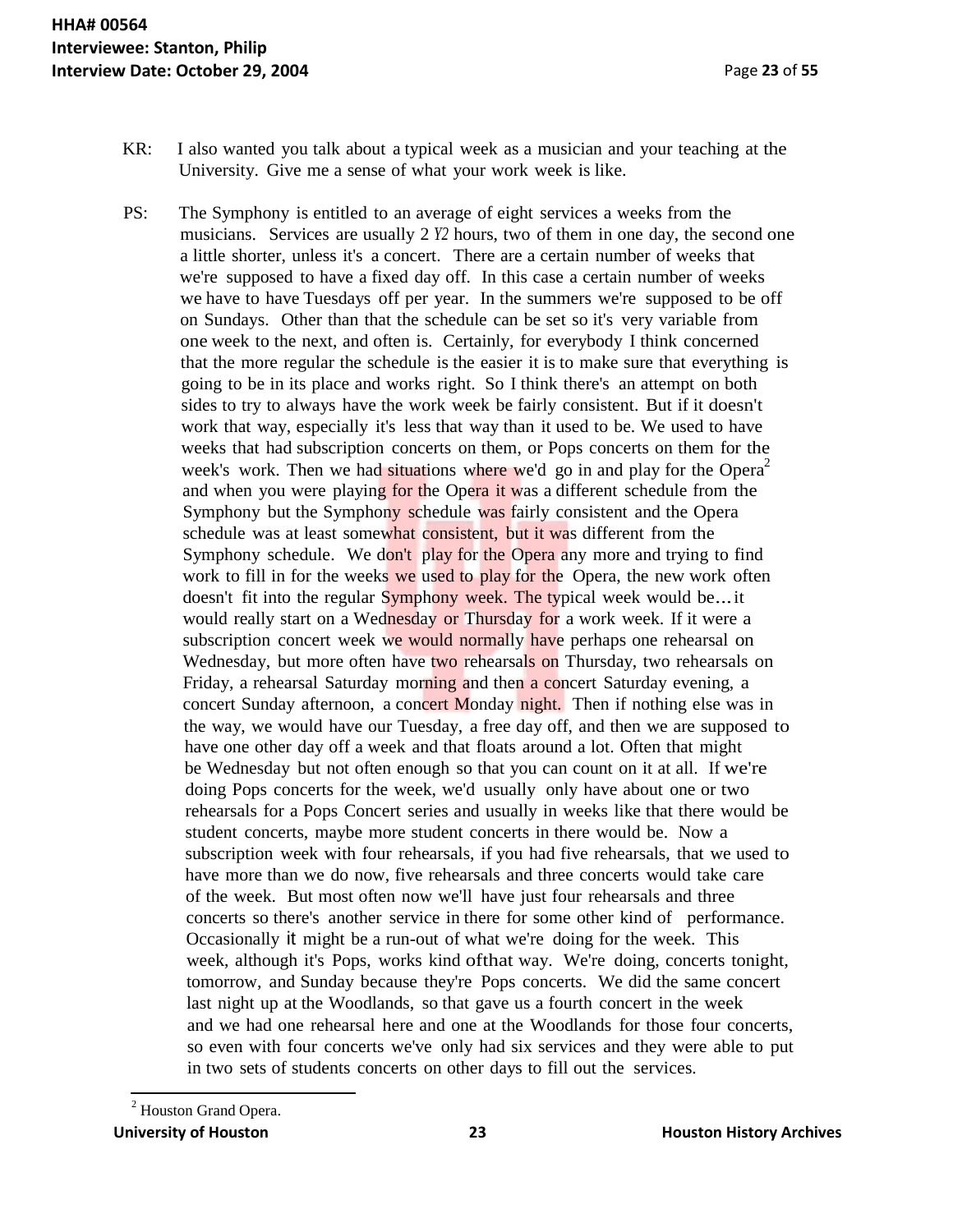- KR: When you have a rehearsal, how long is a rehearsal?
- PS: Rehearsals are usually 2 *Yz* hours, that's the maximum length of service without some sort of financial penalty. Basically if it runs into overtime segments there's a penalty on it. Then there's various ways of getting into overtime situations but the scheduling is hopefully set-up so that we don't get into those for the Symphony's sake because they want to save the money and then the reason that the penalties are there were to try encourage them to not schedule things that were unreasonable. Things have crept into the contract over the years that sometimes don't seem too sensible anymore.
- KR: Can you give me an example?
- PS: This isn't a very big example at all but it was the only one that came up recently. We have language in the contract that when we're doing a run-out, the Woodlands is considered a run-out since it's away from our main hall- that we have between a rehearsal and a concert, that between an afternoon rehearsal and an evening concert there has to be at least  $a$  2 Y<sub>2</sub> hours for a dinner break. The idea originally behind it was there'd be time enough to go home and have supper and then come back if we were playing in Jones Hall, where the clause originated is when we were playing here in town. But it also applies then when you're out on tours or run-outs. Also there's a clause in the contract specific to run-outs that says, in this case specific to the Woodlands, if we're playing a classical concert up there, not a Pops concert up there, but the assumption is going to be made that we're having more than one rehearsal and some of the rehearsals would have been done here in the city. So when we go out there the primary need we were always given for the rehearsal up there was so that we could do sound checks and balances with that venue. The Society agreed to limit those services up there, the rehearsal part of the service to 2 hours, so it wouldn't be necessary to do any more. Now even if the solos could only come in that day that would give us time to do sound checks and play the solo piece so we got into a situation where, I'm sure the Society scheduled 2 lh hour rehearsal up there at the Woodlands and it only left us with 2 hours for a supper break. It really wasn't discovered until the intermission of the rehearsal and they had a situation then there was no way to resolve by changing the schedule, so they ended up being in a penalty situation where they had to pay some overtime. How did that happen? Because you had a change in management so you had a relatively young management in there that hadn't been there in there doing this for too long and also it was a change-over of the orchestra committee people, so that the orchestra committee hadn't caught it either. Most of us don't look at a schedule very far ahead, [laughs] so when you get to the service, some of us say, "you know, this doesn't seem quite right, "then we begin to check and see what the fine print says in the labor agreement and found out there were two contractual problems with that day. So it was a

financial penalty for the Society and they just paid overtime for it and said we won't do it again. Each time there's a change in management or the person doing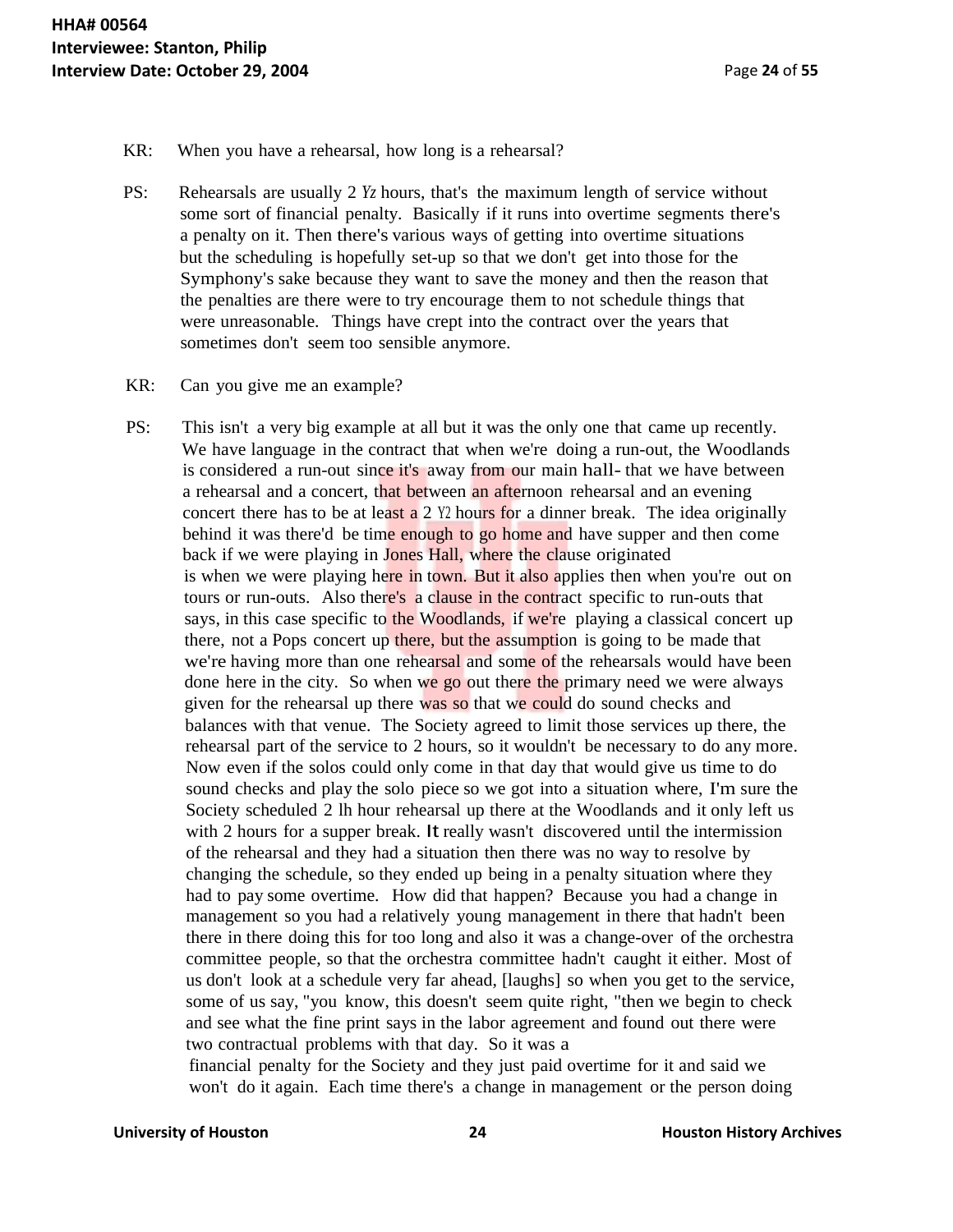the scheduling in particular, there's a long learning curve because the restrictions are not all in the same place in the labor agreement and they're not always such that so that you change one parameter you remember the other changes that may be involved still. It's gotten pretty bad that way. It's difficult that way for the management just simply because nobody wants to take the time whenever we finally get to the endpoint of negotiating the contract to now go back and now let's rewrite this thing so that it makes sense and put it in a logical order. So some things are not adjunct when they need to be.

- KR: Talk about memorable guest conductors and artists you've had the chance to work with.
- PS: Certainly, in a way the most memorable probably for me,... now this is after Stokowski was gone, after Barbirolli was gone and after Previn had his short stay here. And Previn at that time was just an inexperienced conductor so he couldn't have been particularly up to the caliber that he later became as a conductor. So probably for me the most unusual, and really the greatest experience to have was to have Leonard Bernstein come down. He really didn't conduct the orchestra much. He came down here because the Grand Opera premiered his opera *A Quiet Place* and he came down here for the production.
- KR: Do you remember what year?
- PS: No. The orchestra conductor for the Opera at the time was John DeMain and we were still in Jones Hall. I really don't remember the year. I'm sorry.
- KR: No, that's all right.
- PS: He came down here, while he wasn't conducting the orchestra, he was sitting at the table behind the conductor with his music out there, working on things. Most of the time he was conducting behind the conductor so we watched him. He was sitting there, quite often his hand would start going so we'd be watching him more anyway. And that was it. It was really fun.
- KR: So you were following his instructions.
- PS: Kind of He was an extremely energetic person and enthusiastic with what he was doing and one of the things I did see when we got far enough along. We had a television that wasn't nearly as early that a lot of folks and did see a few of the children's programs that he did in New York so that was good to have him here. He did conduct a little bit on one concert in Miller Theater. But he was here for the whole time of that opera production of *A Quiet Place.* We did it in conjunction with *Trouble in Tahiti..*.it was a double bill so that was a lot of great strength for me.
- KR: Did he provide direct instruction to individual musicians?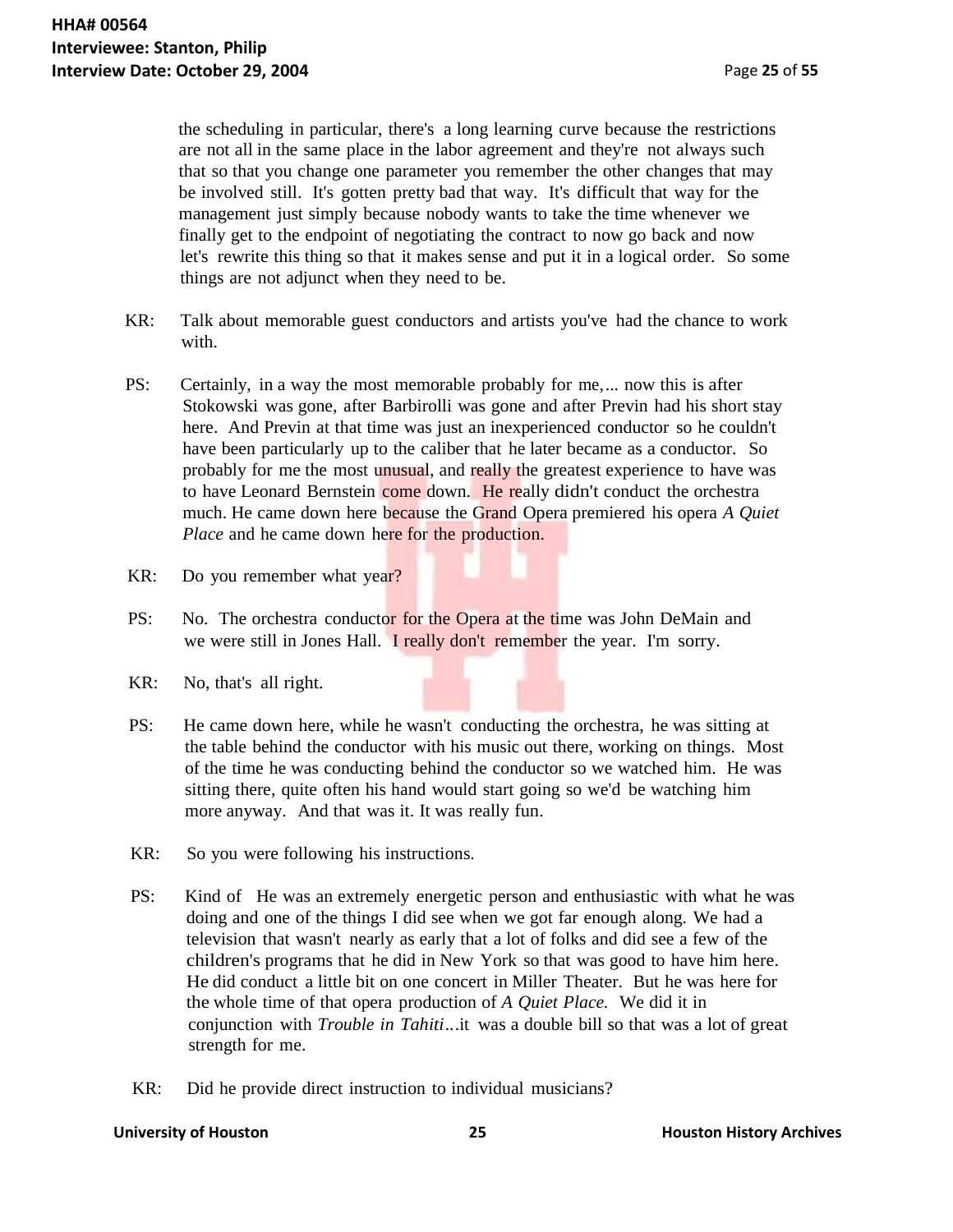- PS: No, he would be changing things in his score if they didn't sound quite the way he wanted, and those changes would show up in the parts.
- KR: He wouldn't point to you and say...
- PS: No, he would do it through the Opera's conductor. He was just there... almost he would start conducting because of force ofhabit since he was right there, your attention kind of split between the conductor and what he was doing. Of course the opera has a lot very romantic music in it, traditional in a way, tonal music, sometimes two or three keys on top of each other. In some ways very accessible music, and the subject matter and the language in the opera then was a bit on the edge for that time. It certainly was an edgy enough time in some other areas. It certainly wasn't out ofline with things that the opera company was doing generally then, as far as works and parts and they way they were staging traditional works. They were much more adventurous then than they are now. So that really was a major conductor. Of course, in this orchestra the person who turned into the major conductor pretty much during his time when he was here was Christoph Eschenbach. For guest conductors, I sometimes have to just stop and take a while to think of the names because I remember everything about the person but the name. There was another conductor I really enjoyed. There were some I thought I was going to enjoy very much that didn't turn out to do particularly much either.
- KR: Really? Who?
- PS: Alexander Gibson was one I was particularly disappointed in. He was the conductor of the Scottish National Orchestra. Very much a Sibelius specialist, recorded Sibelius symphonies with the Scottish National. Became, at one time, a principal guest conductor here so he was here several times. Over a period of time did all the Sibelius symphonies. The Fourth symphony is the thorniest of the bunch. He came here, he did that with us fairly late here in his association with the orchestra, and he made the assumption that the orchestra knew it, and we had never played it. He was not particularly under control for all of those concerts. He developed a drinking problem as he got older and he was not sober most of the time. We didn't have any idea even after the performances what that symphony was about. He was not able to lead us well through it. I don't think he conducted much at all after that, certainly not here.
- KR: That's sad.
- PS: That happens occasionally. I very much enjoyed another opera production we did with, John Pritchard, another English conductor. He did the first production I got to play in of *Peter Grimes.* That was done very, very well. He was a great guy to work with. I came here just after most of the really well-known name conductors,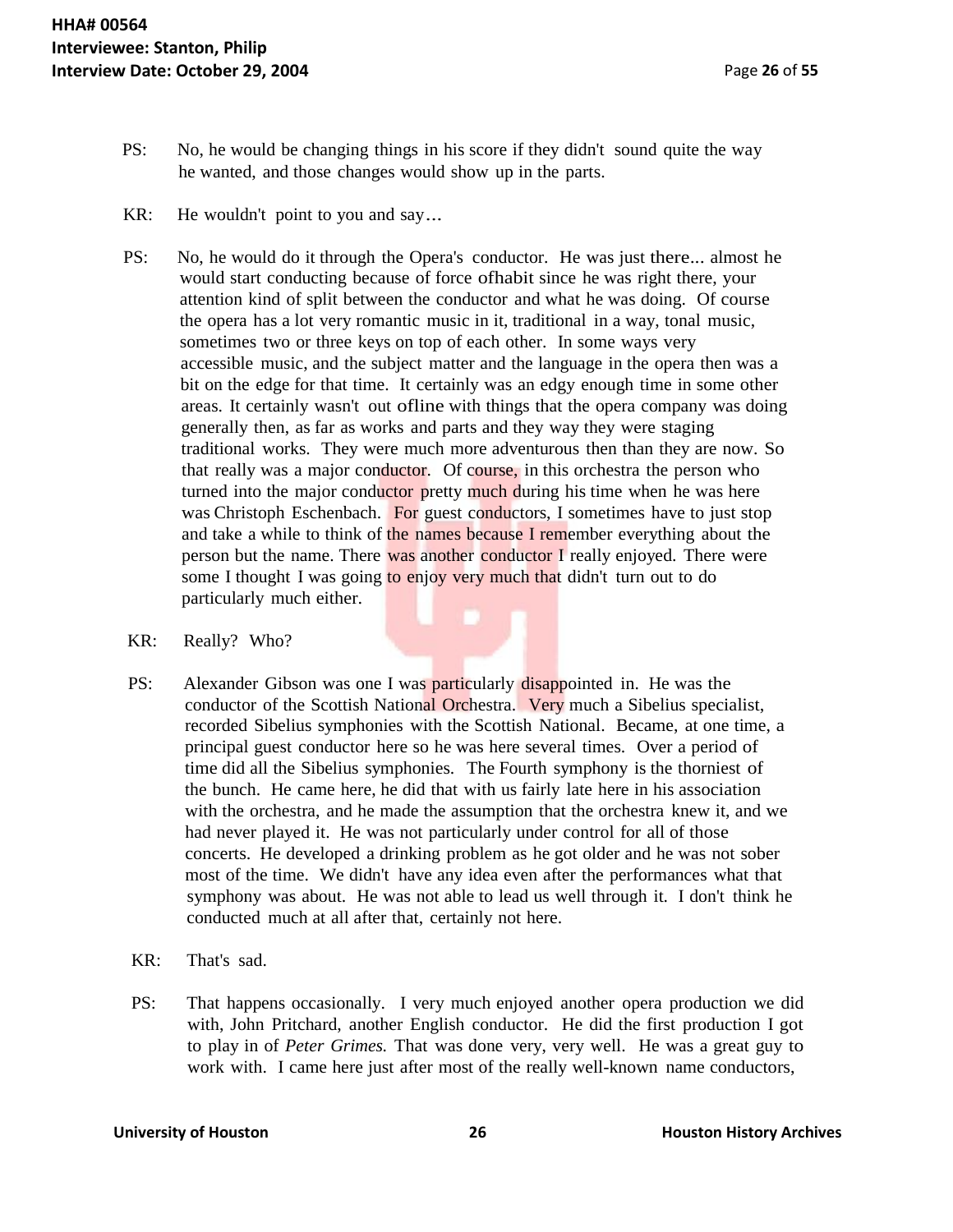either had passed on, or stopped coming down to this place since it was so far out of the way.

- KR: What about the conductors of the Symphony...Eschenbach and...
- PS: After he left, Foster would come back for guest appearances, and he would come back to conduct the Opera. For most of my career here we played for the Opera. He had always been complimentary of me, complimentary about my playing when he came back. So finally we sat down one day and talked about it a little bit. He kind of understood after that where I was coming from on it. Kind of admitted that he really had wanted the other player here and we just went on from there. So, there was really nothing left there really. He didn't really get a very good deal, of course, out of this here either. The Symphony locked the musicians out in 1976, in the summer because we really didn't have any work that paid anything. In contract negotiations they weren't getting what they wanted and the musicians weren't getting what they wanted, we kept on playing but the Society closed the doors, actually. Actually in the middle of some rehearsals we were doing with Raymond Leppard for a barque music concert.
- KR: You mean in the middle of a rehearsal?
- PS: In the middle of the day between two rehearsals. I think we were at Rice University at the Hammon Hall space. They just said, "we're shutting down until we have a contract." They did go ahead and continue to pay our hospitalization, which was something that was a little unusual. I have forgotten just how long it lasted, now everybody keeps saying 4 Y2 months but I think it was a little shorter than that. It was a substantial period of time. Many people in the orchestra used everything they had up in savings, and sold off a lot of things, a couple of folks lost houses, and several people took up secondary occupations. The second clarinet player became a bartender, the principal trombonist went to work moving furniture for movers, just loading trucks of furniture.
- KR: It seems cruel to use your hands in such a way.
- PS: Well, that's what happened to everybody, that was when scale was down to around \$300 a week, and I think you could rent a house for \$250 a month. People didn't have savings and musicians aren't usually wealthy enough to have a lot set aside. So it was a rough time for a lot of folks. Eventually there was a contract signed and we went back to work. But the audience diminished substantially for the Symphony after that. When I came here we did 24 pairs of subscription concerts in addition to the work we did with the opera which was usually five operas that we did, maybe six operas, now that I think on it, five when I first started and we usually did them four to six times. But after the lock-out I don't remember the hall ever being consistently anywhere near as full as it had been before the lock-out. I think it took a terrible toll on the Society in the long term here.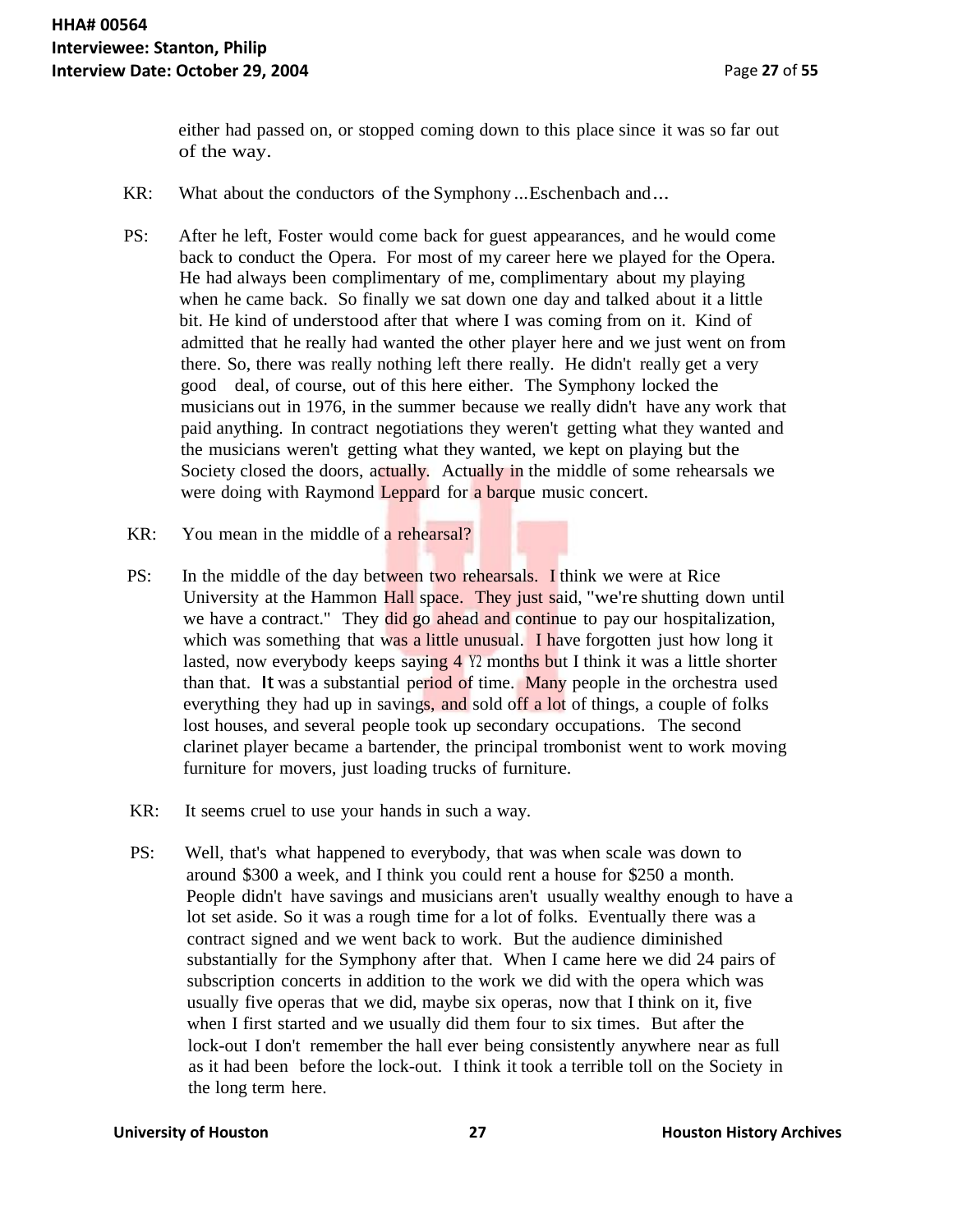- KR: When did it start regaining what it had lost?
- PS: Let me finish up about Foster first because he played into this lock-out thing. It went on long enough so that Foster took a stand on it and he sided with the orchestra, with the musicians, on it. He was a young conductor so he didn't know better, either, because that the wrong thing to do and so basically then his contract wasn't renewed after that by the Society and it ran out in the 1978, I think, and he left the orchestra. Basically was blackballed by other orchestras in the United States from getting a permanent job here. So he ended up most of his career was spent as the music director of orchestra in Monaco. He would guest conduct in the United States but has never had a full-time position here, even though he's an American conductor. It's supposedly primarily because of that. So he stayed here after the lockout then about a year and a half or two years. Then the Society went here with guest conductors for about three years because they weren't able to hire anybody. They weren't happy with anybody that was available, I guess. Perhaps to save money, were thinking, "well, we can just do it with guest conductors." The Society here, its fortunes very much depend on who the president of the Board is and who the Board is. The Board is the controlling factor not the management at all. After three years they were pretty much told by anybody that was going to give them a lot of money, like foundations, "you have to have a music director you're not going to be able to succeed without a name there, and the only conductor that was available, the one that they ended up hiring was Sergiu Comissiona who had been quite successful in Baltimore. He was not nearly as successful here. He didn't have the backing of the orchestra here that he perhaps he had in Baltimore. Although in Baltimore he had a reputation of also being a kind of a small person in a lot of ways. He didn't cultivate friendships very well, I don't think. Certainly not here.
- KR: There were some personality conflicts?
- PS: Yeah, his personality just didn't work well here. During his tenure here he had, I think, his third heart attack, a serious heart attack, on a tour. He collapsed in Eau Claire, Wisconsin, I think it was, outside his hotel room door and was apparently unconscious for about twenty minutes. Did make a recovery, went back to work, I would think fairly soon as I remember, but his mind wasn't functioning very well. Apparently it was a function of some of the medication he was taking and it took him most of two years to get that adjusted so that he could function really quite well. But that whole two years that he was back, basically he couldn't conduct anything that he didn't know before the heart attack. Anything new, he just couldn't do anything with it. So the Society let him go actually and they didn't do it well. He's the only conductor that was a music director here that has never been invited back as a guest conductor. After the time he left, I think, he was beginning to function much like he had before the heart attack. His medication was correct and went on to conduct in Vancouver for a long number of years, and in Helsinki, Finland. He's done now in Vancouver. I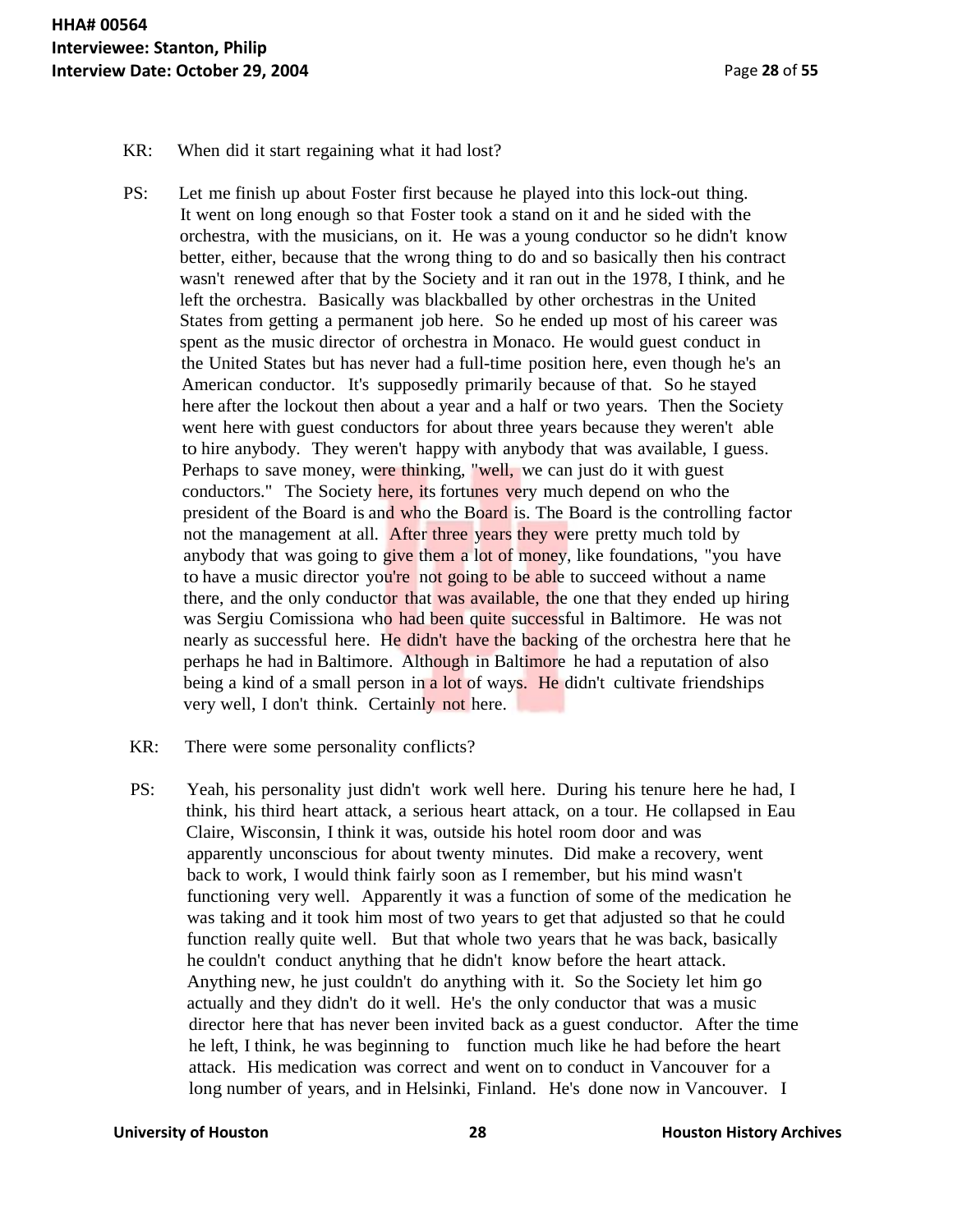still think he's doing some conducting in Finland. So we went through the guest conductors here for a year or so after he was let go and then Christoph was hired.

### **TAPE** 2, SIDE **B**

- PS: Christoph was certainly totally committed to the music, which perhaps hadn't been the case before. He wasn't interested in anything except the music. Comissiona liked to play tricks on personalities that he could deal with or cause a little grief to. He just kind of enjoyed adding little bits of pressure here and there.
- KR: Did he do that to you?
- PS: Well, he didn't do too much too me. It was real common within the brass players that he knew that if a brass player would chip a note...he would see if he could find a way...he'd try to remember what he had done and see if it was anything that he had done so he could figure it out that he could make him chip that note again he would actually conduct that same way again and see if it would work again, even if it was on a concert.
- KR: Sounds like mental games.
- PS: Yeah, he was into game playing a lot. Christoph came in, a tremendous musician and already a great conductor but still primarily known as a pianist, and an unusual person, I think. I never felt really comfortable with him in a way because his whole life is the music. He's not a very well-rounded person. He never drives a car, he doesn't do anything. He always has some one cooking at his house for him and his housekeeping for him. He didn't have to do anything but the music that he wanted to play or work. He was good socially in this town. He was able to get out and raise a lot of money, I think, and function well in the society functions he was expected to participate in. Another area where Comissiona, I don't think, had been particularly good. Definitely was pretty good at cultivating friendships with some of the people that the Symphony needed. Extremely unusual for a conductor, he developed a very strong following from almost the entire orchestra. Always a few people who are not. The situation we have now is much more normal, where there are a good number of people who think, "well, the conductor is ok," a good number people that think he's the worst thing that could have happened to us, remembering by now that one-third of the orchestra hasn't worked under any other conductor but Eschenbach. Certainly as time progressed Eschenbach had people who he became very close to and those people generally are ones who tend now not to think so much of the conductor we have who actually tries to be more even in the way he treats everybody in the orchestra, both on-stage and off-stage. Well, he is not nearly as obvious with favorites. I think always, ever since I've been in it, the orchestra's attitude here has always been to play the best they can play under the situation they're in and often the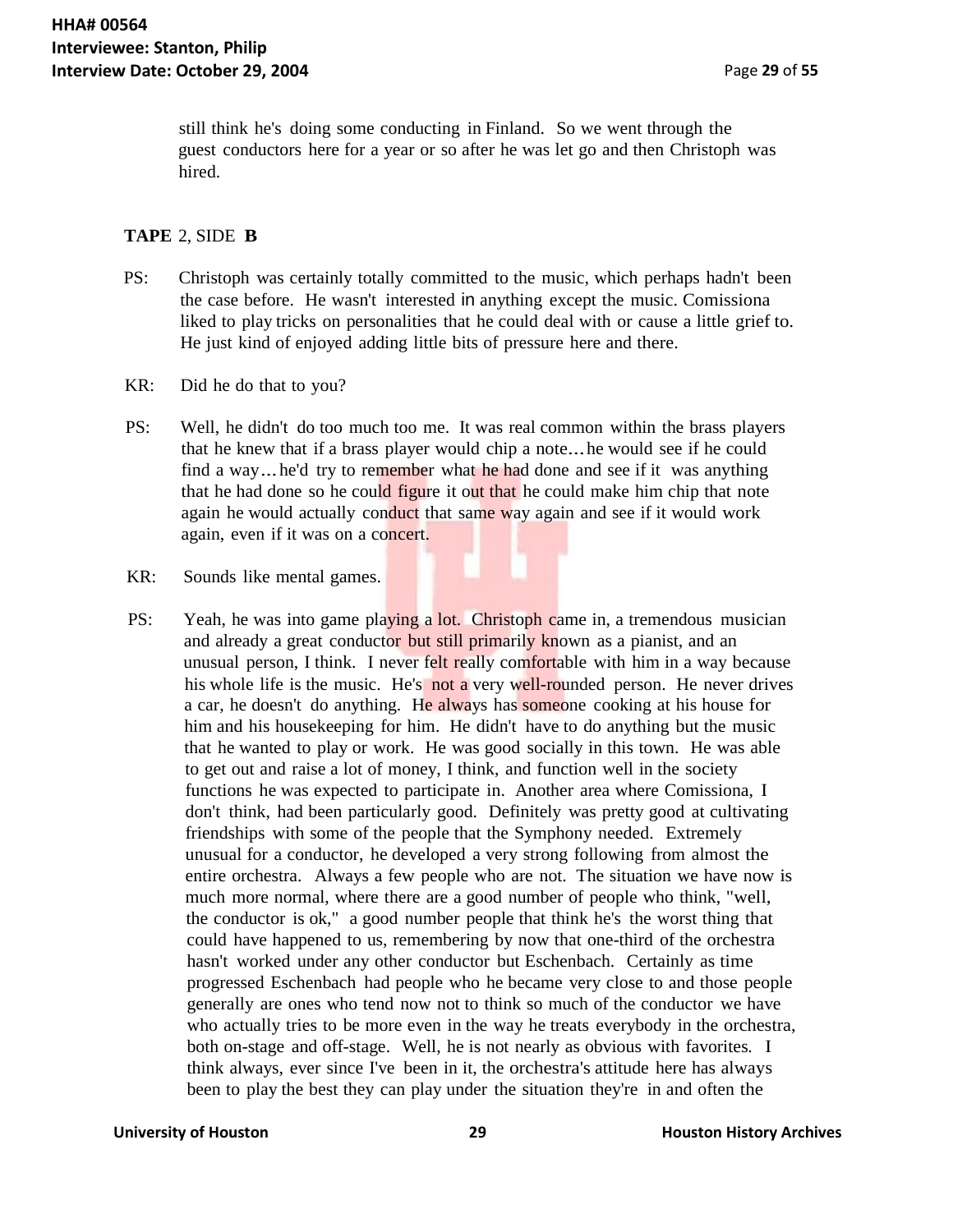situation led to less than stellar performances. Christoph very much tried to lessen the number of things that would ruin a performance. We used to rehearse often in a separate rehearsal building. Almost all of the time when Foster was here. Sometimes when Foster was here we weren't even able to rehearse in the same building. It's just the city owns the building and they had control of it and we just really couldn't get in it when we needed to. Plus, of course, rehearsing on stage always cost more money because we pay rent to the city and rather sizable amount of rent and its more to be on stage than in a rehearsal room. So that time we didn't rehearse on stage very much at all. When I first came we rehearsed on stage usually just the dress rehearsal. It got better during Comissiona's time here. A short time, I guess, after Christoph was here, we rehearsed almost everything on the stage. It only made sense to him that that was where we needed to rehearse.

- KR: Christoph was the one that took the Symphony on international tours. What was that like?
- PS: Before he came here we did national tours, usually stopping in Carnegie Hall then along the Eastern Seaboard. That's pretty much that's all we did. Then when Christoph came we did a couple of those tours and after he had been here three or four years he wanted us to begin to travel out of the country because he knew that part of the reputation of orchestras, most of their reputation, depends on what people away from here think. Everybody else's always's got the best; you can't ever be home grown, unless you come back with the word from those places that what you've got is outstanding. So the first opportunity to do anything with Christoph was, I think, in 1990. I may be off a year there. We were invited to come play at a festival in Singapore. Other than the trip down into Mexico in 1979, that was the first time the orchestra had been out of the country in many, many, many years.
- KR: How was the orchestra received in Singapore?
- PS: Extremely well. Extremely well. We played a series of concerts. The hall was relatively old that we played in and as I remember it didn't have much for air conditioning, and that wasn't particularly large. Singapore has its own symphony, a full-time orchestra. The orchestra we had at that point was so much better than theirs that we were received extremely well. We stayed about a week and then turned around came back. In the following year we went to Japan and did some touring in Japan but we were primarily the orchestra-in-residence for the Pacific Music Festival, which was a summer institute type of thing that Bernstein started and where he wanted to start it was in China but because of the political situation it didn't happen there. Actually the first year, he died before the first season, of it happened. Michael Tillson Thomas and Christoph then were codirectors of that in its early years. It wasn't the first year of the festival but one of the earlier years of the festival we were invited to be orchestra-in-residence. So we stayed there for about a week in Sapporo and toured a few other places on the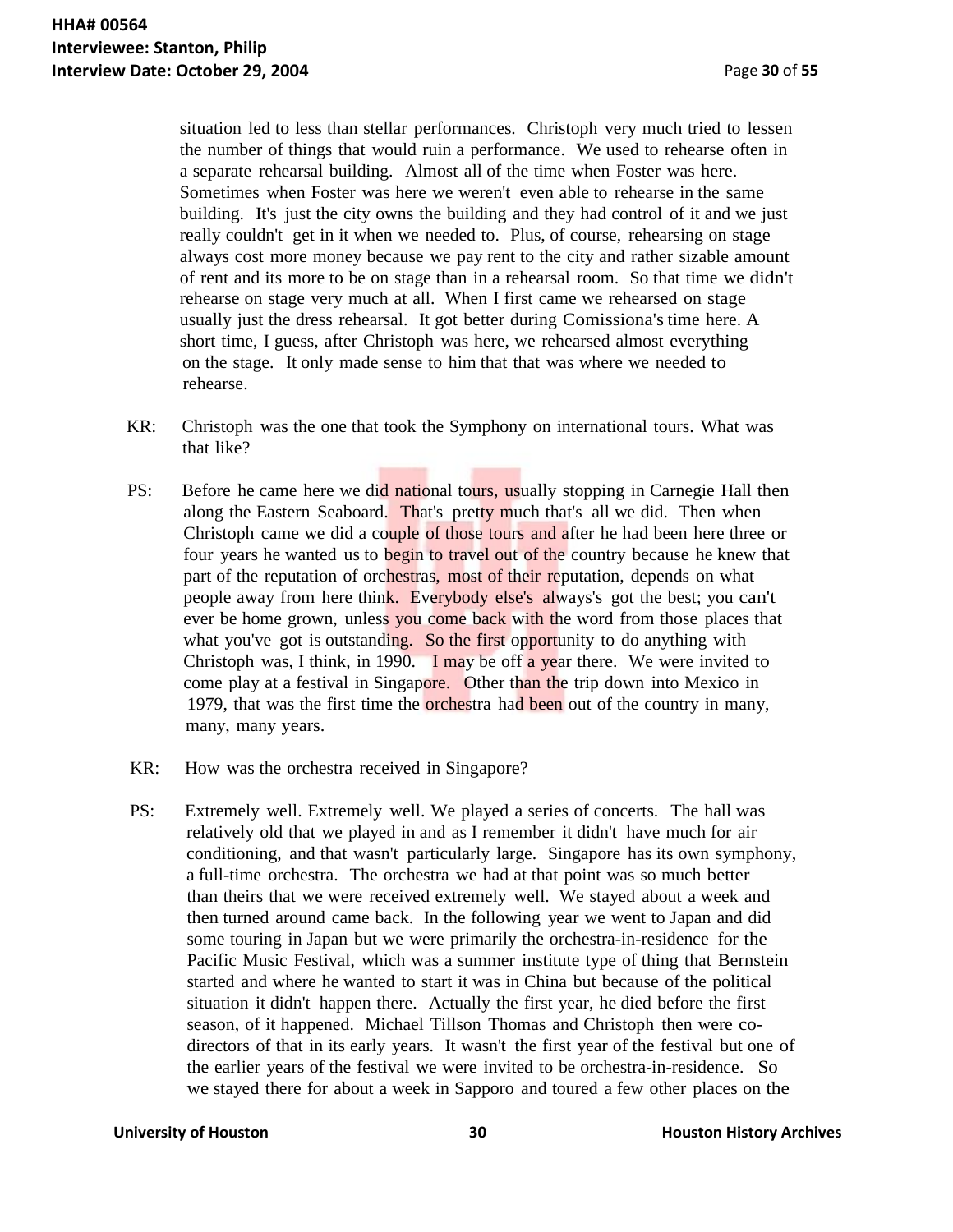island of Hokkaido and then we played a couple of concerts in Tokyo. We did this for two years. I'm not sure that both years we did all of the same cities. In one of those years we did play in Osaka and we played in Nagasaki, as well, as the concerts in Tokyo and on the island of Hokkaido in several cities there. And if I had to go back, I'd love to go back to Sapporo, but the rest of Japan I'm not too keen on.[laughs]

- KR: What was about it that was really...?
- PS: It's the only place where there's enough room, for one thing.
- KR: It's not so claustrophobic?
- PS: Tokyo makes Manhattan seem like a town.
- KR: It's huge?
- PS: Yes, it's all just buildings and there's almost no green. It's just piled in there. It's huge, absolutely huge. Most of the other places in Japan are very dense in the cities, too. Even in Sapparo which I think is supposed to be about 1.8 million, it seems very open. It's where the Japanese go for vacations. It's the north for them. You have a lot of open spaces. The climate is very temperate. Well, it's not a whole lot different probably than some place like San Francisco, or something like that, maybe warmer in the summer. But Sappora had very nice climate in the summer when we were there and comfortable outside. They were very careful to keep lots of gardens there, being the kind of an area for Japanese tourists primarily. There were a few Westerners there when we were there. The first year we were there, I think they said about 25,000 total for the year. You could get away to the country. After growing up on a farm it's good to get out of the city. So, that was really very enjoyable and you were closer to parts of Japan where food that was more normal than Japanese food that you could find in Tokyo. And it also had things that we were more at ease with. A lot more seafood that was still recognizable instead of being all cut up and occasionally even some beef and pork. But I just thought it was very pleasant up there. And two years we were there.
- KR: Then you went on the European tours?
- PS: Then we began to get into the European tours. We went through Europe.
- KR: Where did you tour?
- PS: Primarily Germany since he was from Germany and the booking agent was there. In the first tour they didn't expect of make a lot of money on because we were totally unknown, so the fees weren't very high. The first tour, I almost think perhaps was all of Germany except for Vienna, close enough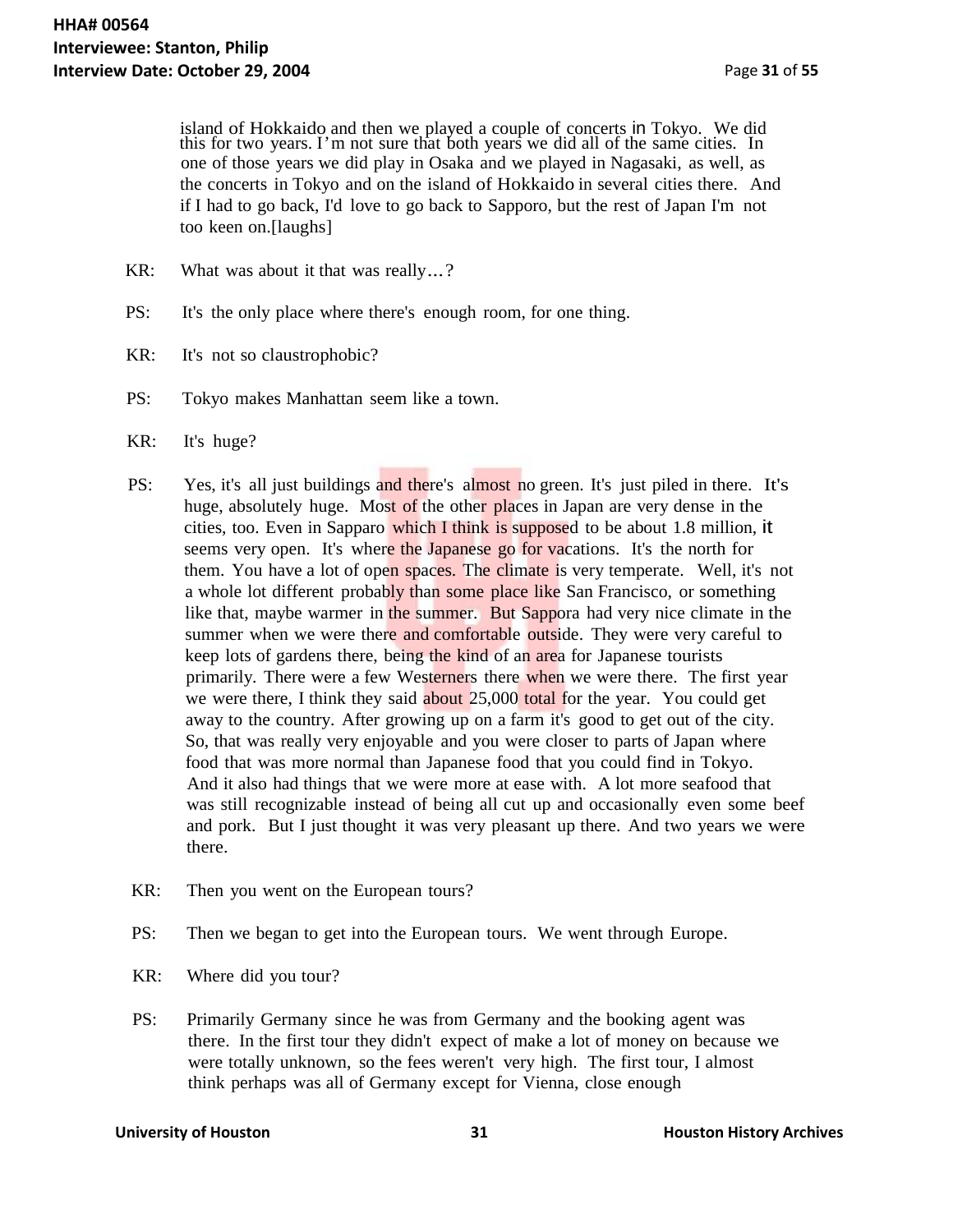- KR: Not a shabby place.
- PS: No, in fact, that was the highlight of that tour actually. We played in Germany, I'm sure we would have played that first time in Hannover, we played in Frankfort, we played in Nuremburg, we played in Hamburg, and then we played in the Musikverein in Vienna. And a place outside Frankfort- Mainz & Bodrum. The real big concert there was the concert in Vienna. We did the Mahler First Symphony there. I'm trying to think if we did that on the first tour the first time we were there or the second time we were there. We played there on the second tour as well. I think we actually played Mahler 5 the ftrst time we were there and we played it in Musikverein, the place where it would have been premiered with Mahler conducting. During the first time for the orchestra to be there in a historic hall and playing Mahler in the town that knew Mahler. Personally as well as musically everybody was pretty well up for the concert. It was a pretty amazing concert.
- KR: How did the audience react?
- PS: The response on the whole tour including Vienna was extremely strong and favorable to the orchestra. That whole tour provided a major shot in the arm for reputation of the orchestra pretty much every place except in Houston.
- KR: Really? Houstonians didn't react to the accolades.
- PS: I'm sure they did to a certain extent. The orchestra felt very strongly on most of these European tours that the management didn't take advantage of the kind of real-time reporting at all and didn't bother to say anything about it and get anything into the papers back here until after we'd returned. It wasn't news anymore then. There was a lot of dissension actually, discussion with the management, "why can't you get this back there", "we'll have somebody translate it later and send it back." We had people in the orchestra that could do it, they had people in management on the tour that could have done it. They could have gotten word back immediately. So the first tour of Europe they did very little that way. By the second tour in Europe, the musicians had set up an interactive webpage, an internet situation with a lot of school kids here to send live reports back to every day. To a certain extent we tried to get some information back that way and get the management to move a little taster, but even then the management didn't do that much. They probably should. Of course the musicians ideas of what's practical don't necessarily have to be the same thing. Both on the Japanese tours and the European tours the orchestra felt that not enough news was made of the publicity we were getting, which remained positive and strong and certainly audiences' reactions were always strong. That's not to say there wasn't a bad review. There was one, on the (next to) last tour we did, in Amsterdam.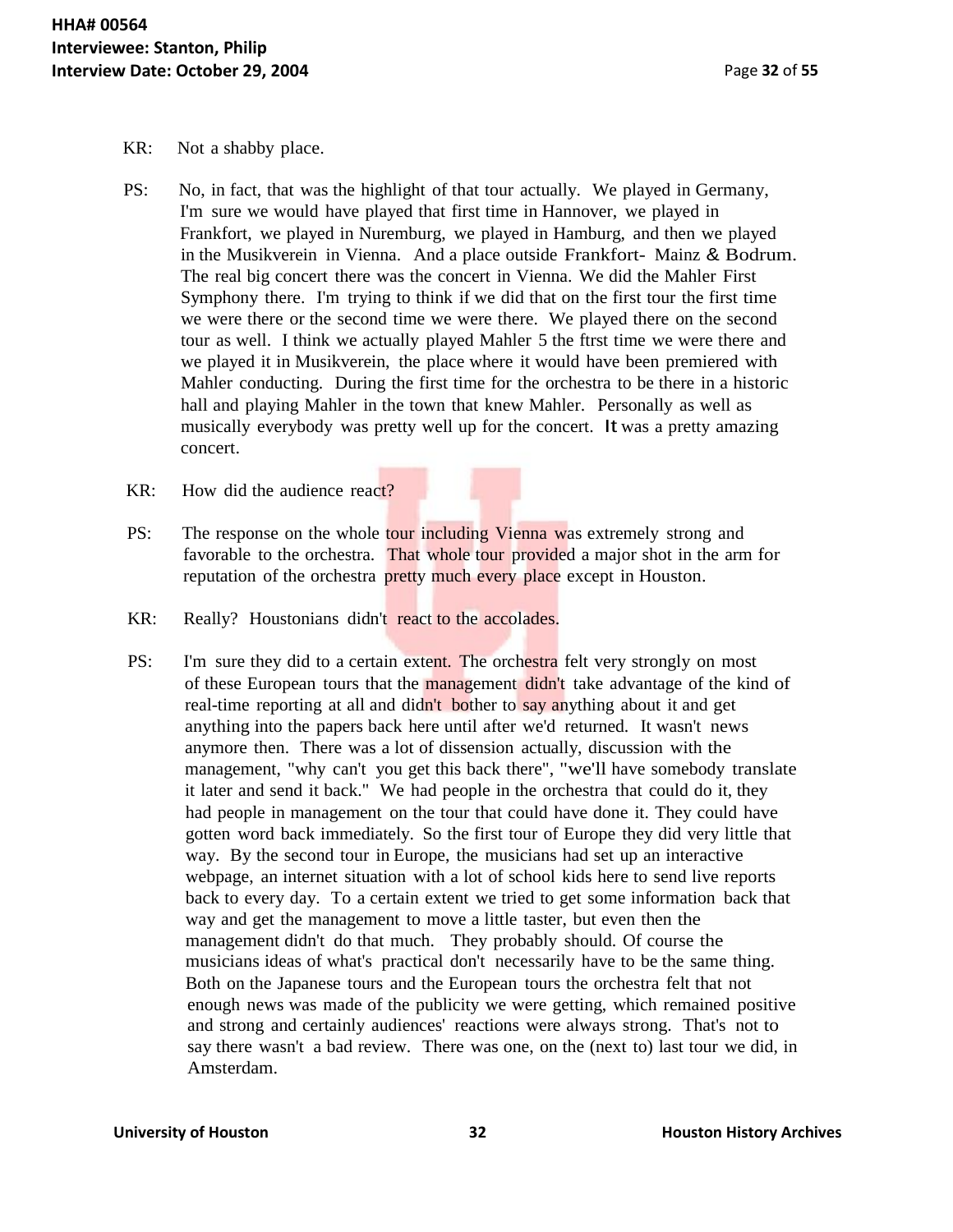### KR: What did the reviewer say?

- PS: Well, he had a personal vendetta with Christoph so he didn't say much about the orchestra but it was a review of the conductor and it was very negative. That was on the second (European) tour we did, because the first tour we took, the Concertgebouw Hall, I believe, was closed for reconstruction. They had to rebuild. It was on wooden pilings and it had rotted away underneath. So both of those tours, all of those tours were really highpoints for the orchestra and the orchestra came back each time playing a lot better than they had when they went, because when you're on tour you're together pretty much all of the time, certainly a lot more than we are here and it really does make a great difference in the way you play. You begin to become more cohesive and so it really had a lot ofvalue. Unfortunately it's very expensive and money was always a major concern. It is for every orchestra but certainly here it's always been a concern, perhaps more than most other orchestras, as things have moved through Christoph's tenure. After he left the orchestra, he was involved in one more tour over there. A summer tour which came about because he wanted the orchestra to play when he was directing the Schleswig-Holstein Music Festival in Germany and so we did go back and play three concerts for the Schleswig-Holstein and two, I think, in Lucerne, for the Lucerne Festival. There was a concert that was part of another festival, it was smaller festival there. I'm not sure which one of the concerts it was because Schleswig-Holstein covers an area. It's not just in one place. We got to play in some new places there. On the second European tour we actually did play in London which was also a country were you could actually understand everything that was going on [laughs] pretty well, and it was new place for most of us to have played. We did kind of a run-out concert on our way between London and Amsterdam. We played a town in France but we just flew in for the rehearsal and concert and flew out the same day, so we really didn't see much of France. [laughs] Oh, well. We thought there might be a next time but it doesn't look like that now.
- KR: That's a very exciting experience.
- musicians who had primarily only played under Christoph<sup>3</sup>, began to realize that PS: It was. That was the first time that a lot of people in the orchestra, a lot of the he had moved on and the Houston Symphony was not a primary thing for him anymore. Their attitudes did begin to change a little bit after that but until then I think they felt, is there life after Eschenbach? That was the attitude for a lot of folks.
- KR: It's hard making that comparison. Organizations go through cycles.
- PR: Right. The orchestra felt that Christoph left because the Society wasn't coming up with enough money for him to do the things he wanted to do, which is probably

<sup>&</sup>lt;sup>3</sup> Referring to the Schlewig-Holstein Festival Tour - the last European tour for the Houston Symphony Orchestra with conductor Christoph Eschenbach.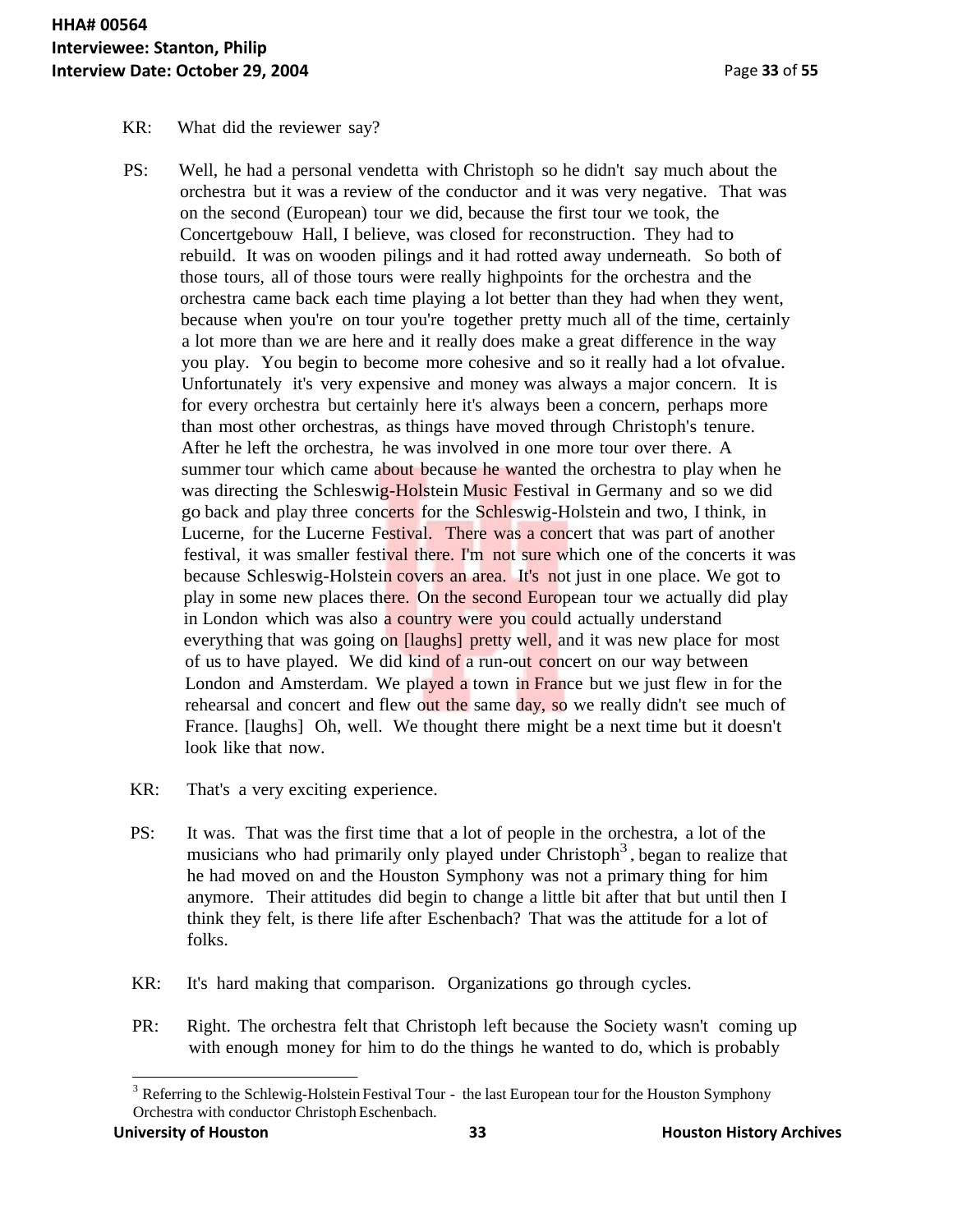not too far off the truth. He wanted to do bigger and bigger things, and they weren't able to come up with the money to commit the finances. Now, all of the orchestras, almost all of the orchestras are negatively affected by the stock market downturn in 2002 or whatever the year was primarily, the economy, not only in the endowments for operations, but also in the liabilities for their pension funds. And since  $9/11<sup>4</sup>$  there's been a real change, I think. At first, it was for the good, there were more people that came to concerts, but now it seems to be more and more difficult, all over the country, although it seems to be a little bit worse here, to get people to commit to buy a season of tickets. They just want to buy individual tickets to concerts and programs. We're beginning to reap the results of less and less music education, and in a way, more and more of the political correctness. I mean, after all, the music we play is primarily western music. The cultures that don't have that background, we've been taught to accept their cultures and are trying to be more and more comfortable in their cultures. We haven't been able to sell them on the things we thought were good in our culture, particularly. So I think perhaps our orchestral music may become passe. We'll wait and find out. It may be, that certainly in this town it seems to be right now, on pretty shaky ground.

- KR: You've talked a little about it earlier but I'd like to talk about more of your leadership role in negotiating contracts. How did you get involved in that?
- PS: I've been on five of the negotiating committees.
- KR: How did you get selected?
- PS: The orchestra elects the committee to negotiate for each contract season.
- KR: What process is involved in the negotiations? How long does it take?
- PS: It's varied depending upon the period and the management. Most of the negotiations that I've been on have been fairly difficult negotiations. Of course, each side is trying to get the best for their situation. So the orchestra always is after an increase in salary and benefits, without any onerous increase in workload, or any loosening of restrictions that would make it possible to have a little bit of a personal life. And the Society is always trying to get the most they can for the least money. Money is a hard commodity to come up with enough of usually. So they're trying to get less restriction on working conditions so they feel they have more flexibility all of the time.
- KR: A tricky balance.
- PS: Yes, everybody is trying to advance their side at the same time realizing you've got to have an agreement in the end that will function and work for both sides.

September 11, 2001 terrorist attack on the World Trade Center Towers in New York City, NY. See <http://www.septemberllnews.com/> as one source for information.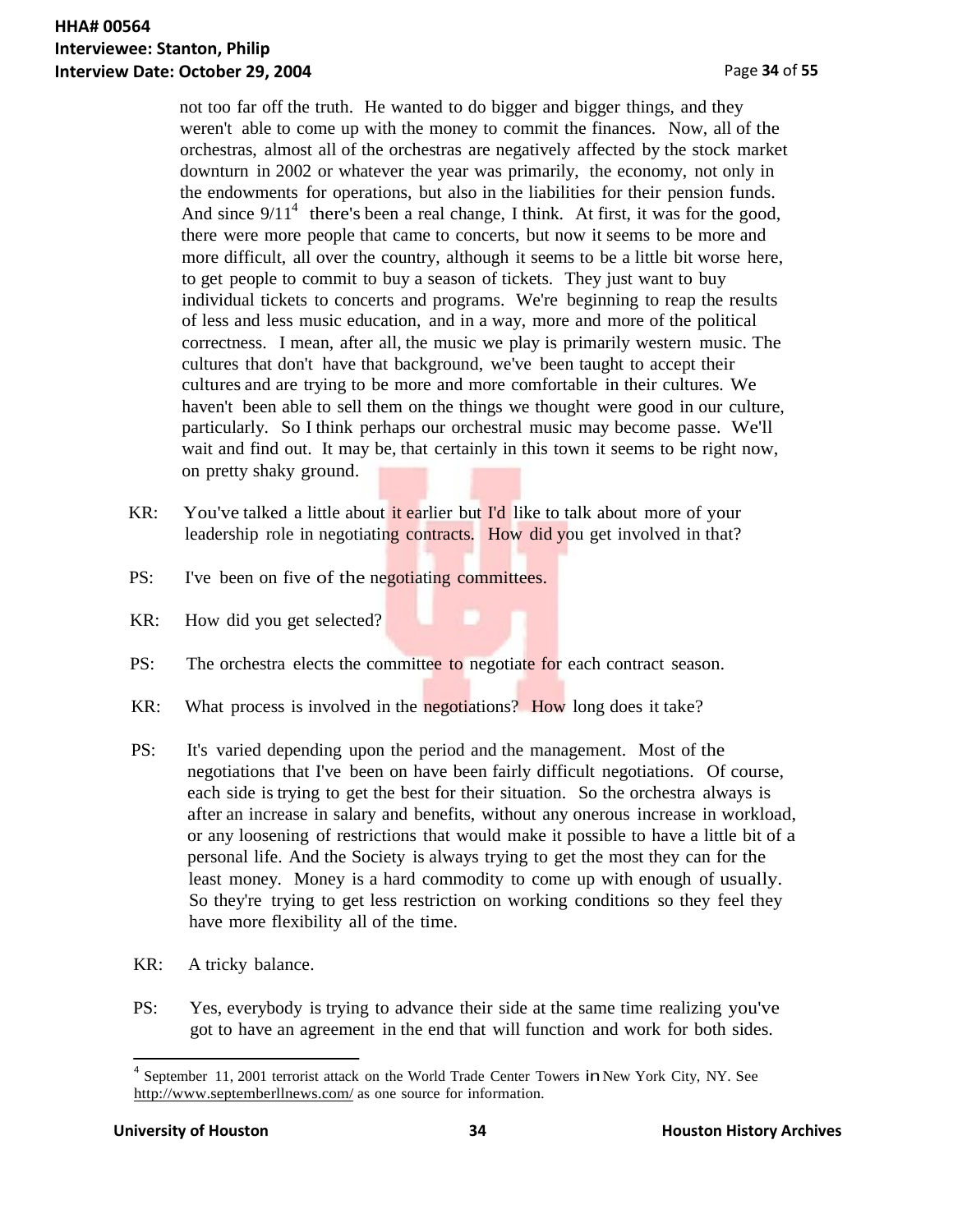Over the years, I've developed rather strong ideas about how the Society is run here. I think one of the difficulties we have is that the Board is the one that controls the situation. Not the management they hire.

- KR: So the management is under the Society?
- PS: Yes, they hire an Executive Director, and it seems to me that to have a consistent outlook their primary function should be to hire an Executive Director that they trust to manage the orchestra. Ifthey find their trust is not well-founded, then they should replace that person. The way the Society works here now, while somewhat different from when I first came here, is that the real power seems to be in the President of the Board who changes every two or three years and is elected by the Society itself and its membership.
- KR: There's no continuity.
- PS: There's no continuity there. If you look at the arts organizations in the city, the ones that are most successful have been ones that have developed somebody who's a strong leader. When  $\overline{I}$  joined the Symphony they didn't need it so much. They had an extremely strong backer in Ima Hogg, and Albert Hirsch. Probably, Albert Hirsch, I'm not sure of his first name anymore. I know another Hirsh and I might mix the two up. But those two folks got together at the end of the season at that time and they would say, "well, how much was the operating deficit this year" and they would cover it and write checks. There was no endowment at all from the Society and that was how it ran. It can't run that way any more. There aren't donors with that kind of pockets, there aren't donors in this city right ow.... I'm sure there is an exception or two, I can think of one right now that I would think was really an exception, there aren't donors willing to put that much money into it.
- KR: There is an endowment.
- PS: There is an endowment now. It's about fifty million dollars at the present time. It kicks off a good bit of income, but there's been a price to pay to get the endowment to where it is, too. Anyway, the negotiations: since I was on committees...my first negotiating committees started right after Christoph Eschenbach had been hired and the prior management with David Wax as the Executive Director had been hired. He had come to us from The Minnesota Orchestra. He was new here, the first time I was on a committee. By that time both sides had learned that we needed to have attorneys present for the negotiations. There had been some negotiations without a musicians attorney. There was one, in particular, in the mid-1980s. The musicians in particular had a committee that was all very bright people that could do things pretty well by themselves. It ended up not being quite the case when the dust settled. So the Society has used a labor attorney, and they were using a new attorney at that time. The musicians were using an attorney we hadn't used before at that time; so we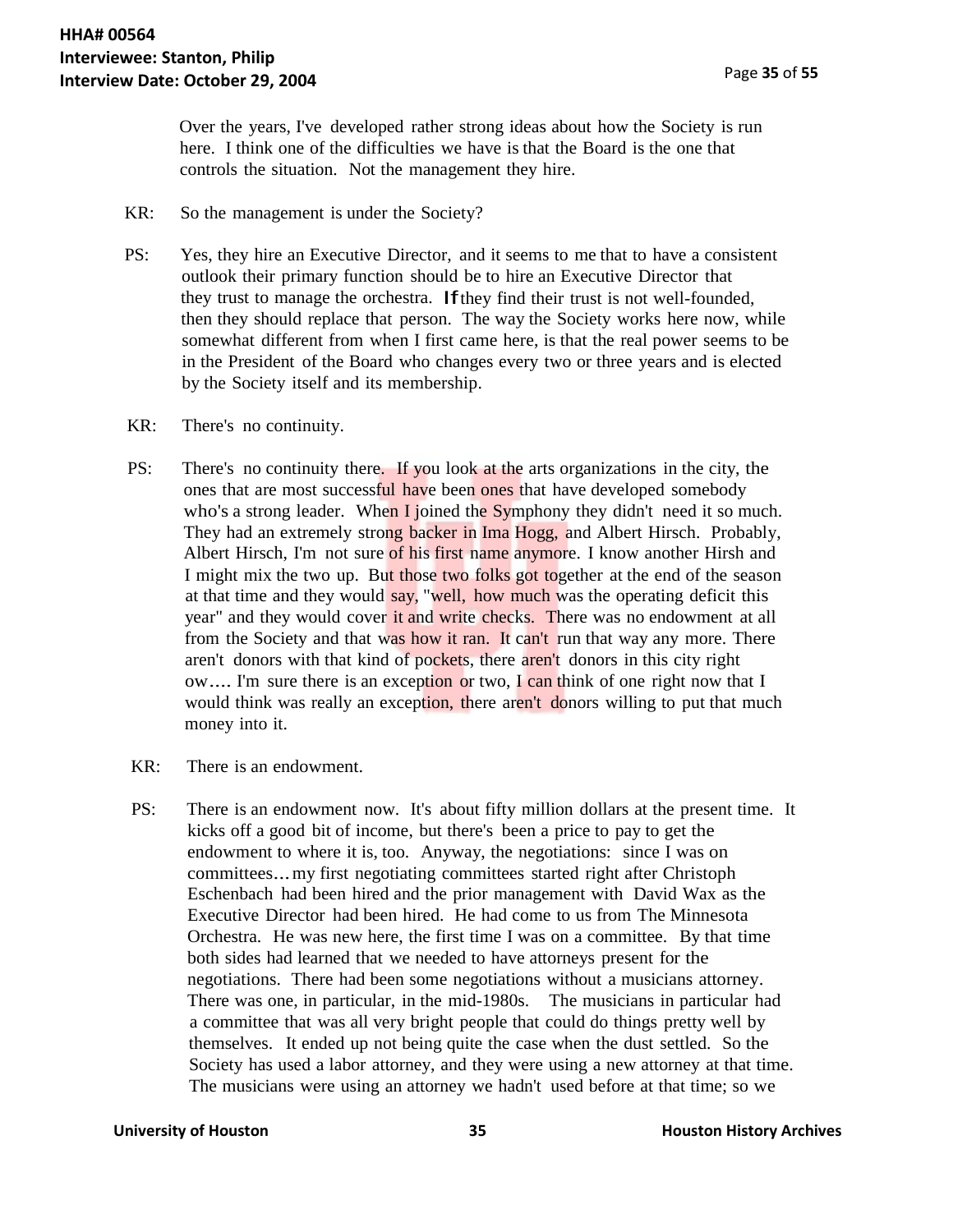had new attorneys, and new management and I think that more than one of us who were new on the labor negotiating committee. So that was a big learning curve there. Almost as much as starting out on the audition trail that had been a lot of years earlier. The negotiations were difficult primarily, in that particular instance, because David Wax, having come from another orchestra threw out a list of proposals that included all of the things they had in Minnesota, even though their situation was very different than ours. We would look down page after page, asking "why do you want this here?" and the answer was "well, that's what we had in Minnesota." We would say, ''well, that's not a very good reason." He also wanted to make a model. As the new executive director, he wanted to show what he could do, trying to get as good a contract for the Society as he could. That was a very interesting thing. Most of the negotiations, about ninety percent of the time you're not doing anything. Either the attorneys are talking alone or you're preparing for meetings. In the meetings themselves, a lot of times, you're in caucus. You need to talk without the other side there. If they want to talk, and most often it seemed to be the case that they needed to talk more than we did because they hadn't thought through some things, usually. Their attorney had very little labor experience at all. He may have been good in contract law, perhaps or something. I'm not sure what his specialty was. They used him three or four more times after that. He eventually learned a little bit of it. At first he was a stumbling block directly. Of course our management didn't like our attorney, which is kind of understandable. We hired an attorney that was experienced in labor law and was very much an old style labor attorney. Intentionally obtuse a lot of the time, sometimes very grandiose. Basically somebody that knew things that we had to know, where we had attorneys in the past, before that, that were not experienced enough and things got through that shouldn't have. So that contract negotiation was interesting for me more as a learning experience than anything else. It went settled reasonably well after a lot of haranguing.

- KR: How long of a process was it?
- PS: Oh, it varied a lot. This last contract negotiating committee I was on took two years.
- KR: Two years! Oh, my goodness!
- PS: Yeah. I was on one other one that went on well over a year, but I think in other cases we were all done in a relatively short period of time, I would say in four to six months total. The process usually begins at least three months before the contract expires. I don't remember enough of the specifics about that first one. I don't remember being unusual for the time frame. It would have been '88 or '89, I think, somewhere in that area. Some negotiating years were '94, and '97, there was one in '91, basically. It was all those with David Wax then. Both sides then used the same attorneys for both of those. There was a good amount of carry over on the musicians' side for each of those committees. I think maybe three of

### **University of Houston 1988 1989 1989 1989 1989 1989 1989 1999 1999 1999 1999 1999 1999 1999 1999 1999 1999 1999 1999 1999 1999 1999 1999 1999 1999 1999 1999 1999 1**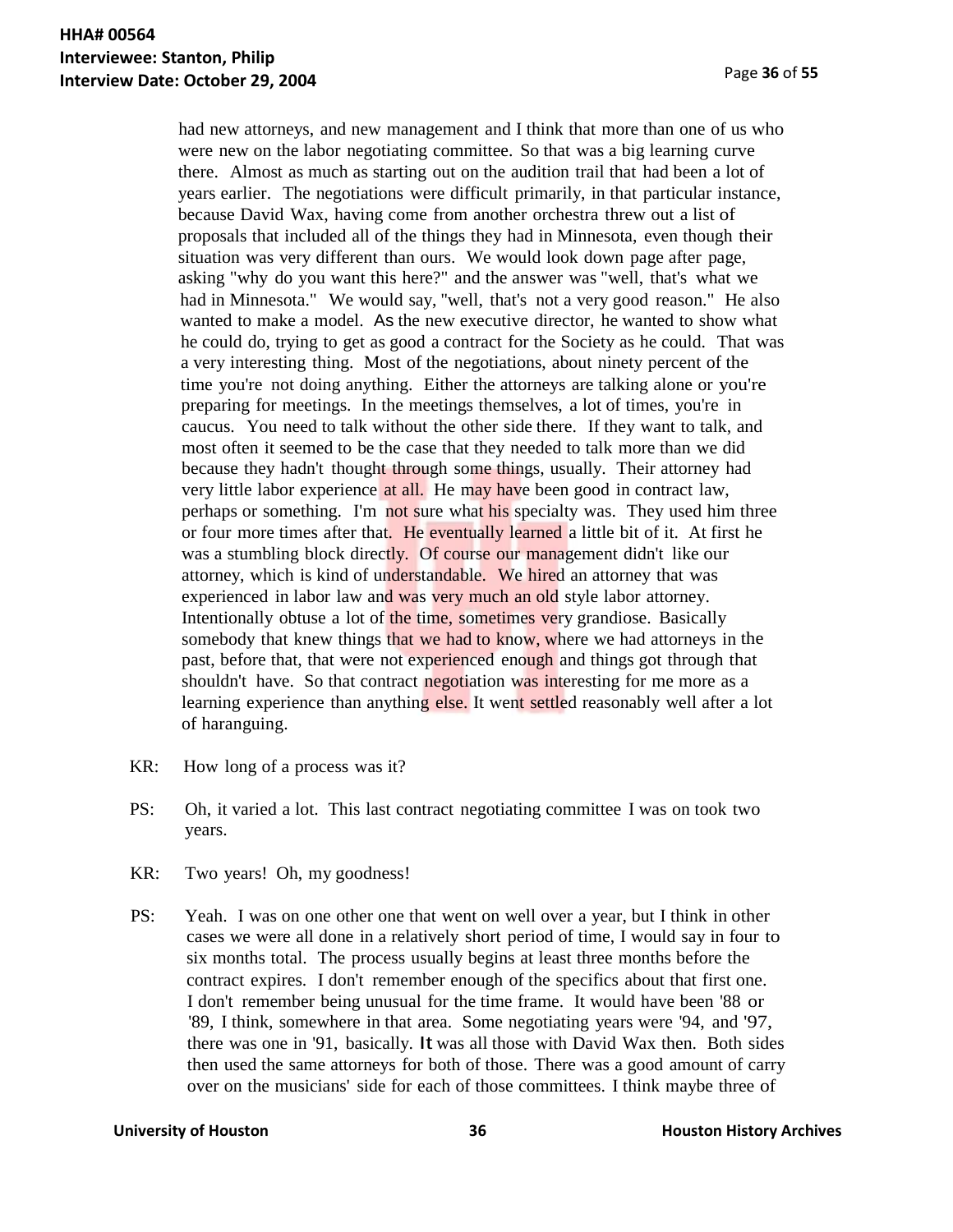us were on the first four altogether, and one or two people would rotate in and out each time.

- KR: So there was continuity?
- PS: We all began to know a little bit of what was going on and how we had to deal with each other as well as the other side. Only one of those was not particularly difficult. I think that was simply because in order to get one of these Japanese tours, we had to have the contract signed before the Japanese would contract with the orchestra. They were not going to take any risk that we wouldn't show. That actually helped a lot in the negotiating process. It did away with a lot of B.S. and we got right down to what we had to do and did it. The first negotiation that I was on that was really difficult was in 1997.
- KR: Why was it difficult?
- PS: Well, each of the contracts when they were negotiated were really, except the one before we went to Japan perhaps, was negotiated in a way that was back-loaded where the Society didn't have to come up with much money initially but promised to do better and would go ahead in the following contract. By the time you got there, the Board in particular had always changed in the leadership; quite often was completely different than what we had before. Although the management had stayed the same, the management really didn't have much authority to negotiate. Often in negotiations when they got fairly close, one of the reasons we would need to caucus would be for the management to contact the Executive Committee of the Board. We couldn't agree on anything without the Board.

### **TAPE** 3, SIDE A

- KR: You were talking about the difficult negotiations.
- PS: Yes, actually I was kind of thinking about how I never finished one thing just before that that kind of ties in with the negotiations where we were. That is that the more successful organizations having some person that stood out as a leader, in particular with the Opera for the whole time I've been here David Gockley has been the Opera- he's been the leadership of the Opera. At the time I came here, the Ballet was not important at all. It was a very small regional company, not of any stature. And the lockout in 1976 gave both the Ballet and the Opera Boards a huge boost. The Society, even at that time was quite closed and didn't want people on the Board that didn't fit certain criteria. These people took their money and went someplace else. One of the places they went was the Ballet, it was trying to build itself up. From that time until now, its stature has changed immensely. A situation that might have happened anyway, but might not have happened if the Symphony Society had been able to maintain its position of prominence by different actions they took back then. In the negotiations, the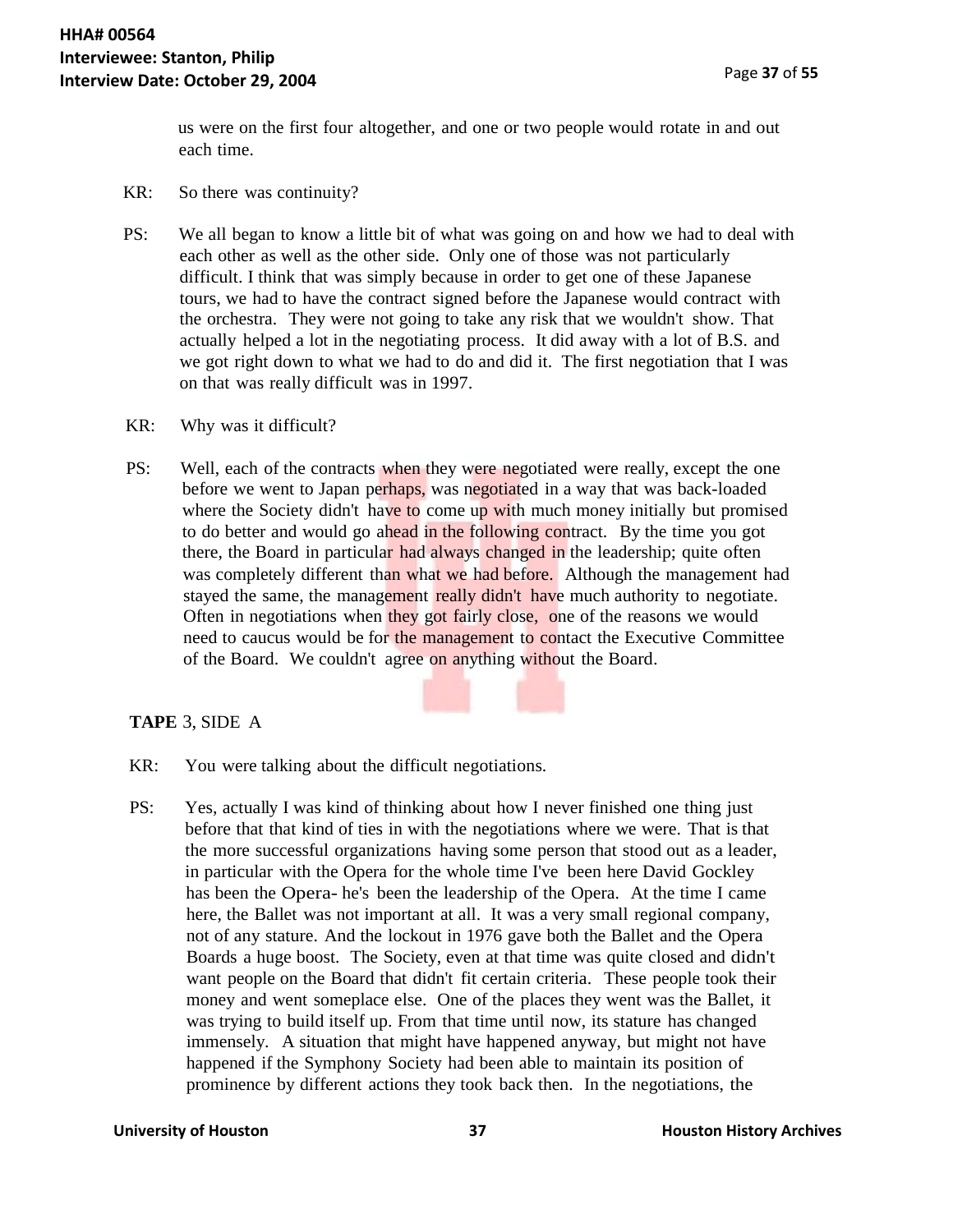problem still exists and it still exists today, I think, that we don't have a particular person who is the leader of the Symphony and provides that continuity. Certainly, Marzio does for the Museum of Fine Arts. What I was trying to think of primarily were situations like the Orchestra, of which the Orchestra is the most extreme. The situations with performing artists that you have to pay every week, where the museum has its primary assets not costing them more money on a weekly basis for payroll. [laughs] Certainly the Ballet and the Opera don't have as many people on the regular payroll which is why we're the extreme example. But in the Symphony, we've not had anyone since Ima Hogg- any one person that was strongly championing the Symphony and in a position of leadership since I've been here. We've actually had more managements than we have had conductors. Perhaps the strongest Executive Director or General Manager they've had since I've been here was Giedeon Toeplitz. He went to Pittsburgh after that. Somebody who came in and really tried to be a strong manager and found out it just wasn't going to work for him so he left.

- KR: That's sad.
- PS: The management has been so weak at times that, I mentioned that my first concert here was with Arthur Fiedler conducting on New Year's Eve, which he had traditionally done here. The year after the one I played he didn't conduct here.
- KR: What happened?
- PS: Well, what happened was that the management forgot to send him a contract.
- KR: Oh, no.
- PS: With people who should know, I've talked to people who should know, apparently he even sent a letter down saying, "Are you going to send me a contract?" They never did so he didn't come down here, he stayed in Boston. His last years, he conducted in Boston were years that he could have been conducting the New Year's Eve concert here except that our management didn't send him a contract.
- KR: He probably felt insulted.
- PS: I'm sure he did. [laughs] I'm sure he did and he didn't need to come all the way down here anyway, eh? He probably wanted to get out of the snow in Boston. With the negotiations still relying, for the Society, on the President of the Society, a volunteer who is elected and certainly, hopefully has a great interest in the Houston Symphony that you're going to have a lot of the situation tempered by the personality and the relative optimism or pessimism of that person. It seems to be pretty regular, has been pretty regular, that the Society has seemed to end up with people who were not optimistic during contract negotiation years but then immediately after they were (optimistic Presidents). The negotiations of 1997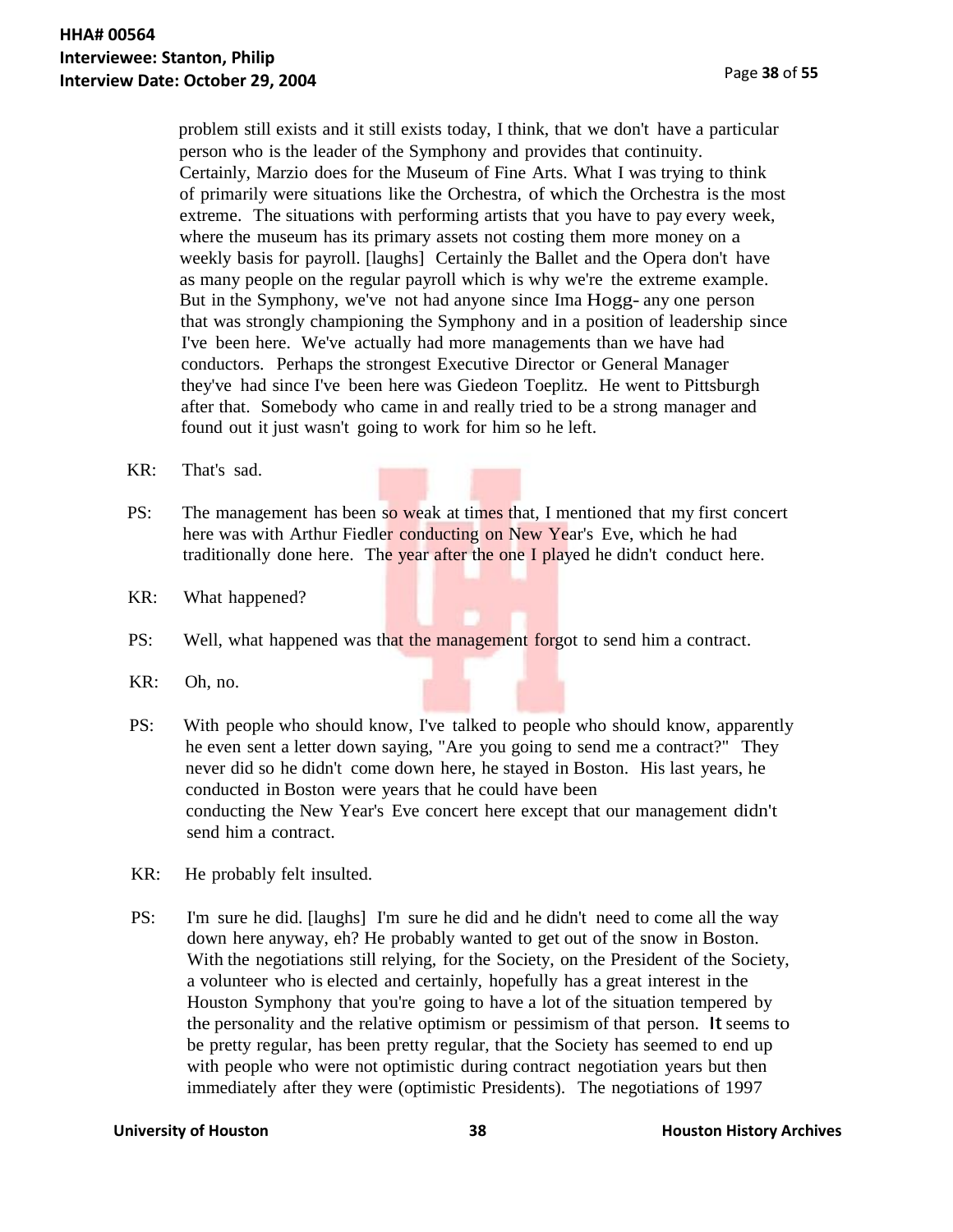were very difficult. There was not a lot of money. The orchestra was asked to take a salary cut which the orchestra has done here at least three different times since I've been here.

- KR: Have the salaries gone back up?
- PS: Oh yes, eventually it's gone back up and gone beyond where it was before. We've had contracted raises that we've given up over the years, mostly in the mid-80s where there were...
- KR: There was an economic problem in Houston anyway?
- PS: All over the country, yeah. Then during that time the Orchestra did not receive some raises that had been negotiated and went further in negotiating a new contract and took even more cuts, with a good bit of time for the Society to get back where they had been. Assuming that eventually the economy would come back and the oil business would come back. In fact, it has. In 1997, the expense of the European tour, which was very high, (even though each time we went back we would get higher fees and hopefully a little more sponsorship, there were always situations where the Society lost money, in absolute dollars, for the trips). I'm not sure what all else was involved in that. The Society started out with an offer that was going to have us taking cuts. We weren't willing to do that on the basis of the information they had given us. So we got within, actually within hours, of the orchestra striking in 1997. The only reason the orchestra didn't strike then was out deference to things that the orchestra was doing that Christoph wanted. Eschenbach was the only thing that kept the orchestra from striking. In prior negotiations, there had been situations where we, the negotiating committee, thought the orchestra should strike. Our attorney said, "Look, you shouldn't strike in this particular situation because the power of the strike is in the threat. Once it's done there's nothing left, you've shot the wad." So you don't try to use that and it was certainly his intent of all labor negotiators to try avoid having to take that step. But in 1997, the attorney had come to the decision some time before we were willing to even admit it, he said that, "you need to strike in this particular case." He was firmly convinced that we should and the orchestra, the negotiating committee actually, disagreed with him and we didn't strike but we did get within hours of a strike before that one was settled.
- KR: What about this recent strike? What were some of the issues involved?
- PS: Certainly the issue was money. The situation was kind of unbelievable for the last negotiation. At first, the Management and the Board were in disarray, still in part from the flood. Allison<sup>5</sup> destroyed the lower level of Jones Hall, it destroyed the Symphony offices and the music library, several instruments and made the office space uninhabitable for a long time. So the Symphony offices were moved

 $<sup>5</sup>$  Tropical Storm Allison on June 8-9,2001 caused widespread flooding to metro-Houston. See</sup> <http://en.wikipedia.org/wiki!fropical> Storm Allison as one source for information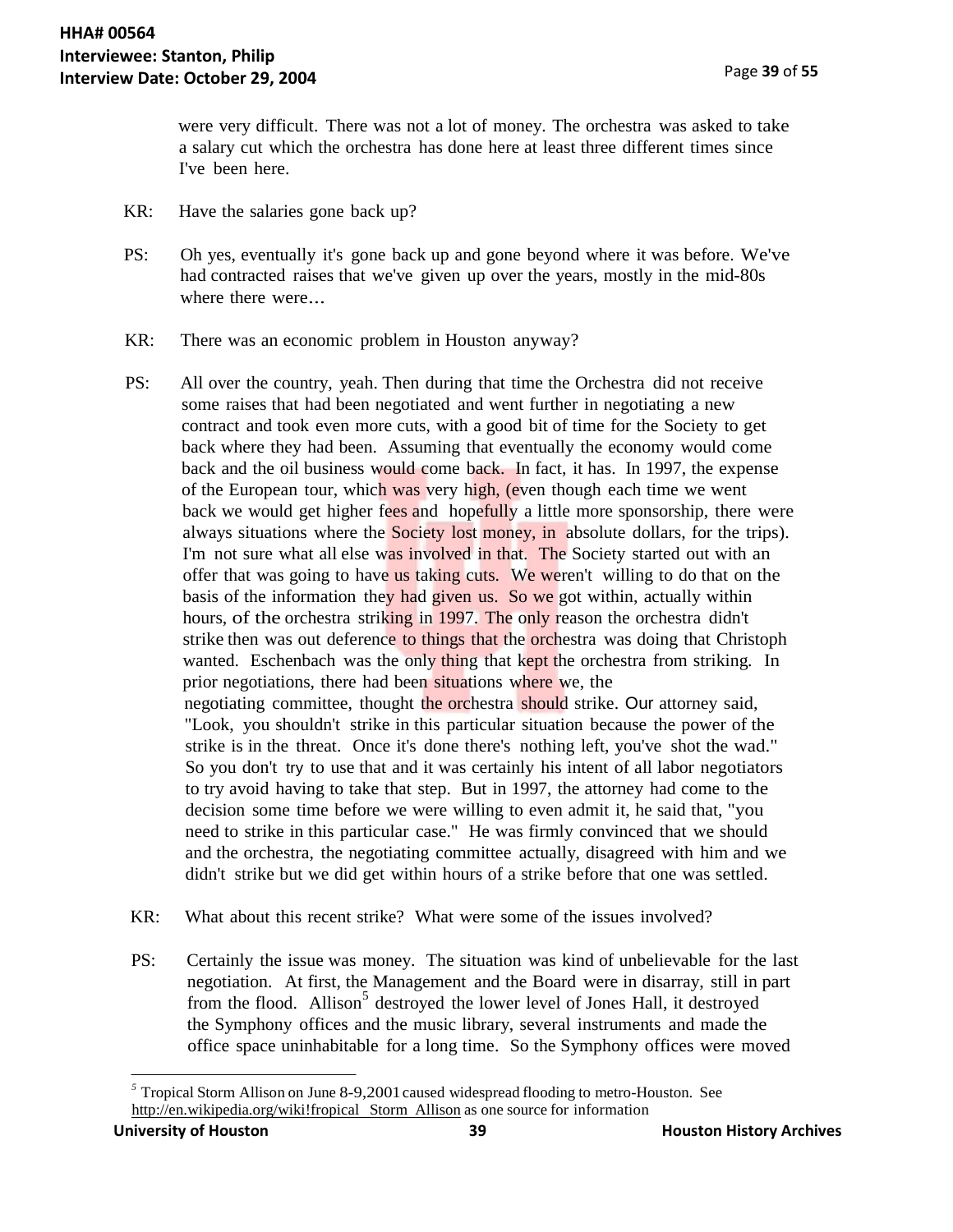and they were given space by Enron. Then, of course, Enron went down the tubes and didn't have the space to give anymore and the company that owned the building agreed to continue to letting the Symphony have space with the proviso that if somebody wanted to rent that space they might have to move somewhere else. I think they ended up moving three times in that same building because the floor space got rented out. Compounded with that, basically, only six months or so, less than a year before the flood, the Board had decided to change managements and hired a new Executive Director who had no experience whatsoever in managing in the arts. Basically, had been a Board member at one time and I think, I'm guessing but my thought is that they hired her with the expectation that she would have a year to learn the ropes before negotiations came up and then she would be able to be prepared to do that and they made the determination that she had other qualities that they needed. Then Allison got in the way of that learning curve very quickly and my own impression is then that she kind oflet the Allison situation take control of everything else. She didn't complete any kind of learning curve before negotiations. In fact, when we came to the first meeting with the Society for this last negotiation, the President of the Board asked that we just take a freeze for the year because the Society really didn't want to negotiate, "we'll negotiate with you if we have to, but we really don't want to right now. How about leaving things the same for another year." And the last contract, the one leading up to this negotiation, had been a concessionary contract where the Society was allowed to reduce the strength of the orchestra in the early years, was allowed certain other things had gotten behind further in the way this orchestra placed in relation to its peers. The strong expectation was that this, and very explicit expectation, that this contract that we were to start negotiating that turned into this contract was to be one leading back to having the orchestra be competitive with other full-time, full-size orchestras. In the contracts, going back to '97 - that one only ended up actually in a settlement for one year. That was a freeze, we didn't get the salary cuts, we didn't gain anything either except a pension increase, and then there was an awful lot of bitterness on both sides. The negotiating committee, we had actually suggested that the Society, perhaps, was in disarray enough then that they need to get outside help. So they agreed to bring down Henry Fogel, the Executive Director of the Chicago Symphony, who was instrumental in setting up a group of committees that had Board members, Staff, and musicians on each committee to deal with various areas. In great part, that was to help promote communication and understanding between the opposite sides, if you will, as well as with the management kind; of in the middle. In those meetings, the groups worked in their individual committees for a good period of time and then there was one committee that took all of the recommendations and tried to converge them and decide what things would work and not work and pass them along. That was hopefully going to provide some sort of blueprint to avoid some of the difficulties in the future because people would know enough about what was going on so there could be a higher degree of cooperation.

KR: Has that worked?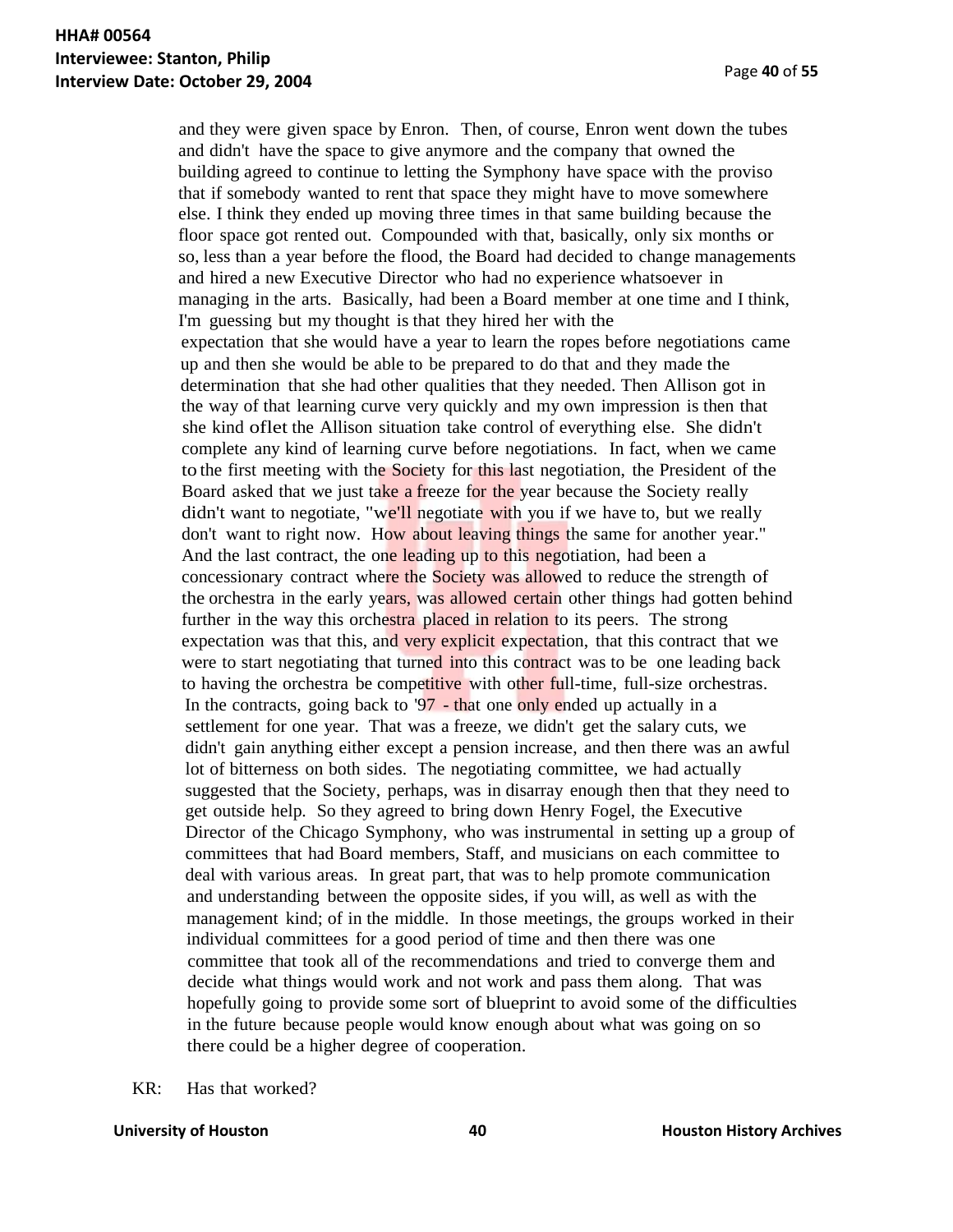PS: Well, no, it didn't work at all because the Society, basically, before we had what we thought were negotiating sessions that we were told afterwards, "'oh, no, these people that met with us that time were not their negotiating committee and we were just trying to settle the contract without having to go to negotiations" when one of those folks came in, and said,.....and this with meetings with attorneys present for both sides,...one of those people came back and told our attorney, "Well, you know, I hope the musicians get their money's worth out of you, but they probably won't because you don't know how we do things around here." And the whole idea was that we were just trying to get something that wasn't the way we did things around here the last number of years. That kind of set the tone. We ended up starting the negotiations, with the Society in disarray, basically. They weren't ready at first, then we had these preliminary meetings with the Executive Director and the President of the Board, and a couple of other members of the Board, Chairman of the Board and one other member, the Past President of the Board. The contract, we were, that we were just coming out of was one where the foundations had given \$7 million to pay off the accrued debt of the Symphony. The Symphony was supposed to be starting out without any debt. We did have unfunded pension liability, pretty sizable but that's all. No cash debt. The Society had the requirement to balance the budget, which is why they got the concessionary contract for the first three years of that contract; it was a four and a half year contract. Their published annual report showed that they had balanced the budget for the first three years, and then the first thing they said when they came to negotiations was, first of all, that was done all with smoke and mirrors, that they hadn't balanced the budget actually, and they had admitted that they had a sizable amount of money that wasn't accounted for in the annual budget, that the foundations had given in addition to the \$7 million, that was supposed to be the beginnings of a cash flow fund for them to use so they didn't have to rely on a line of a credit, which has always been the way they had handled short term cash flow operations in the past. That sizable amount of money had actually been spent. It had not been replaced or built up like it was supposed to be in the contract (with the foundations). At one point they're telling us the numbers are not really right and then this same fellow that said, "you don't know how we do things around here" came in and preached at us for a long time, saying the numbers they were telling us about "how bad the situation was were *real* numbers now". Within months after Enron. There was not a lot of trust there right away, which had been the aim of this committee process - which was to develop some trust, so it didn't work. Obviously, it didn't. It just didn't work. And that's been a practice of the Society in the past, too, to have things where they included musicians and then they take a course of action, in fact, before '97 they had done a similar kind of thing when a long range budget report was to be published, the members were all supposed to sign off on it and the musicians, the report was so far from anything they'd worked on with the musicians would not sign off on it. None of them would sign off on it, although the report was still published with their names on it, though they had said they didn't want their names on it because it wasn't what they had talked about exactly. There's another process going on

**University of Houston 1988 41 Houston History Archives**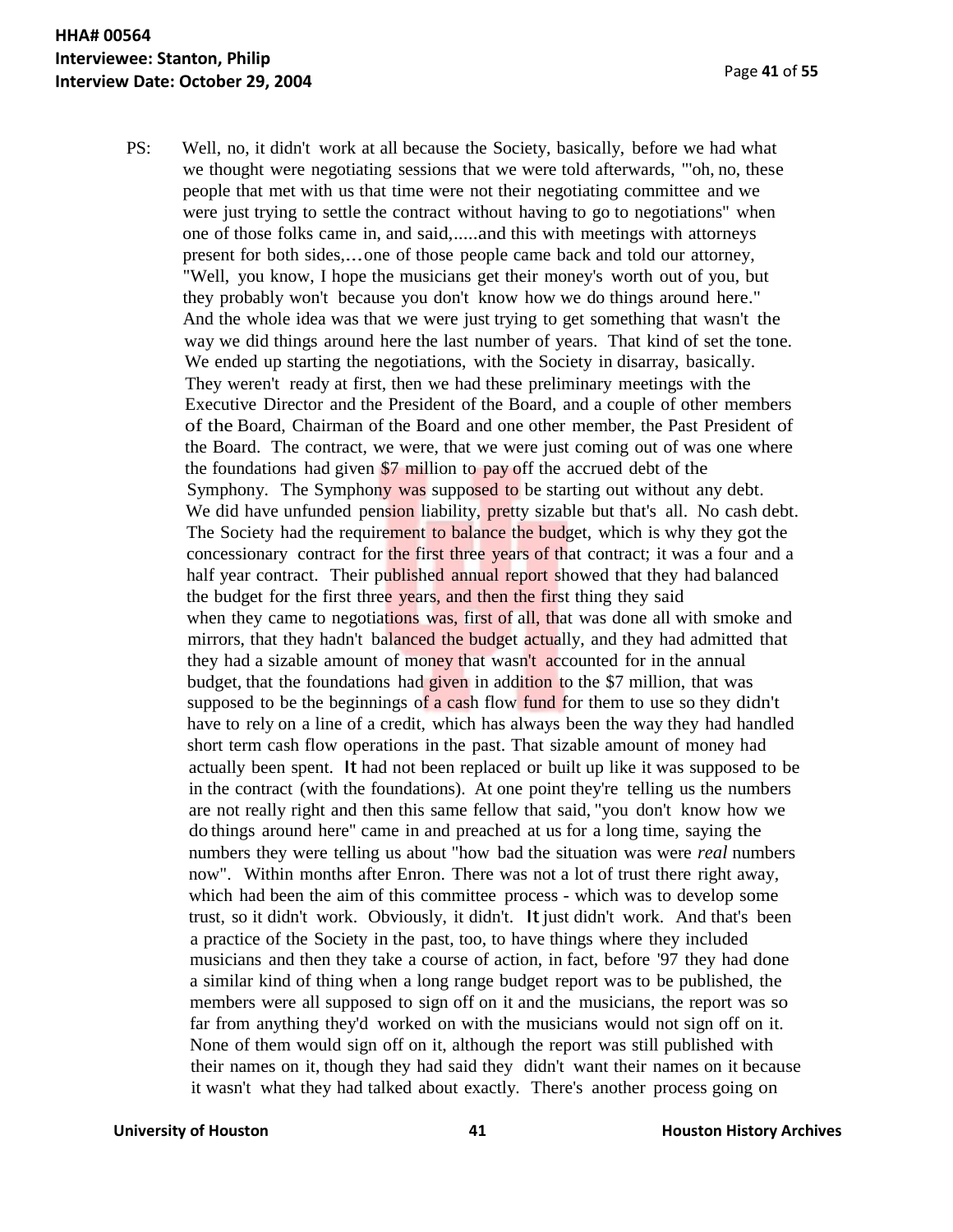right now, where they're supposed to be trying to increase communication with the orchestra and the management. Those people who have been here a number of years, the majority of us that have been here any length of time won't have anything to do with it. We still function and do things that we think can to try to help but as to that particular thing, I'm not interested at all. It's a touchy-feeling thing I'm not interested at all in because it doesn't mean a damn thing as far as I'm concerned. The other people that I served with that were on the negotiating committee; I think there's nobody on that negotiating committee that is really participating in that with anything more than minimal interest. One person has gone once or twice just so he can have the chance to blow off steam. Some people in the orchestra are taking it seriously so you never want to say it isn't going to work. I still function on the Board's finance committee, as not a terribly active member.

- KR: You get information.
- PS: Yeah, I go to the meetings and I contribute what I can, but I try not to influence it, particularly, that's not really my bailiwick, but sometimes I actually have some ideas.
- KR: So you're reactive rather than proactive in your involvement?
- PS: No, if they're willing to vote, I think, I would pretty much vote on anything. I don't thing there's anything that committee is doing that I'm excluded from at this point. It might be in a negotiating year. Right now there's not. I don't think that kind of thing is a bad thing. I think there's a real difficulty, though, in musicians in orchestras, how involved they should be in the management of the orchestra. It's enough to do to keep our playing up and do our job and we're not experienced or qualified to make a lot of the judgments that have to be made in running the organization.
- KR: Are you paid to be on these committees?
- PS: No one is.
- KR: They're all volunteers.
- PS: For Board members, that's part of their responsibility when they were elected to serve on the Board. It used to be that if someone could give \$5,000 to the Symphony a year they could be on the Board. They (the Society) have tried and, I think, partly as an outcome of these Fogel set-up committees, that they have tried to readjust that so that there's not a fixed amount it takes to join the Board. It has to depend a little bit on what the person's abilities are financially. They have people on the Board for servicesthey can render in-kind if they don't have a lot of money. I think heads of the Schools of Music of U. of H. and Rice are on the Board for that reason. Those people are on the Board primarily from a financial

**University of Houston 1988 42 Houston History Archives**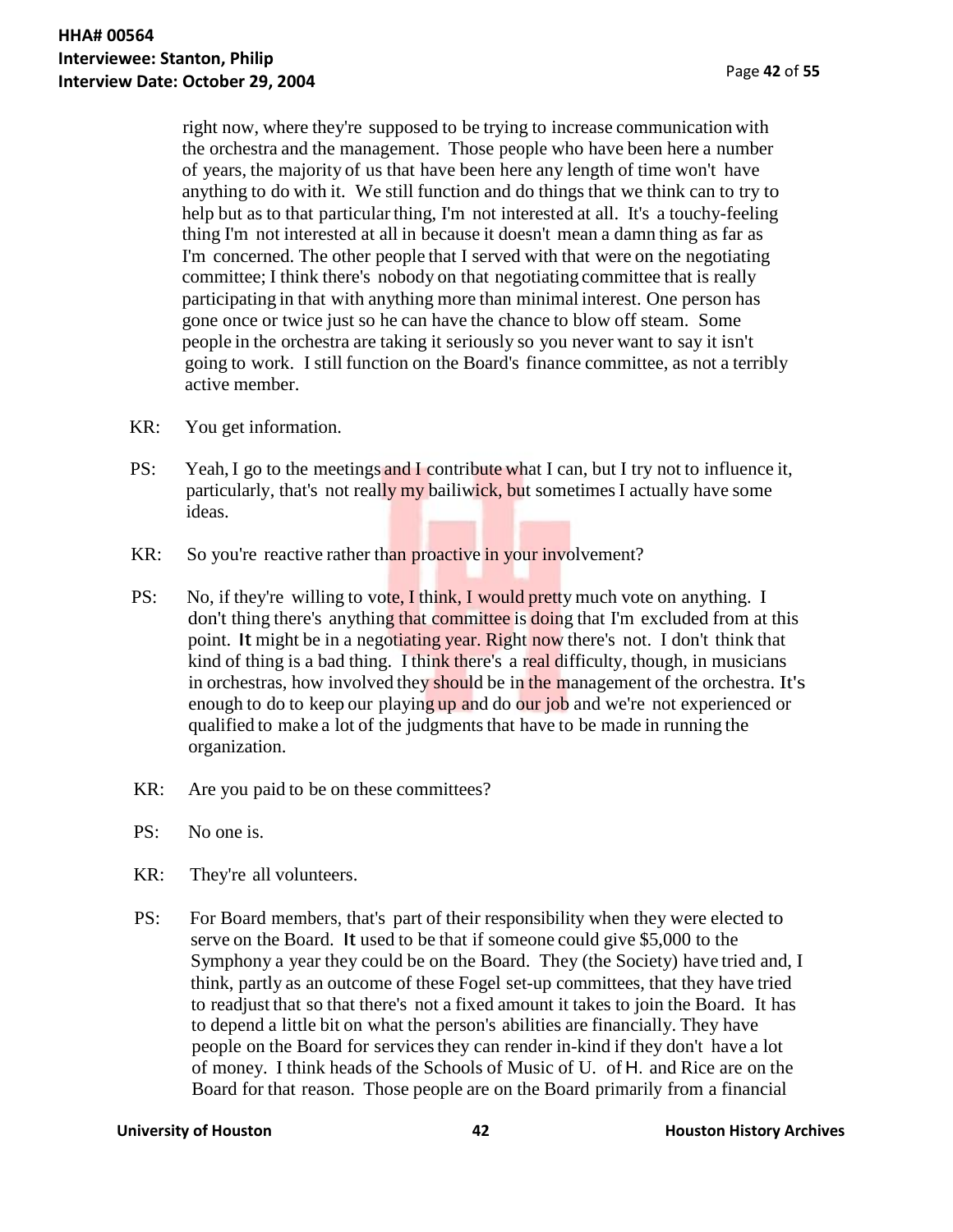point of view and still expected to be active on the Board in some way now. In the past, managements, the ones I have been involved with, I've been off and on the Finance Committee for a dozen years, so with this last management, too, that committee didn't do anything. Most of the committees from past management before '97, they were just make-work things, took time away from the staff They would have meetings here and there and discuss this and that, say "oh, that sounds like a good idea." Nothing would ever happen. Everything was controlled by the Executive Committee of the Board, a small group. The other committee meetings were to make those people who were giving money feel like they felt they had something else to contribute, that they feel somehow, that they were involved, but they really weren't, I don't think. I think they were on the outside.

- KR: Let me ask you a two-part last question so we can wrap this up. I'd like your perspective on where the Houston Symphony fits within the national scheme of things in comparison with other orchestras. Also, where do you think the future of the Houston Symphony is going?
- PS: I don't think that there's any question that at the end of Eschenbach's tenure the orchestra was on the edge of being as good as any orchestra in the country. It was certainly better than New York. As good as the best orchestra whenever we were on our best days, it was a fine orchestra and it was really on the edge of having to be included in that top echelon of orchestras.
- KR: So he really did build a world-class orchestra?
- PS: Tremendous orchestra building and a tremendous commitment to the music and what he was doing. No question of that. The change he made in the orchestra is something that doesn't happen very often. The last conductor who was able to do it, perhaps, was Dorati when he made Minneapolis into an orchestra that was worth recording and people bought recordings of them. They were great. He made a similar amount of improvement in the National Symphony. It just doesn't happen very often. During the time I've been here, the Orchestra Board for the Symphony has gone from saying, "we want a good orchestra," to especially during Christoph'stime, "we want to have a top orchestra in the country." I've been here when the Board's goal was just to have a full-time orchestra. In some of the negotiations, they would say, "we think we should try to get into the top fifteen." That would be as high as they were going. When Christoph was here first, the attitude of the Board for almost all that time was let's go with it, "we're going to have one of the world's greatest orchestras" and even though they didn't have the money to support it, they liked the benefits of it. When the costs got to be too high, then they weren't able to honor Eschenbach's wishes and demands. He left then. The attitude seems to be, as we started this last negotiation, now we've got the great orchestra now we need to balance the budget. "And how are we going to do it? Oh, we're going to cut the salaries." Once we turned down the one year extension, we were told very bluntly, "Well, every offer you get from now on will be worse." And it was. That's why there was a strike. It got to the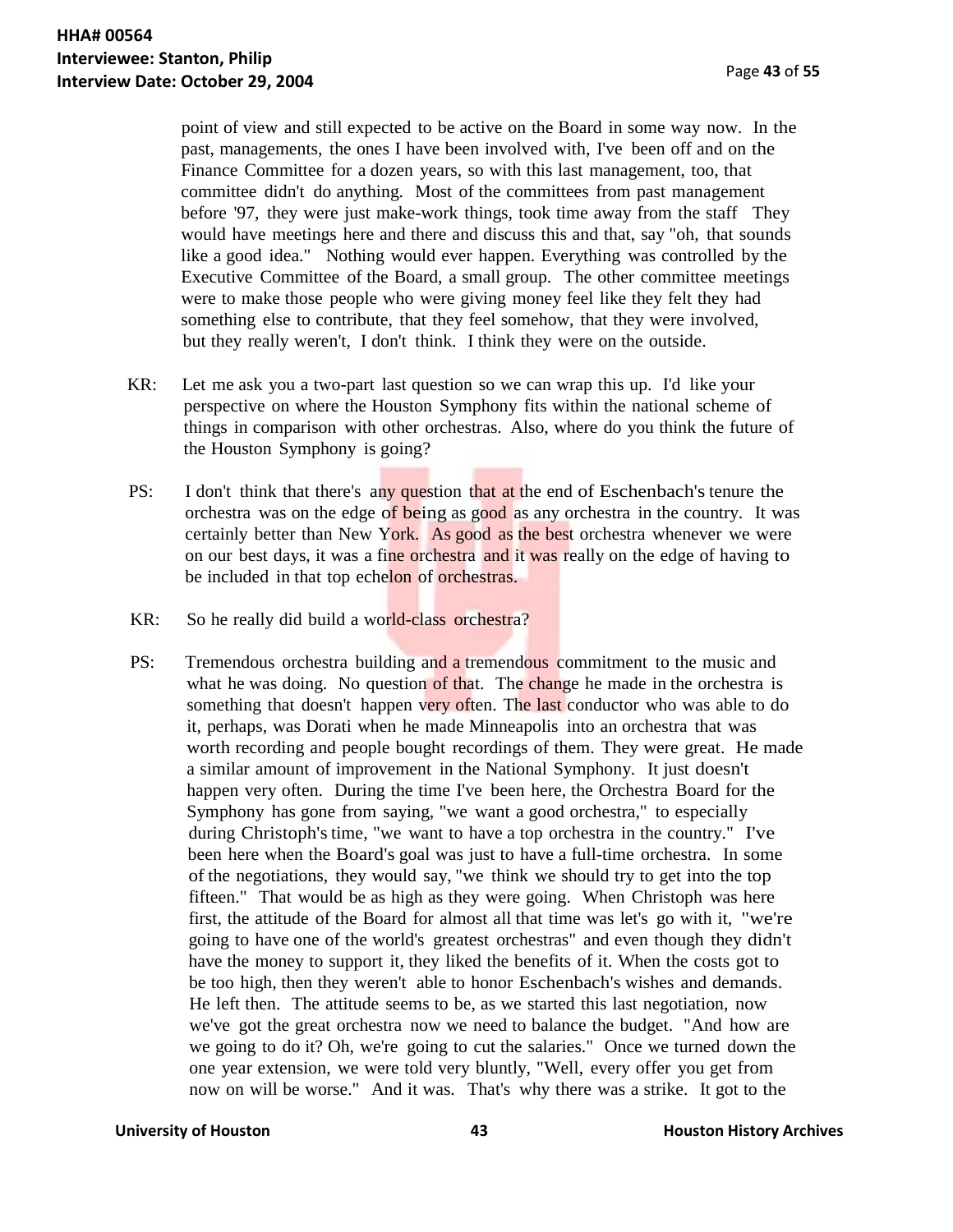point where the Society, the conditions the Society wanted on the orchestra were such that the orchestra would not, could not work under those situations, and was fully prepared, I think, fully prepared, and more than half expected, more than half of the orchestra expected, that most everybody thought the chances were very high, that the orchestra would go into bankruptcy because the feeling was so strong in the orchestra that the Society was not ready to go on. In the negotiations, they removed the Executive Director from negotiations, once they got started. Their side for negotiations was conducted by Board members, in addition to their attorney and a couple of staff people who were new, of course, since all of the staff had changed, had never been in negotiations. Their negotiations had a new attorney. Generally two Board members or three, in addition to the President of the Society, would show up. They didn't seem to have any feeling that, especially in the first months of negotiation, even though the contract was set to expire, that there was any sense of urgency. We thought we had worked out an extension with them at one point and we were supposed to hear back from them and we didn't hear anything from them for four weeks after that. It was in summer and they were gone on vacation, I guess. Then they came back, "well, you kind of did what we said in the letter. Well, that's not what we really meant, so we can't accept this. And our situation is deteriorating as we speak so we're withdrawing the offer of an extension completely." This is after we felt we had an agreement. So obviously they weren't very organized. Like I said, they removed the Executive Director from the negotiating process and had nobody there negotiating for their side with any experience in negotiating with the Symphony (musicians). One of their Board members who attended, and one that you're speaking with was Walter Sapp, a major attorney himself[laughs], and he was in the long run is the person on the Society side that we understand was able to get the Society to move on so at least there would be some sort of an agreement.

- KR: Are these strained relations and strikes pretty common with some symphonies?
- PS: The Houston Symphony had never struck.
- KR: I knew that was the first time.
- PS: We were locked-out for that sizable time in '76. There was also a lock-out, one short one, before that. Apparently both of them were attempts try to shorten the season, I guess, from 52 weeks, because at that time there was no summer income in Houston. Although the way the orchestra got to 52 weeks was by foregoing raises in a contract and adding weeks at the old scale. I think that's the way that happened. At first, there were meetings that were very, very far apart, because the Society didn't have anything ready to do. They didn't know what they were doing. They didn't know how to set-up proposals.
- KR: They just weren't prepared?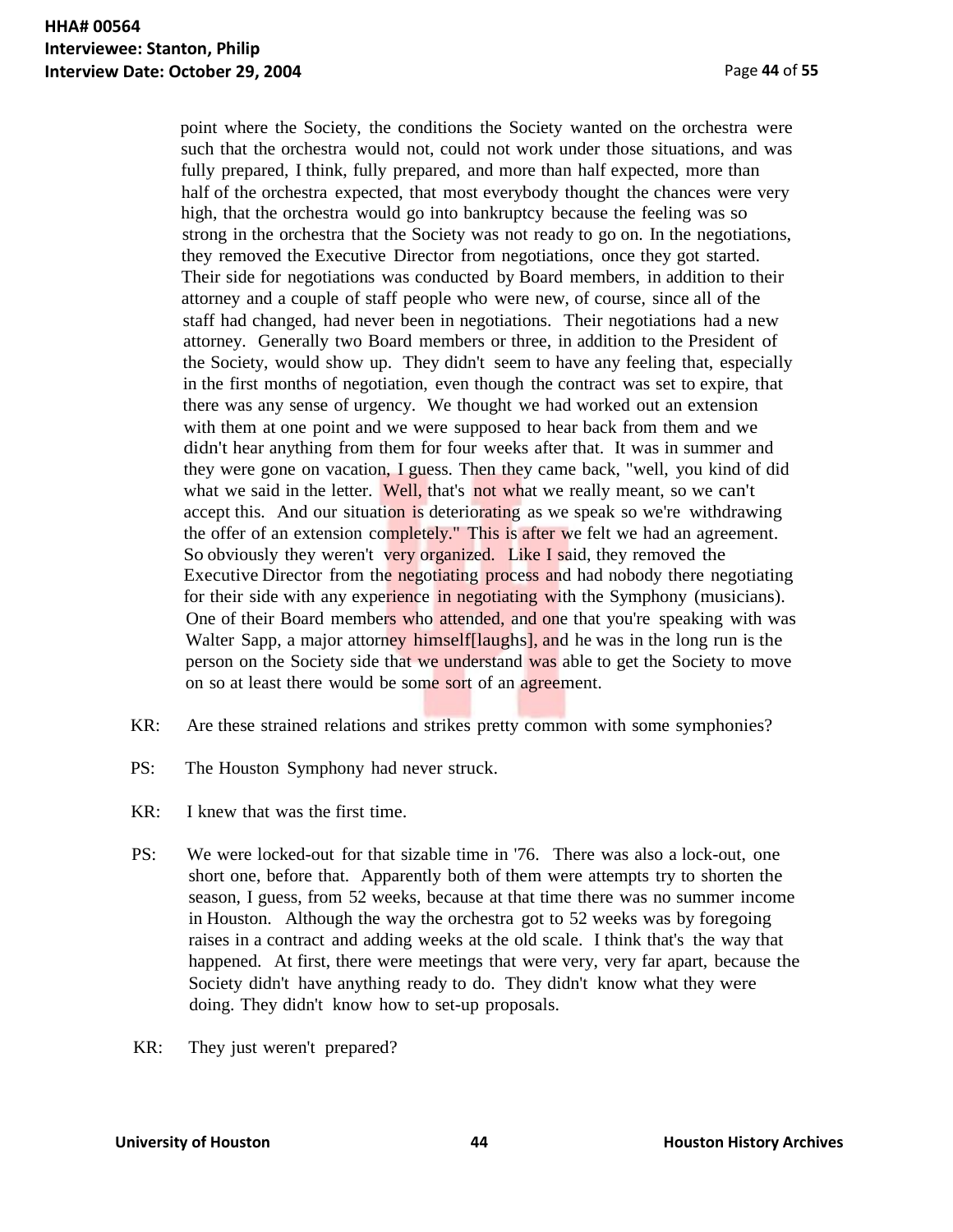- PS: Apparently. Perhaps they were finding out that their financial situation was worse than they thought. I don't know, why, all of a sudden, "our situation is deteriorating" and continued to deteriorate rather strongly throughout the whole negotiating process after the contract expired at the end of September. They didn't agree to start meeting with us until sometime, I think our first meeting may have been in February. These meetings turned out not to be negotiating meetings, technically, on their terms. But to have both attorneys present and have the Executive Director and Board members present and what we thought was going to be their negotiating committee. The situation just went from bad to worse. The offers started then, when we started having some meetings, each one was worse than the one before. They actually had their attorney say, "we'll cut \$1.15 million from the orchestra budget." That was it. That from beginning to end was their position and that is how it ended up. In fact, they actually ended up with more savings than, I think, than the \$1.15 million that they were trying to get to. The first proposal they came in, once they backed out of the extension was for us to take seven weeks of unpaid vacation.
- KR: It sounded like a lay-off
- PS: Yeah, "you mean have a lay-off where you go from a 52-week season," in fact you get 7 weeks less there, back down to 45- or 46-week season or whatever the number of weeks they were proposing. "Well, no, we just think you could take the vacation weeks as unpaid weeks." And I said, "No, it doesn't work that way." This was supposed to be a contract that was building up (the orchestra).

### TAPE 3, SIDE B

[Master Tape 3 is a 90 minute tape. Tape copies were recorded on 60 minute tapes for preservation purposes. This text is a continuation of the above conversation without a break.]

PS: In fact, one of the reasons we wouldn't accept their freeze, initially, was simply that we had to come back with something to show that they were serious about beginning to restore the position of the orchestra after the last contract, which had been this long one which was definitely concessionary especially in its first year. So the Board made a proposal to leave scale the same but increase seniority pay which is lower in this orchestra than...it's as low or lower as any in the country. There's only one other orchestra that is low as we are on seniority pay. Basically, we get a dollar a year in five year increments. That's it. With the kind of work we do, you don't advance, you're pretty much...you've got a job... and there's a job opening for a job, you may be the best player in a section or not but you take whatever is open and that's likely where you're going to stay so it's an unusual kind of job. When you come in you're very likely at the highest earning point that you're ever going to be. You're going stay there but you're never going to necessarily advance further. Maybe you're going to have to find a good way to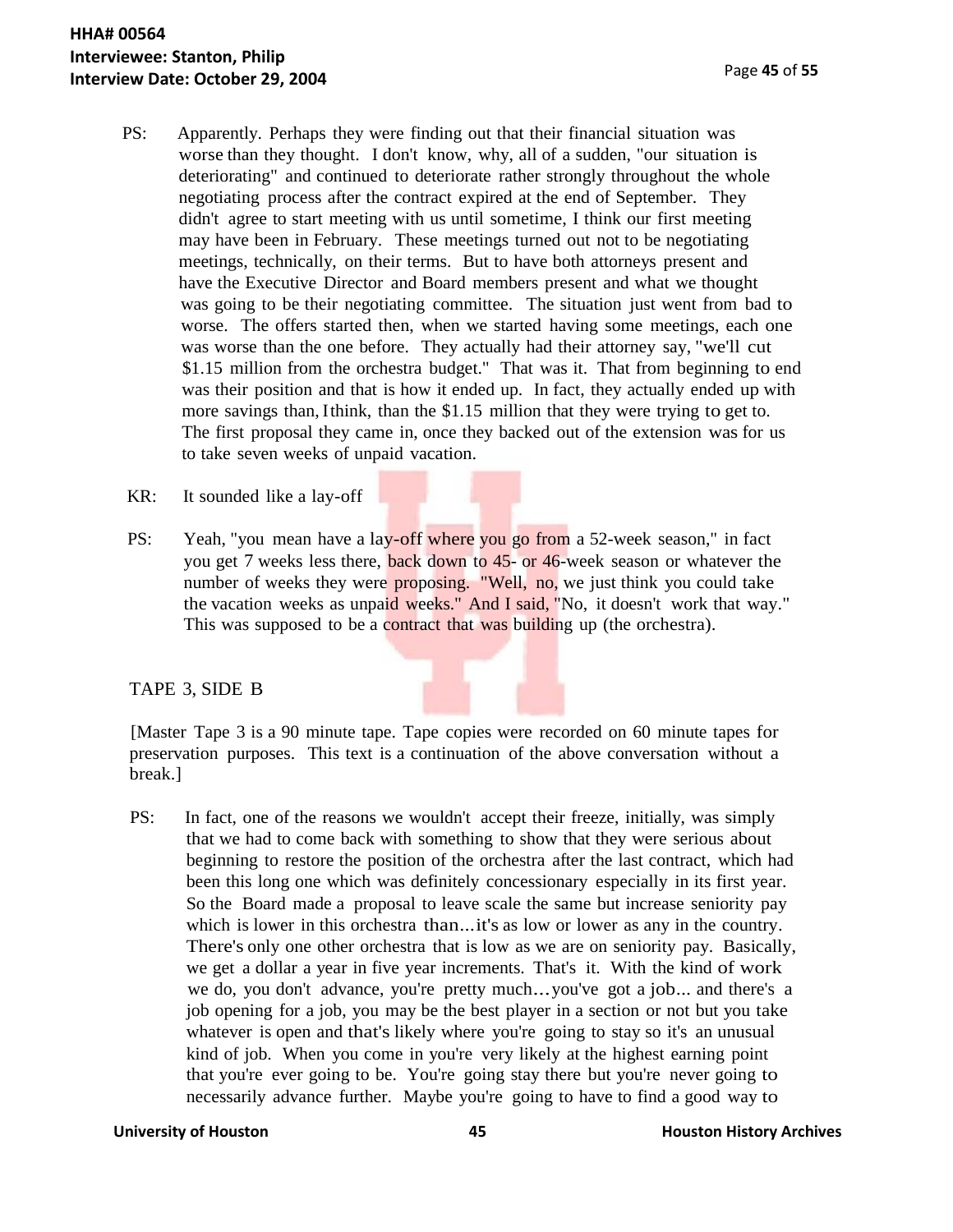argue with the Society then that you're due, should get some sort of a merit raise because from that point you've been doing that job. Conversely we said, "we can't take a reduction in salary because we shouldn't have to work for less than we've already been getting paid, especially since we had moved down. When I came here we were ranking in salaries, I think we were twelfth, and there was very little differentiation between us and orchestras in the top ten or top eight. Now we're at the bottom of the barrel as far as full-time orchestras and we've been gradually and gradually moving that way over the years.

- KR: Do you see this trend ever changing?
- PS: I think that the momentum that Christoph built up and the quality of the orchestra is sliding. The players here still want to play the best they can given the situation but the budget constraints, when they lead to staff conductors that aren't very competent...we don't have that situation right now but we've had some recently. We had one...those concerts can't be better than what that person can let us play. We have situations where in order to save money, rehearsal situations are skimped on. Unfortunately one of the things that Ed Wulfe was real hot on, putting video on everything, is not turning out to be popular with the people I know that are the real staunch concert-goers of the classical series. For all these good ideas, he's got a lot of them, a lot of push that's helping the orchestra right now, he's not a musician and he's a little bit too much into gimmicks. It kind of lowers, for some folks that want to go to a concert
- KR: In the traditional sense?
- PS: It's lowering the quality level. In some places it's a great idea. For the Pop Series, it's great. For some things in some classical concerts it actually can be helpful. I don't think that's a big problem, one way or another but it's something that's there. It costs money because there are some things they hadn't figured on when they got the system in.
- KR: From the musicians standpoint does it diminish from the quality of the concert or from the audiences' experience?
- PS: The only complaints I've heard are from audience members, while the people in the orchestra are ignoring it so we don't see what's going on.
- KR: So you're just playing.
- PS: Yes, we don't see any reflection on the back side of it. Except for the unfortunate circumstance when a cameraman is talking out loud, when there's dead silence in the hall, which happened on a subscription concert, the technical problems they've had of starting things at the right speed or right volume when they're playing. I've heard a lot of complaints about them doing advertising already on these things not only for the Symphony for sometimes for the sponsors. Those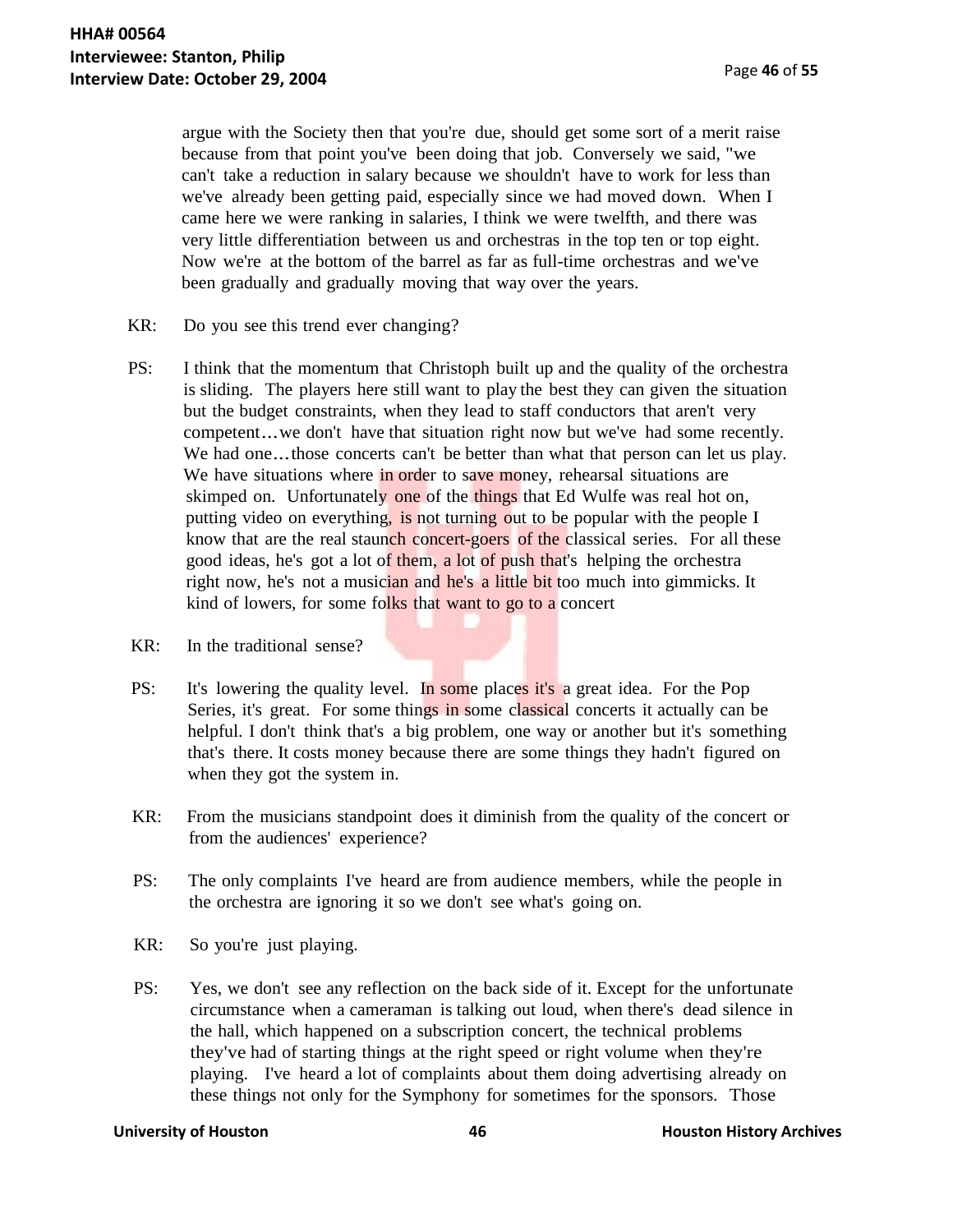things are not helpful, to the experience that people who like to go to concerts come for, they're not socially high enough on the ladder, or whatever. I think we lost a lot of players because of the strike. A few of them have come back. In some cases the players that we're going to replace them with eventually will be better players. Then again we're letting the orchestra go at a reduced strength for a little while, we're taking unpaid weeks, although they're not necessarily vacation weeks. The musicians can petition for a week, and it's one that they can get something for taking the week off. They can get off for some services. They're getting something for that. It's a long ways from taking seven weeks of unpaid vacation, and from a wage cut. But the Society is, I think - all last year from the experience I had on the finance committee; it was in a very tight cash position. They're o.k. now just because they just got a rather sizable, one time contribution for operations. It's supposed to be anonymous but it isn't... Mike Stude contributed one million dollars for operations expenses. It seems to be the feeling that'll get them through this year. Next year, however, is a different matter. We're supposed to gain two of our furloughed weeks back and are scheduled for a pay raise, and the Society needs to have a balanced budget.

KR: So right now it's just year to year?

PS: Oh, it's very much year-to-year and the Society, either side, had the right to open negotiations, reopen the contract for this year. Also have the right next year. I find it discouraging that some Board members and staff members are already talking about it because of the base projection ofthe deficit in the budget next year at this point, which is very preliminary; already talking about trying to renegotiate starting next year, reopen the contract next year. Which will, I think, would be a terrible thing for the **orchestra** and will prove to the orchestra that the Society is not going be able to function and support the kind of orchestra that for ten years or better with Christoph here that they said they wanted to have. Nobody feels really stable with the Society at this point. I have a lot of respect for Ed Wulfe, especially. He's somebody that's used to success. He's not used to losing. He's not used to having to back off of something. I'm just worried that they won't find a way to have permanently somebody who actually is in charge of the organization who has both his ideas of success and even though he's perhaps not musically, tremendously literate and involved, he seems to have a real feeling that the orchestra is very important to the city as a whole. You need somebody there that has those abilities and feels that the music is really necessary who can be there long term as a leader. Like Marzio has been. Like Ben Stevensen was for the Ballet. Somebody strong enough to stand up to the Board and say, "you know, this is what we need to do" and get them to be able to agree to with it if they're going to run things. More importantly, like somebody asked at a meeting when Ed Wulfe was there, "What do we do if the next president doesn't have your optimism and your attitude." His answer was a little too glib, I'm afraid, his answer was, "Well, I won't feel I've succeeded unless I've found somebody that's going to do better than I do for the next president." That's an awfully iffy situation over a period of time. That really, in my mind, that really long term has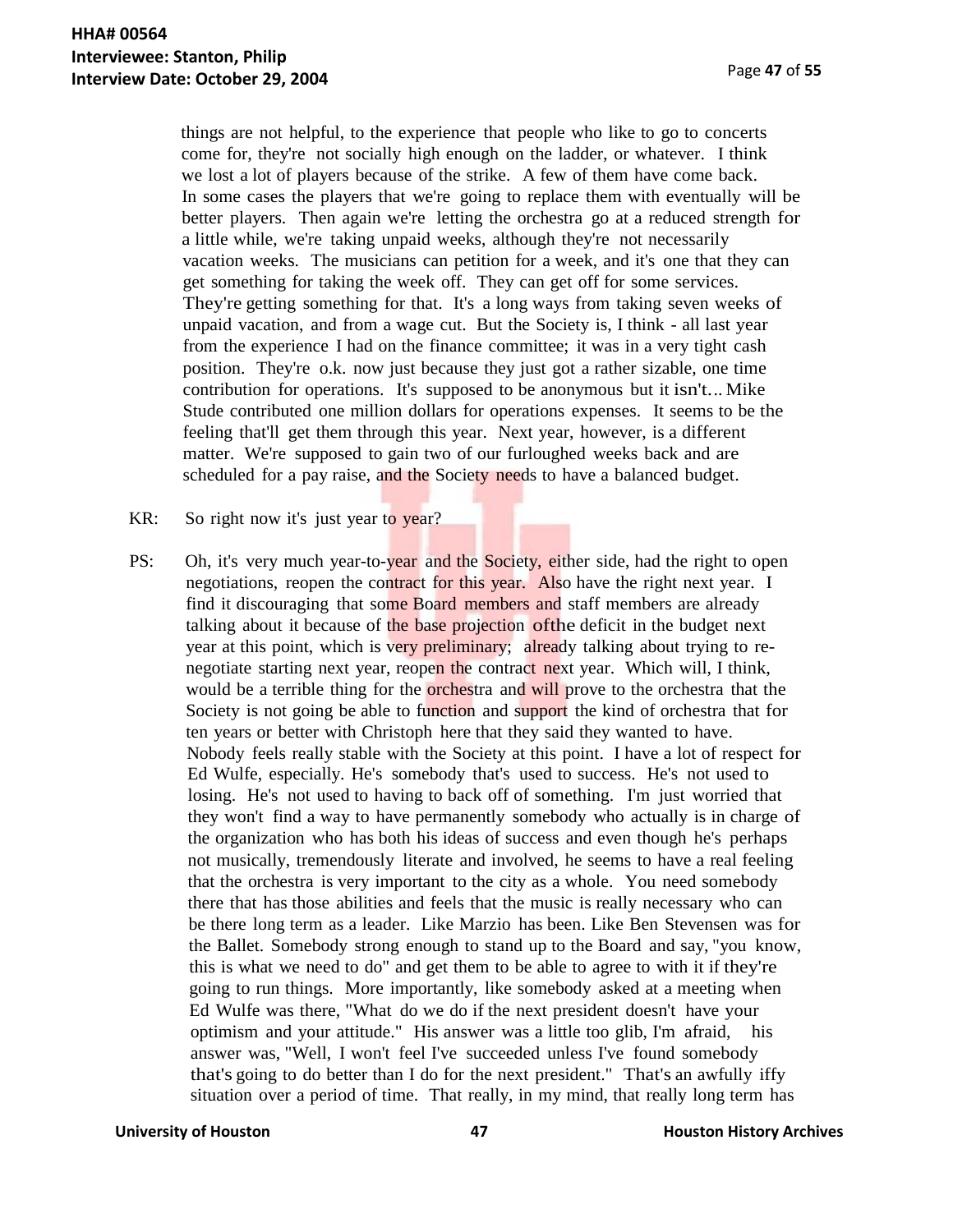been and will continue to be the problem with the way the Symphony is here. It's not an uncommon problem with many orchestras. But the strongest orchestras are those that either still have or that had a leader that lasted a long time that had that kind of strength to keep it going forward and slogging it out when times were tough. Until the orchestra, perhaps like Boston, became so established and had so much money that they're almost immune to the outside situation. The Pops is a big money maker for them. Their endowment is huge. They're in a city where tradition and habits are well-ingrained that include serious music, orchestral music. This town doesn't have any of that. People come to Houston, or came to Houston, to make money.

- KR: It's a young city, too.
- PS: Young city, it's very diverse, the managements and the Board members keep changing all of the time in the Symphony. Christoph's, part of his building power was that he was, for a while, was that kind of leadership quality that we needed. The success was enough that he was able to keep the majority of the Board for a good bit of the time moving in a positive direction. The conductor we have now is not willing to take an all or nothing position. He's much more aware of how the Society treated Larry Foster. During the labor negotiations we actually got more support than Christoph than we did from Graf. Graf is a lot more well rounded person. He's a very competent musician. It's a different kind of music, maybe, than Christoph did, but he's not quite in the rarefied atmosphere Eschenbach is now, where he can just say what he wants because he's got so many other places that they're just going to jump on him. Grafis having good experiences, is getting good reviews in a lot of great places but he seems more timid in a certain way. I think he wants to work more cooperatively but it comes across in negotiations as timidity. Obviously he can't side with the musicians but the musicians felt he could have made, at least made, some statement that Houston needs, and deserves higher artistic standards, and not flush away what had been built up. There's a lot of negativism in the orchestra because of having the orchestra getting where they felt that they had to go on strike. Not that they went on strike, but they really felt there was no other choice.
- KR: It's a shame.
- PS: I think the Society is still not sure that it's going to survive, because for this far out, for the Board this early in the game for the following season - not this season but for next season - for Board members and staff members to be, even in committee meetings, even talking about the possibility of cutting back on the number of concerts next year or reducing subscriptions, or reopening the contract next year to reduce losses in the orchestra. It's not a very good attitude. It's not the kind of attitude of somebody who's going to win. When we started these negotiations which led to this contract, we asked the Society, if you can't raise enough money, have you thought about trying to increase the endowment, "yeah." Have you thought about hiring someone who's an expert in raising endowment

**University of Houston 1988 <b>48 Houston History Archives Houston History Archives**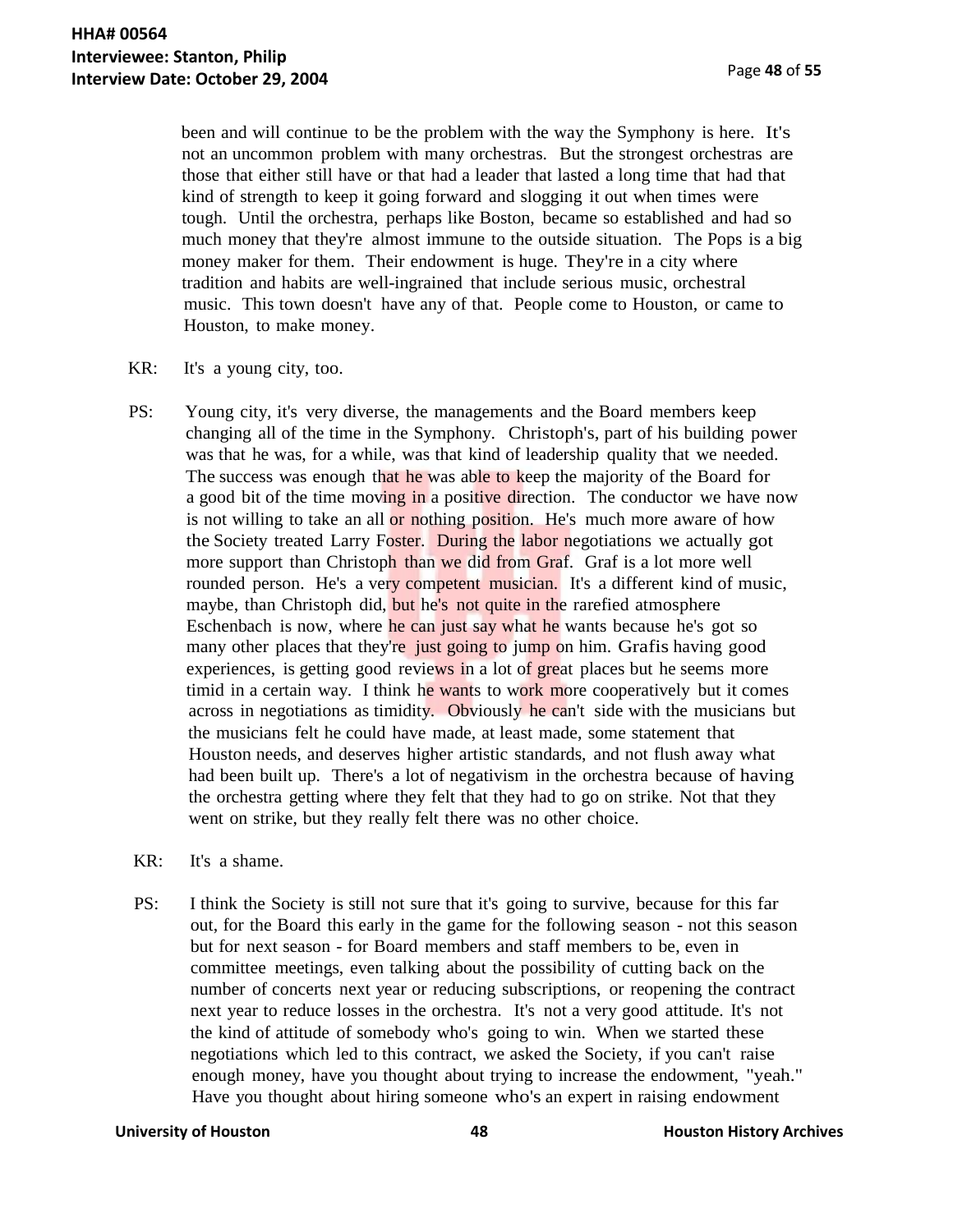money and having a new endowment drive, "No, we haven't thought about that at all." They came right out, "we have no plans for an endowment drive." We said, "Well, given the situation, wouldn't that be a good idea." "That might not be a bad idea at all." They began to think about it, and interviewed some people and they finally did start an endowment drive, a campaign; and they did hire somebody outside as an adviser but they ended up hiring somebody right here in Houston. But perhaps that's the best choice and perhaps not; but that's the way we do things here. It's an in-house kind of thing. So time will tell on that particular thing. Another thing that was a very major difficulty in the last negotiation was that there was a European tour scheduled for the first part of the contract year, which was going to have a \$1.15 million loss. The orchestra said basically, "We're not going to finance a European tour by taking that loss." That's not our primary goal. In fact, the Society never backed off from that tour so it always was an elephant on the table right between us, and we finally, in order to agree on anything, when we had this minute all weekend deal with Ed Wulfe and (Albert) Zimmerman (a retired judged). We had to have them agree that we would have the right to veto that tour because of the terms of the contract we were agreeing to were onerous on our side. They weren't at that point still not actually .... just coming to the realization that they weren't going to be able to do that tour, and they had to do that tour **because** they owed that to the conductor. In three of the negotiating committees  $\overline{I}$  was on, two with the prior attorney and one with the attorney they used this time, their attorneys made it perfectly clear, and absolutely blunt, the Houston Symphony Society doesn't owe the musicians anything.

PS: I used to blow up at that when thefirst said it but I got that a little more under control this last time.

[Master Tape 3, Side B. There was a **break** in the conversation.]

PS: The musicians, once they join an orchestra they're going to have a relatively limited number of years when they're young where they may change orchestras and try to move ahead, move up, which was certainly the case when Comissiona was here. Almost all of the string players left for other orchestras.. But more than likely they're going to stay, committing our careers to that orchestra. The ideals that the Society espouses - which at the same time they said they wanted to cut the orchestra back and have us take our unpaid weeks of vacation, or cut the salary back \$150-\$200 a week - at the same time they sent out to the Board members a mission statement that, they said they were dedicated to providing a world class orchestra to the city of Houston, having it be a representative around the world of the city of Houston. And this is still taken as a bunch of B.S. by the orchestra because of the actions of the Society haven't matched up it at all. That statement was one of the final outcomes of the task-force committees from Henry Fogel's process here, after the '97 negotiations and through the time of the '98 negotiations. Fortunately I wasn't on that committee. You couldn't just start on another one just after you have been on one for a year and a half.) That kind of